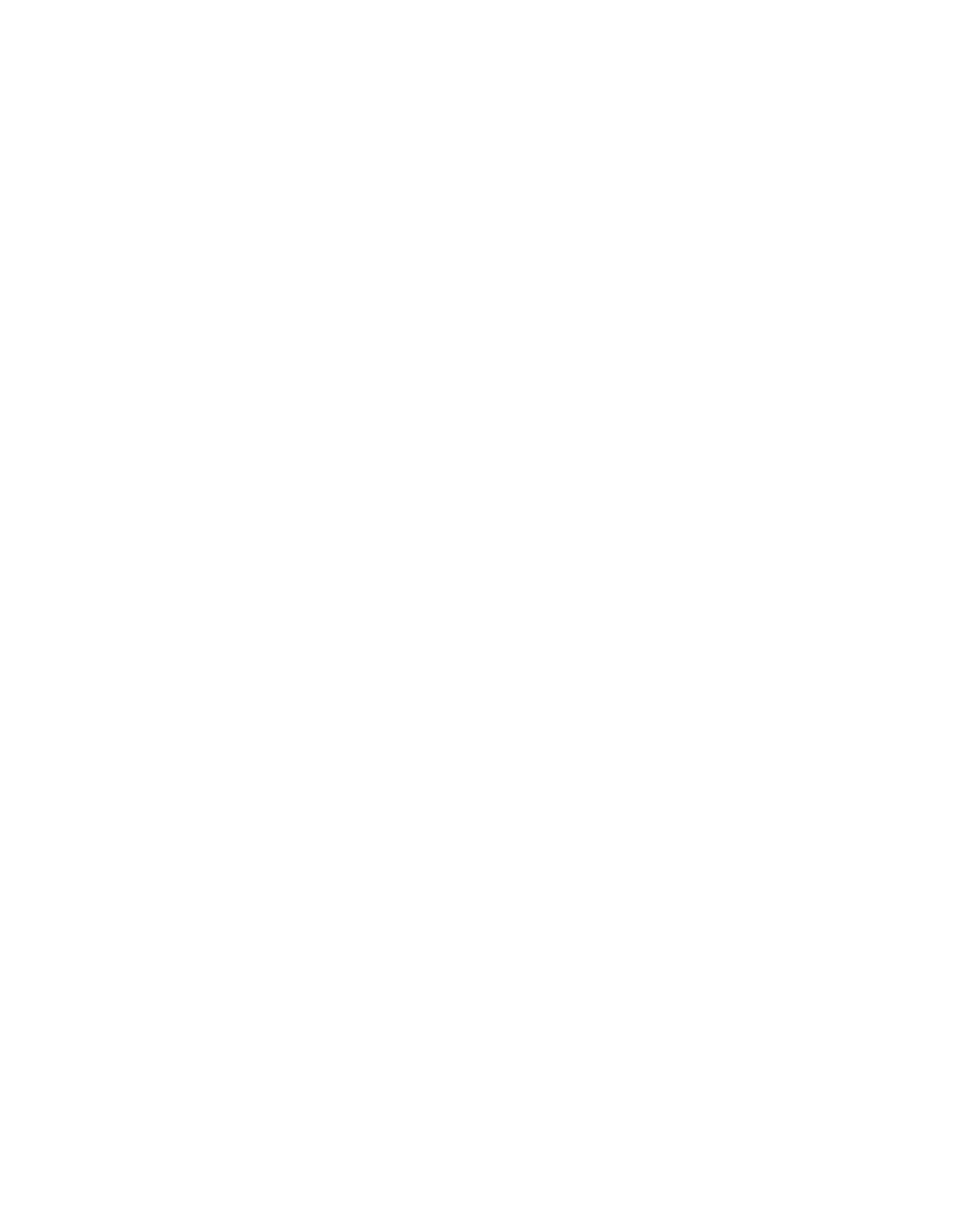## **I. Summary**

The growing HIV/AIDS epidemic in the Dominican Republic is unfolding in the context of entrenched inequality between men and women and significant levels of highrisk behavior, such as low condom use, multiple sex partners, and early sexual activity. This situation has put women at increased risk of HIV infection and exacerbated the consequences for women of HIV-related human rights violations in the workplace and the health care system.

The Dominican Republic's government has taken steps to address the HIV/AIDS crisis in the country, such as in 2002 creating a multi-sector body—called the Presidential AIDS Council (*Consejo Presidencial del SIDA*, COPRESIDA)—to coordinate and monitor national public and private sector efforts to prevent the spread of HIV/AIDS. The government has also implemented a national program to reduce parent-to-child HIV transmission, and has sought international funding for long-term AIDS treatment programs. These are clearly positive and necessary steps in the right direction, for which the government should be commended.

However, the government has failed to take seriously the link—well-established and analyzed in international public health and human rights literature—between the spread of the disease and entrenched sex inequality, violence against women, and social biases that otherwise limit women's autonomy and rights. As a consequence, the HIV/AIDS policies, programs, and plans the Dominican Republic designed and implemented have in some areas failed to address adequately the acute human rights violations suffered by women, and, in others, have contributed to these violations.

This report focuses on what Human Rights Watch believes are the two areas most immediately in need of reform. The first is discrimination against women in the workplace, in particular through involuntary HIV tests administered to workers and jobseekers. Our research showed that women who apply for positions in the tourism industry or the free trade zones—the two main employers of women—are often tested for HIV as a condition of work, in violation of their right to nondiscrimination in access to work and in the workplace. None of the governmental mechanisms designed to enforce work-related rights protections have addressed these abuses adequately, allowing private employers to continue the abuse with impunity.

Human Rights Watch also identified serious deficiencies in the administration of public health care to women. When women use public health services, especially prenatal care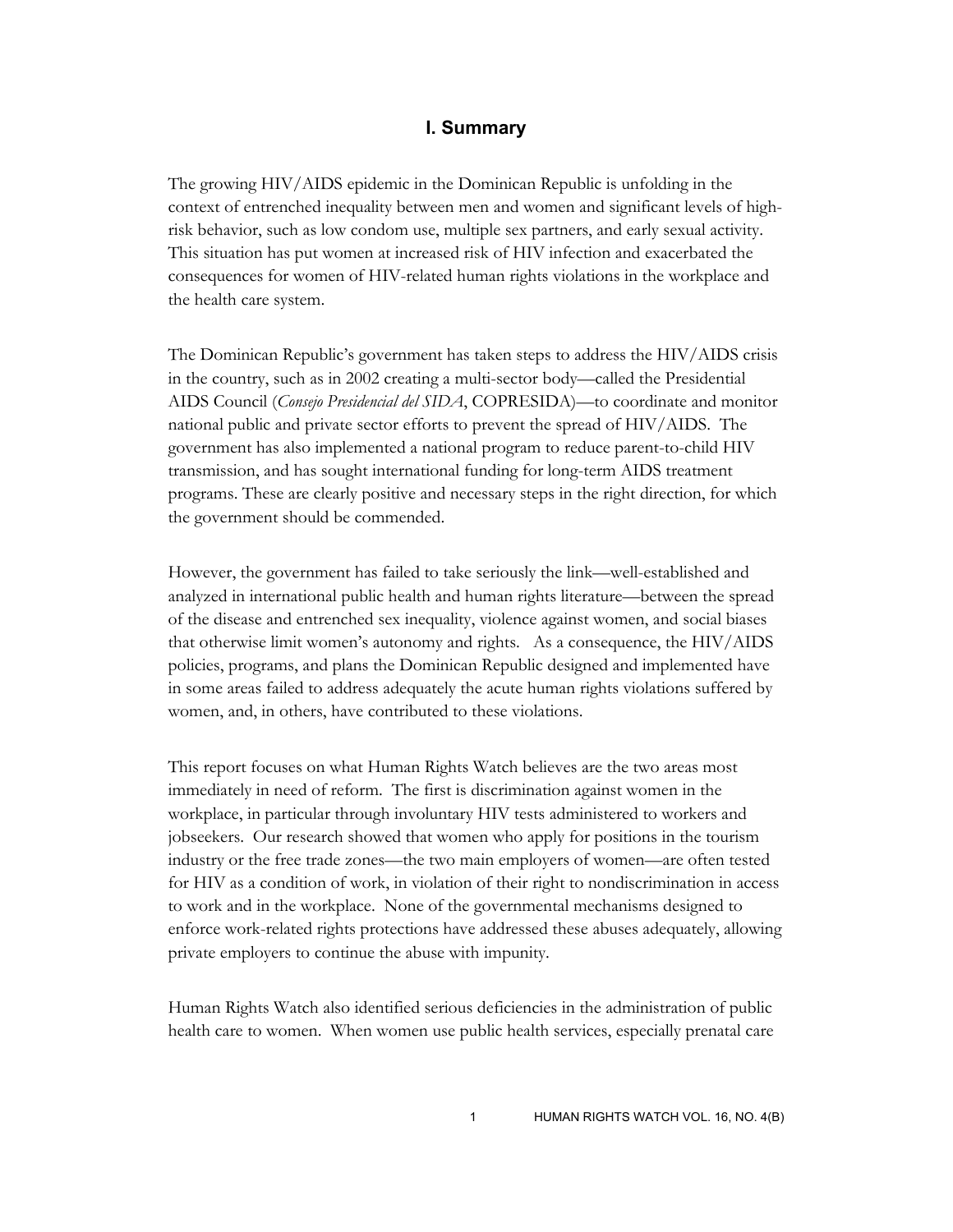facilities, they are given grossly insufficient pre- and post-HIV test counseling, risk disclosure of their confidential HIV test results, and suffer abusive treatment by health personnel, including the delay or denial of medical procedures. Some women are subjected to pressure to be sterilized.

The routine release of confidential HIV test results, combined with the fact that women are more consistently offered HIV counseling and testing than are men, contribute to the perception that women are to blame for introducing HIV into their long-term unions. As a result, regardless of the actual source of the infection, many women who test positive for HIV are subject to ostracism, violence, or abandonment by spouses, long-term partners, or families. In the Dominican Republic, moreover, cultural norms dictate that women—but not necessarily men—should be faithful and that a woman is ultimately responsible even for her spouse's infidelity.

Our research shows that national norms regarding counseling and testing for HIV are implemented in a manner that does not give women full information about their rights and choices. In several cases we found that doctors and other health personnel made important decisions about women's lives and health without consulting the women. Women are prevented from giving their informed consent for subsequent tests and treatment, and an important HIV prevention tool has been lost by not giving women the support they need to protect themselves, their sexual partners, and their infants from HIV transmission in the future. The net result is the perpetuation of women's rights violations.

A draft bill, pending introduction in the Dominican Congress at the time of writing would offer all pregnant women HIV counseling and mandates testing unless the women explicitly decline the test (sometimes referred to as "opt-out testing"). While the current version of the draft bill is less draconian than an earlier version, which called for mandatory testing for women, it would nonetheless have serious adverse consequences. Given the widespread lapses in HIV counseling documented in this report, "opt-out" testing could in practice become indistinguishable from mandatory testing in one significant respect: many women would not be given opportunity to make a genuinely informed decision as to whether to be tested. Unless serious efforts are made to guarantee quality and inclusive pre- and post-test counseling, this may result in violations of the right to informed consent. Given the rampant breaches of confidentiality also documented in this report, the new regime would be unlikely to contribute to overcome discrimination and abuse against women living with HIV.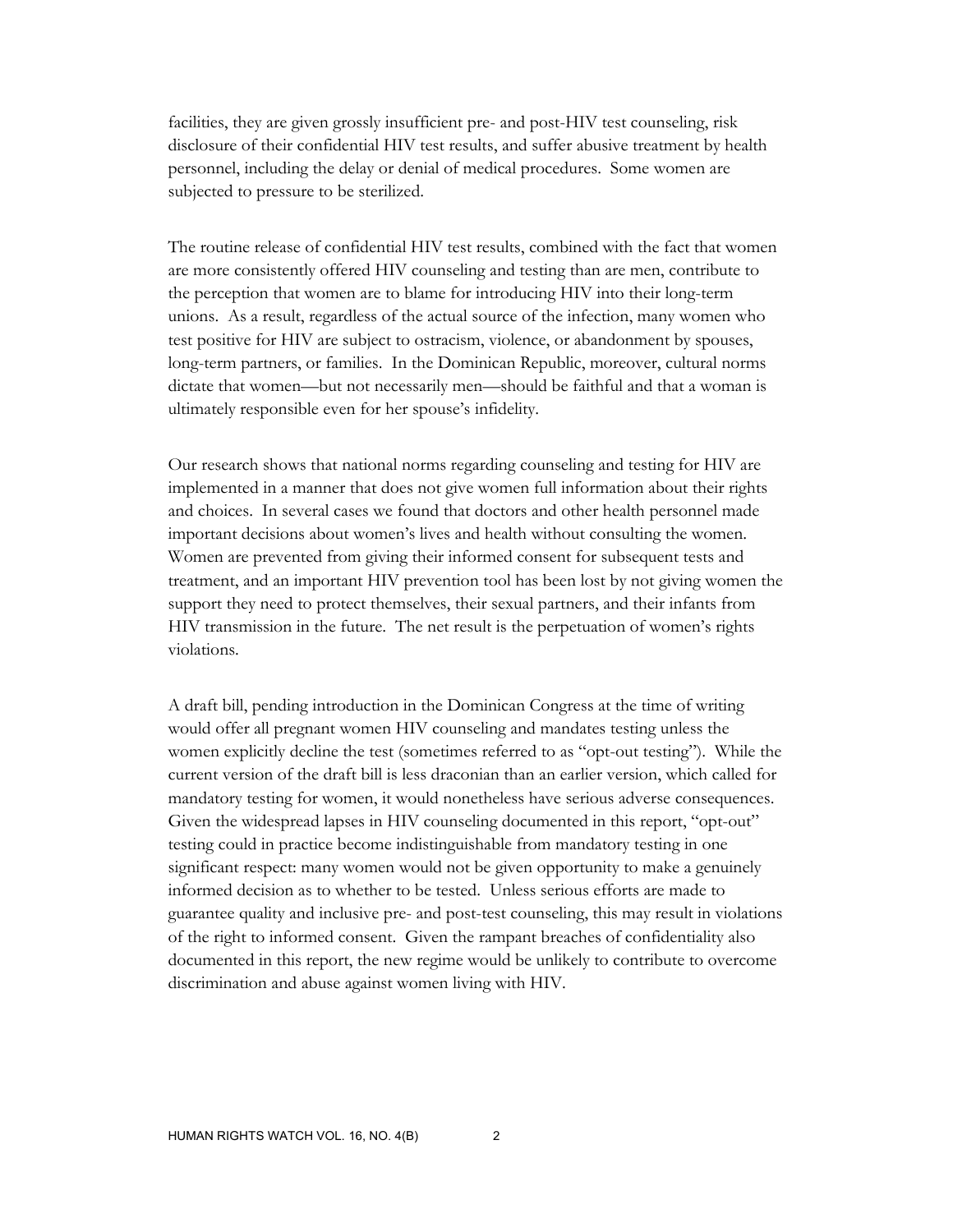The United Nations Joint Programme on HIV/AIDS, UNAIDS and the United Nations Office of the High Commissioner for Human Rights have consistently emphasized the importance of voluntariness, quality counseling, informed consent, and confidentiality in HIV testing and care as essential parts of HIV prevention strategies, notably in the United Nations International Guidelines on HIV/AIDS and Human Rights. This approach emphasizes the existence of a strong presumption in international human rights law in favor of systems that scrupulously respect the right to privacy through mechanisms of confidentiality, and informed consent. Before signing any proposed bill into law that explicitly or implicitly override these presumptions, the onus is on the Dominican government to demonstrate with concrete scientific evidence why such a limitation of rights is necessary and desirable. In any case, the government has an urgent obligation to women to guarantee essential pre- and post-test counseling for all tested individuals, as well as stringent confidentiality measures with a zero-tolerance policy for breaches of confidentiality.

The Dominican Republic has ratified international treaties requiring it to protect the human rights to privacy, physical integrity, the highest attainable standard of health, discrimination in access to work and in the workplace, and nondiscrimination on the basis of sex or health status such as being HIV-positive. These treaties include the International Covenant on Civil and Political Rights; the International Covenant on Economic, Social and Cultural Rights; and the Convention on the Elimination of all Forms of Discrimination against Women.

The report is based on interviews with women living with HIV in January 2004, in Santo Domingo, La Romana, San Pedro de Macorís, Santiago, and Puerto Plata in the Dominican Republic. In addition, Human Rights Watch briefly surveyed a number of women and men working in the hotel industry and free trade zone factories in Puerto Plata and Playa Dorada on the northern coast. We also interviewed government officials, United Nations agencies, nongovernmental organizations (NGOs), health care providers, public health sector personnel, and relevant private sector actors. All names and identifying information of women living with HIV interviewed have been changed to protect their privacy. For the same reason, certain identifying information has been withheld for other interviewees where necessary.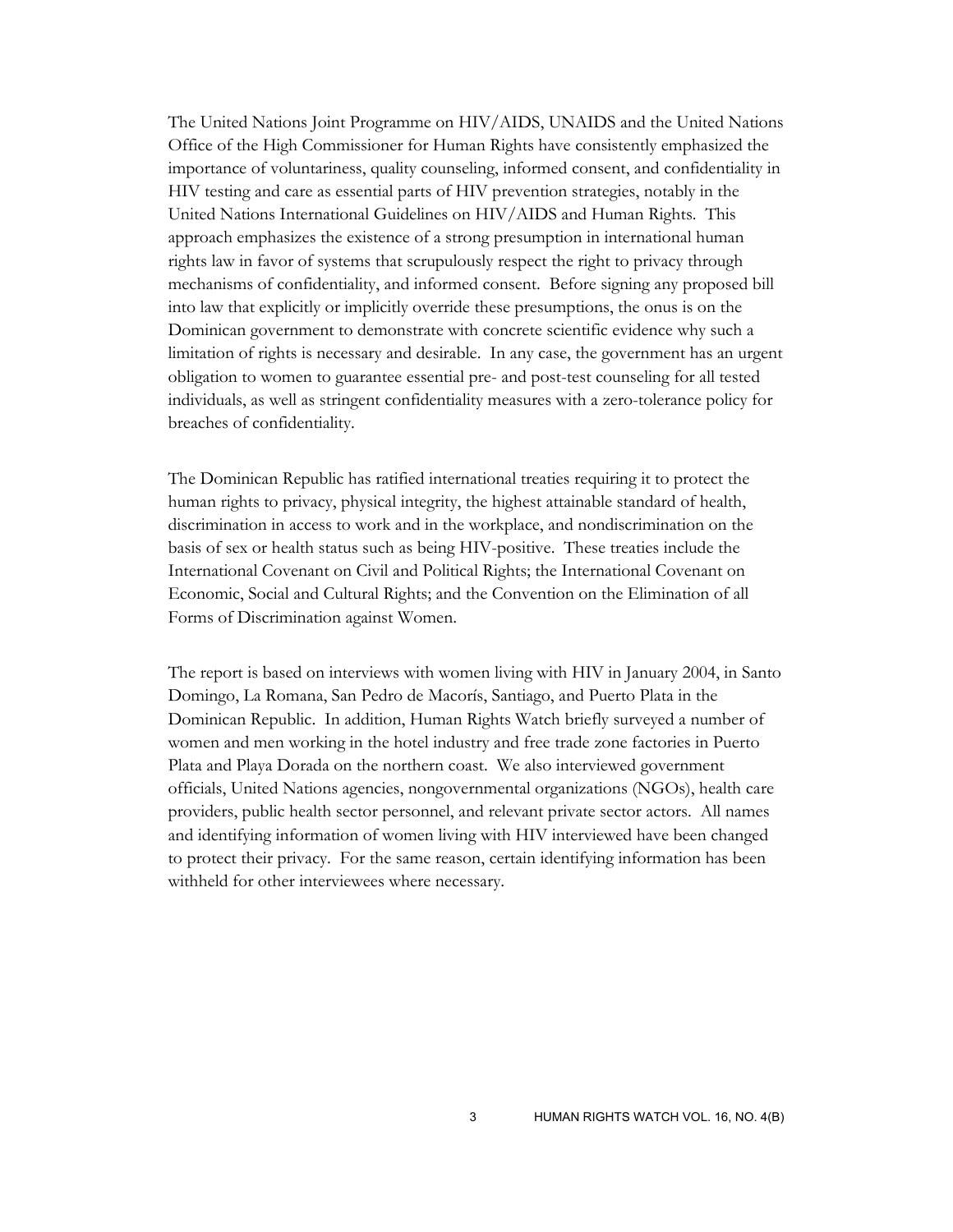## **II. Recommendations**

#### *To the Government of the Dominican Republic*

Human Rights Watch calls on the Dominican Republic government to protect women's rights to privacy, the highest attainable standard of health, nondiscrimination, work, and freedom from violence in the context of the HIV/AIDS epidemic. The following actions are essential first steps:

• The Ministry of Public Health and Social Support (*Secretaría de Estado de Salud Pública y Asistencia Social*, SESPAS) should immediately stop all HIV testing without informed consent, and should insist on adequate pre- and post-test counseling in all relevant programs and policies. The ministry should establish an effective and independent oversight and complaint mechanism to ensure the proper implementation of the program to prevent parent-to-child HIV transmission and other health policies and norms relating to HIV/AIDS, including voluntary counseling and testing. This oversight mechanism should also periodically assess the level of information received by women whom medical personnel claim have given informed consent. The ministry should investigate and sanction all health personnel who disclose confidential HIV test results without authorization, if necessary with the revocation of medical licenses.

• The Directorate for Control of Sexually Transmitted Infections, HIV and AIDS (*Dirección General de Control de las ITS/VIH y SIDA*, DIGECITSS) should launch awareness campaigns to inform the public about women's human rights violations that contribute to the spread of HIV/AIDS, such as domestic and sexual violence, subordinate social status, and sex discrimination in the workplace and in access to work and services.

• The Ministry of Labor (*Secretaría de Estado de Trabajo*, SET) should ensure that all illegal HIV testing as a condition to gain or retain employment cease immediately. The ministry should investigate vigorously and in a timely fashion all allegations of HIVbased discriminatory practices and punish those responsible for such practices. The ministry should also ensure that labor inspectors are adequately trained in the enforcement of the AIDS law and actively investigate alleged violations of the prohibition on involuntary HIV testing. The legal assistance unit of the Ministry of Labor and other public legal assistance units should offer all necessary legal assistance for those living with HIV or AIDS whose employment has been wrongfully terminated or job applications illegally denied due to their HIV status, including through offering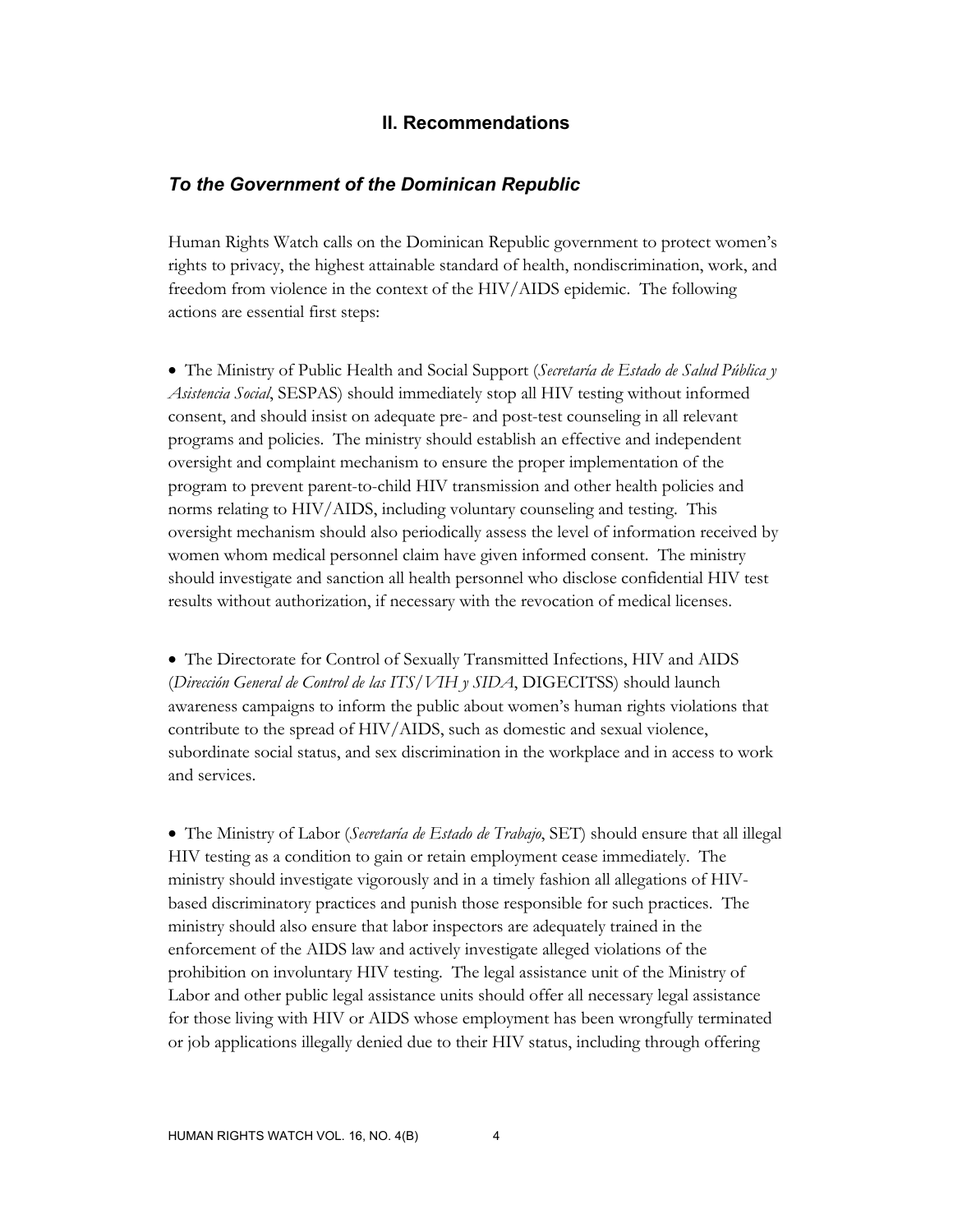free legal aid and the possibility of pursuing anonymous legal claims. The ministry should ensure, through public awareness campaigns and other means, that workers and employers in the Dominican Republic are aware of the rights of people living with HIV.

• The Directorate for Security and Health at Work (*Dirección General de Seguridad y Salud en el Trabajo*) should ensure that hygiene and security committees (bi-partite committees charged with monitoring worker's health and security in the workplace) receive appropriate training in the contents of the AIDS law and the Labor Code regarding the prohibition on discrimination because of HIV status. The office should ensure that the committees monitor for illegal HIV testing as a condition to gain and retain work, and that they understand how and where to report violations.

• The Ministry of Tourism (*Secretaría de Estado de Turismo*) should ensure that all illegal HIV testing as a condition to gain or retain employment in the tourism sector cease immediately. The ministry should investigate alleged HIV testing practices and punish hotels responsible for such practices, for example by revoking their operating licenses.

• The Ministry of Education (*Secretaría de Estado de Educación*, SEE) should ensure access to sex education in primary and secondary schools, both private and public. Sex education—tailored appropriately to age level and capacity—should cover the correct and consistent use of condoms as the most effective way to prevent HIV transmissions during sexual intercourse, including in long-term unions. Sex education should also include information on the inequality between men and women that contributes to putting women at risk of HIV transmission in the Dominican Republic.

• On behalf of the Dominican Republic government, the president should publicly condemn involuntary HIV testing as a condition to gain or retain employment as discrimination based on health status, indicating that such discrimination will not be tolerated and that appropriate sanctions will be applied to those responsible for violations. The president should also condemn unauthorized release of HIV test results and announce a zero-tolerance policy for such breaches of confidentiality. Finally, the president should publicly endorse and push for financial support for broad voluntary HIV counseling and testing programs that include adequate pre- and post-test counseling.

• The Dominican Republic congress should require ministries and appropriate government agencies, by law, to implement thorough training for work inspectors, health personnel, judges, magistrates, lawyers, and relevant local and national officials on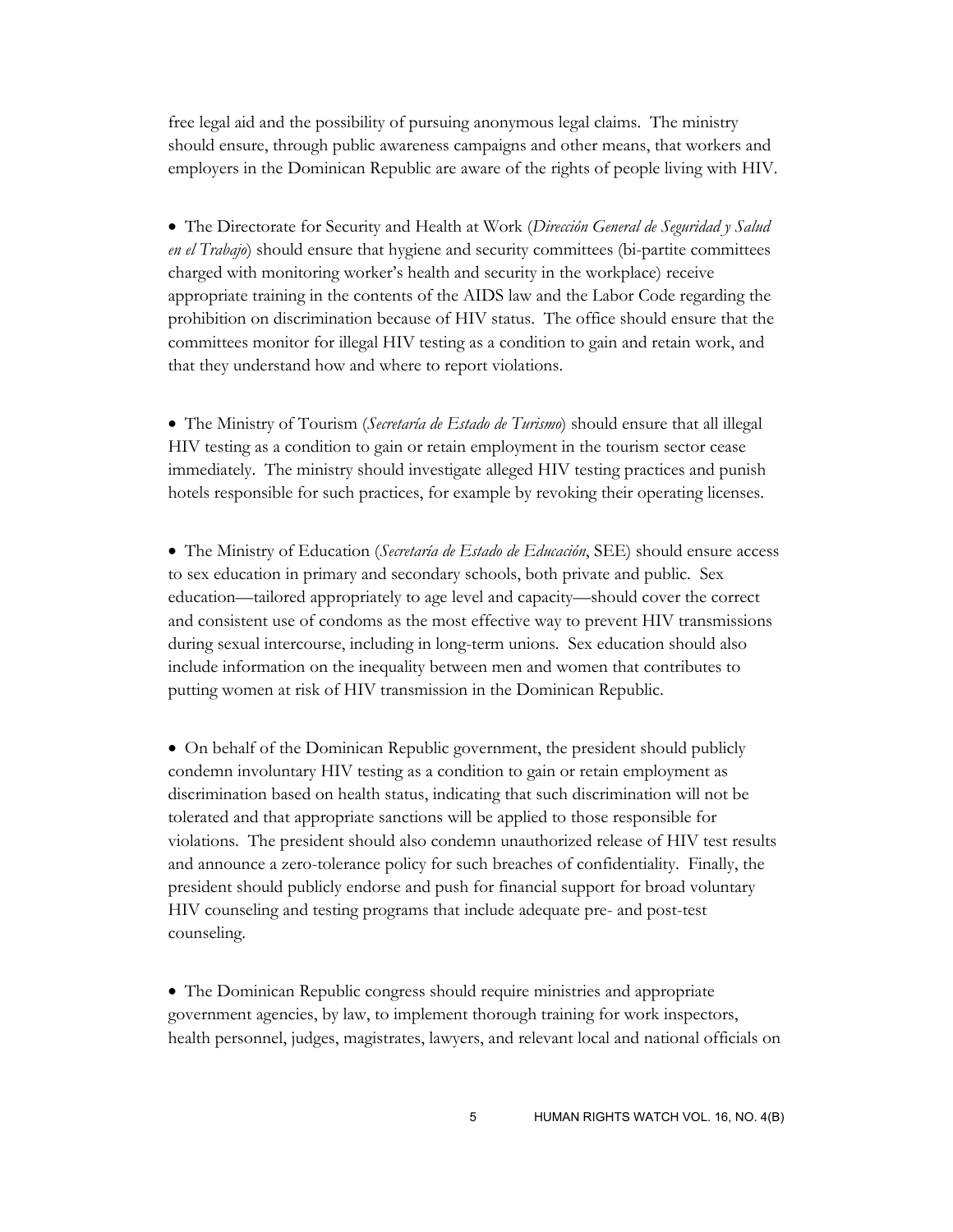the laws and regulations that prohibit involuntary testing for HIV. Congress should also adopt adequate legal measures to allow persons living with HIV/AIDS to bring legal cases regarding alleged discrimination in anonymity and increase fines applicable for HIV-based discriminatory practices to allow for meaningful sanctions.

## *To the Presidential AIDS Council (COPRESIDA)*

Human Rights Watch calls on the Presidential AIDS Council to prioritize the prevention of violations of women's human rights as a critical tool in combating the continued spread of the disease. As essential first steps, COPRESIDA should implement the following actions:

• Monitor and coordinate effective enforcement of the AIDS law with regard to the prohibition on HIV testing in access to health care services and work, as well as provisions to protect the confidentiality of those tested for HIV. Refer violations to relevant governmental agencies for further investigation and sanctions.

• Discourage legal or policy measures that infringe upon women's human rights, such as involuntary HIV testing or testing without proven access for all tested invidviduals to adequate pre- and post-test counseling and without stringent confidentiality protections.

• Engage community-based organizations that work with women living with HIV or AIDS, regardless of their current membership in the NGO AIDS Coalition which is part of COPRESIDA, to ensure the broadest possible reach of COPRESIDA's coordination work and information.

## *To Donors and International Organizations*

Human Rights Watch calls on international bilateral and multilateral donors and United Nations agencies and entities to work with the Dominican Republic government to ensure that all mandatory and involuntary HIV testing practices cease immediately, and that HIV/AIDS related programs and policies do not discriminate against women in their intent or effect. The following actions are essential first steps:

• Donors and international organizations that fund health or HIV/AIDS-related programs in the Dominican Republic should engage with the Dominican Republic to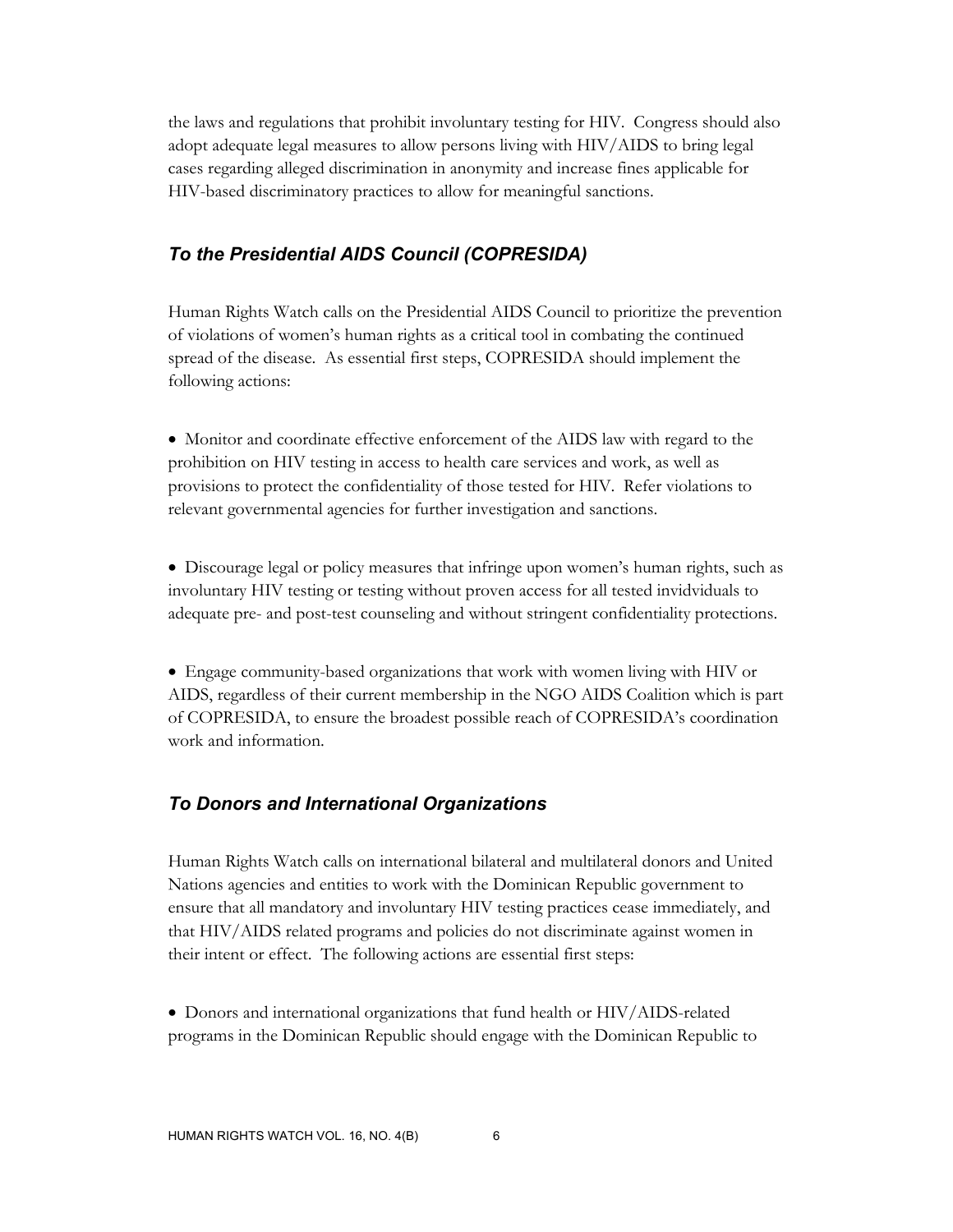prevent involuntary HIV testing. Donors should support government and NGO programs for voluntary HIV counseling and testing services with adequate confidentiality protections, and should actively oppose involuntary testing or testing without explicit consent and adequate pre- and post-test counseling. Donors should support information campaigns aimed at eliminating women's human rights violations that contribute to the spread of HIV/AIDS, such as domestic and sexual violence and sex discrimination in the workplace and in access to work and services. Donors should also expand prevention options for women and girls, and fund prevention projects that aim to change the attitudes and behaviors that perpetuate women's subordinate status and the related risk of HIV infection.

• Donors and international organizations that fund programs in the Dominican Republic related to HIV/AIDS in the workplace, including the U.S. Department of Labor, should require that the programs address not solely HIV/AIDS prevention, but HIV/AIDS-related employment discrimination as well. Such donors should also support government and NGO information campaigns to educate workers about their right to refuse involuntary HIV testing by current or potential employers and about available mechanisms for redress if they are illegally tested.

• As part of monitoring of compliance with the International Covenant on Economic, Social and Cultural Rights, the U.N. Committee on Economic, Social and Cultural Rights should report on states' implementation or condoning of HIV testing without informed consent, adequate pre- and post-test counseling, and guarantees for the confidentiality of HIV test results.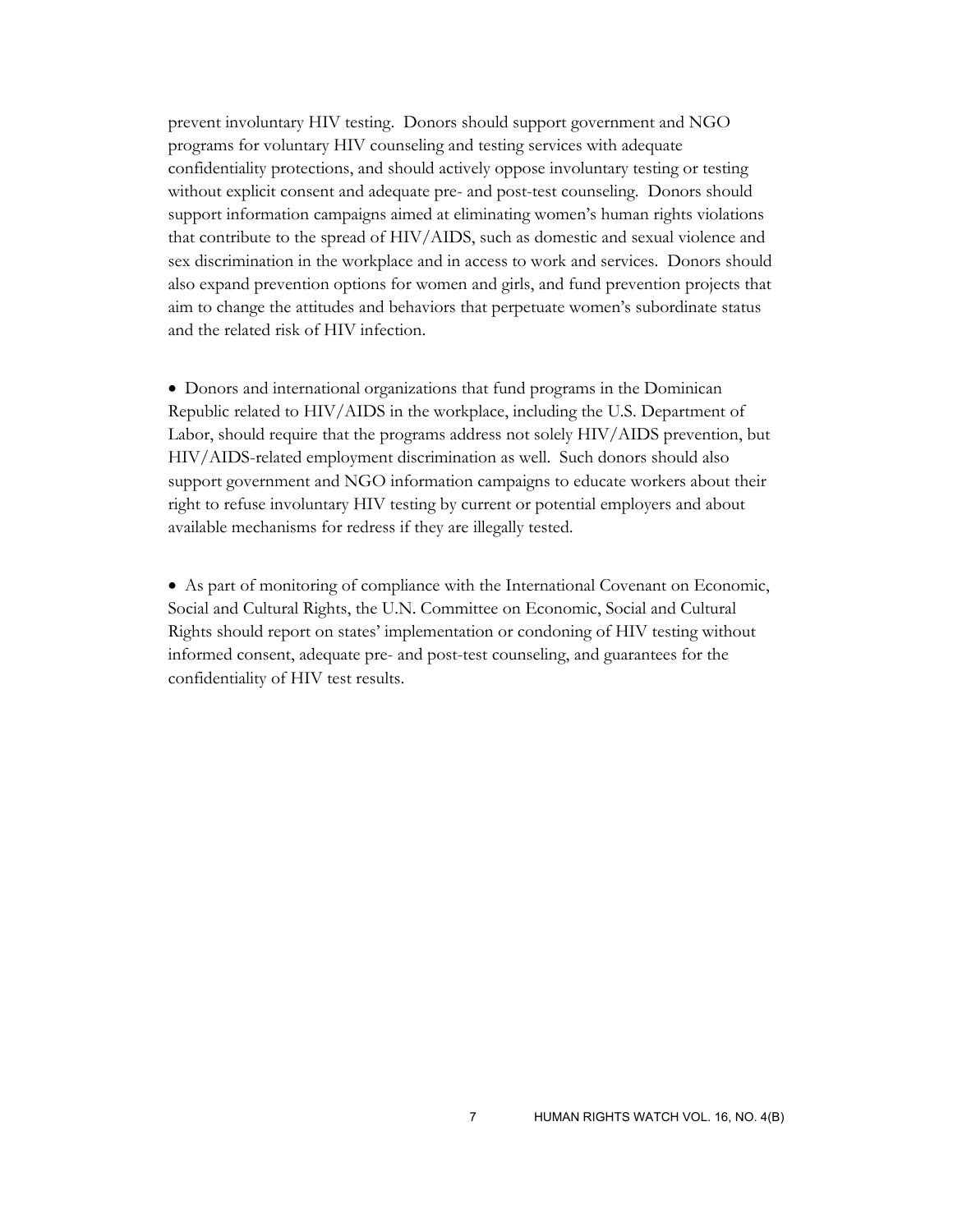## **III. Background**

#### *The Dominican Republic: Economy and Health*

The Dominican Republic shares the Island of Hispaniola in the Caribbean with Haiti. The population of the Dominican Republic is approximately 8.5 million, with children under fifteen representing 33 percent of the total population.<sup>1</sup> The country's economy traditionally depended on the sugar cane industry, though the tourism industry and export processing zones have been central to the country's development strategy over the past two decades.<sup>2</sup> In fact, the tourism industry and the export processing industry in the country's free trade zones were in large part responsible for making the Dominican Republic's economy one of the world's fastest growing in the 1990s.<sup>3</sup> Since 1998, the Dominican Republic's economic growth has dropped significantly, though it is still quite high compared to economic growth in the region as a whole.<sup>4</sup>

Economic growth has not led to a notable increase in the country's investment in its health sector. As a percentage of the gross domestic product (GDP), public expenditure on health was consistently around 1.5 percent from 1991 to 2001.<sup>5</sup> This figure, compared to that of other countries with similar levels of development, such as Colombia and Venezuela, is quite low.<sup>6</sup> Nevertheless, the Dominican Republic has a

<sup>&</sup>lt;sup>1</sup> United Nations Development Program, "Human Development Indicators 2003," data from 2001 [online] http://hdr.undp.org/reports/global/2003/indicator/cty\_f\_DOM.html (retrieved April 5, 2004).

 $^2$  Consejo Nacional de Zonas Francas de Exportación de la República Dominicana [National Council of Export Free Trade Zones of the Dominican Republic, CNZFE], "Informe Estadístico 2002" [Statistical Report 2002], 2002 [online] http://www.cnzfe.gov.do/documentos/informes/Informe\_Estadistico\_2002\_en\_Espanol.pdf (retrieved March 23, 2004); and Magdalena Rathe, Dayana Lora, and Laura Rathe, *Impacto Socio-Económico del VIH-SIDA en el Sector Turístico de la República Dominicana: Un Estudio de Caso en la Costa Este* [Socio-Economic Impacto of HIV/AIDS in the Tourist Sector in the Dominican Republic: A Case Study on the East Coast] (Santo Domingo: Fundación Plenitud, March 2003).

<sup>3</sup> World Bank Caribbean Country Management Unit, *A Review of Gender Issues in the Dominican Republic, Haiti and Jamaica, Report No. 21866-LAC* (Washington, D.C.: World Bank, 2002), p. 5.

<sup>4</sup> World Development Indicators Database, "Dominican Republic Data Profile" (Washington, D.C.: World Bank, 2003) [online]

http://devdata.worldbank.org/external/CPProfile.asp?SelectedCountry=DOM&CCODE=DOM&CNAME=Dominic an+Republic&PTYPE=CP (retrieved on April 13, 2004); and World Development Indicators Database, "Latin America and Caribbean Data Profile" (Washington D.C.: World Bank, 2003) [online]

http://devdata.worldbank.org/external/CPProfile.asp?SelectedCountry=LAC&CCODE=LAC&CNAME=Latin+Am erica+%26+Caribbean&PTYPE=CP (retrieved April 13, 2004).

<sup>5</sup> Demographic and Health Surveys, *República Dominicana: Encuesta Demográfica y de Salud 2002*  [Dominican Republic: Demographic and Health Survey 2002] (Calverton, Maryland: Measure DHS+, 2003), p. 8.

 $^6$  Venezuela's annual national health expenditure as a percentage of GDP was 8.8 percent in 2002. The figure was 9.3 percent for Colombia, also in 2002. Pan American Health Organization, "Venezuela, Core Health Data Selected Indicators. Data Updated to 2002" [online] http://www.paho.org/English/DD/AIS/cp\_862.htm (retrieved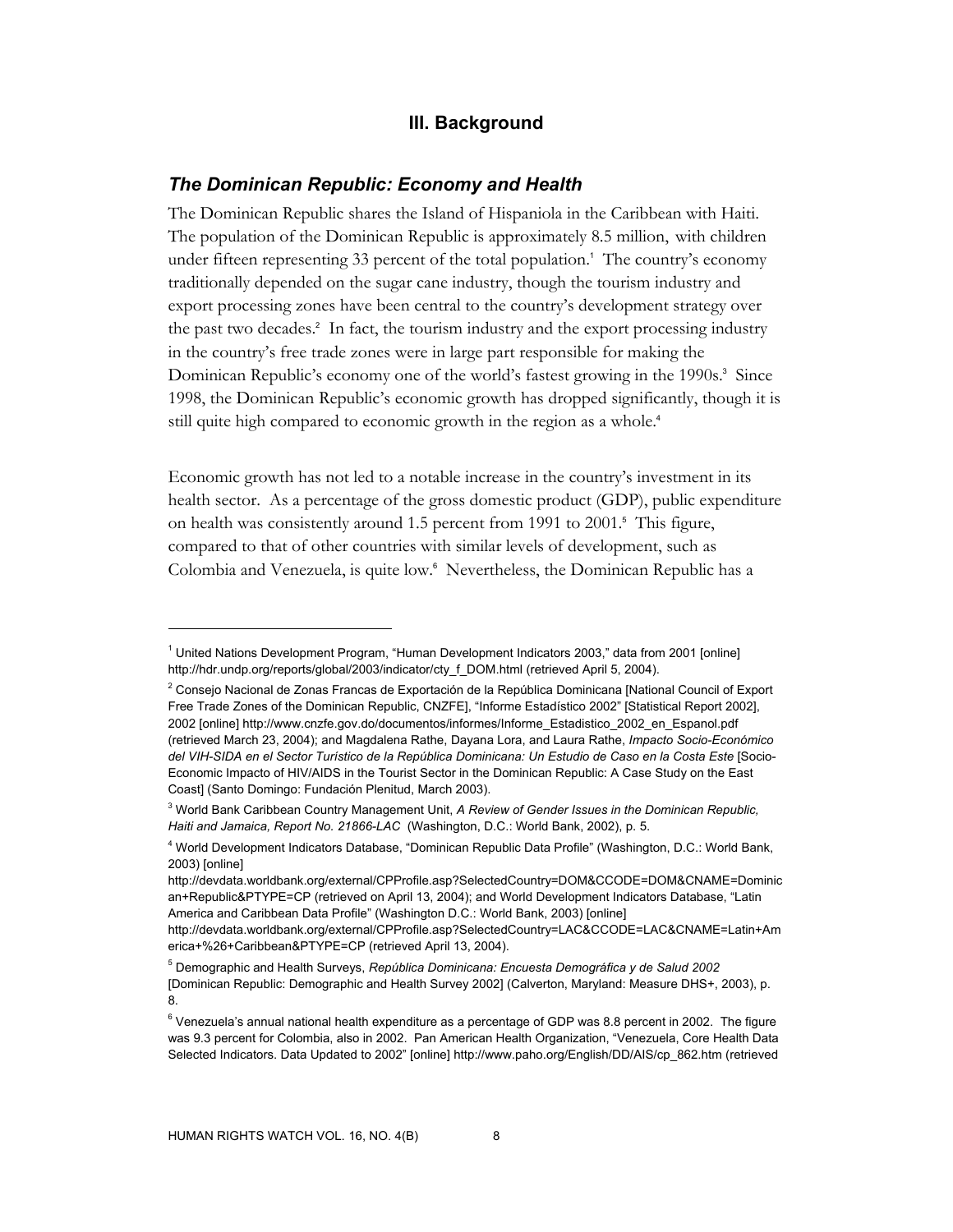health system that reaches a large proportion of the population at least for some services. At 99 percent, the proportion of pregnant women who receive professional maternal health care—in their home or at a clinic—is the highest in Latin America and the Caribbean, though maternal mortality still is higher than in Brazil, for example, where only 80 percent of pregnant women receive professional prenatal health care.<sup>7</sup>

## *Women's Status*

 $\overline{a}$ 

Women in the Dominican Republic suffer from many forms of inequality, discrimination, and social exclusion. Even though literacy and primary education enrollment levels in the Dominican Republic are relatively high for both women and men,<sup>8</sup> women are significantly underrepresented in the job market. Many women are subject to domestic violence or to severe limitations of their possibilities for social interaction and movement at the hands of their husbands or long-term partners.<sup>9</sup>

In a 2002 survey conducted by Measure DHS+ (DHS survey), an international organization that conducts regular health-related surveys in a number of countries worldwide, over half of the Dominican women interviewed who lived in a long-term union reported that their husbands or male partners expected them to disclose their whereabouts at all times. Eighteen percent of these women said their husband or male partner actively limited their access to friends, and 11 percent reported that he limited their access to family as well.<sup>10</sup>

Limited social interaction and movement within a long-term union may be a precursor to domestic violence, since it creates an environment where women are expected to submit to male authority. The 2002 DHS survey found that 24 percent of adult women

March 15, 2004); and Pan American Health Organization, "Colombia, Core Health Data Selected Indicators. Data Updated to 2002" [online] http://www.paho.org/English/DD/AIS/cp\_170.htm (retrieved March 15, 2004).

<sup>&</sup>lt;sup>7</sup> Demographic and Health Surveys, *República Dominicana: Encuesta Demográfica y de Salud 2002, p. xxvii;* and Pan American Health Organization, "MORTALIDAD MATERNA - PERINATAL - INFANTIL (América Latina y Caribe)" [Maternal mortality – Perinatal mortality – Infant Mortality (Latin America and the Caribbean)] [online] http://www.paho.org/spanish/clap/05mort.htm (retrieved March 11, 2004).

<sup>&</sup>lt;sup>8</sup> In 2000, 16.3 percent of women and 16.3 percent of men were reported to be illiterate in the Dominican Republic. Ninety-three percent of girls were enrolled in primary school that same year, compared to 92 percent of boys. See World Bank, "Gender Stats, Summary Country Profile, Dominican Republic" [online] http://devdata.worldbank.org/genderstats/genderRpt.asp?rpt=profile&cty=DOM,Dominican%20Republic&hm=ho me (retrieved April 8, 2004).

<sup>&</sup>lt;sup>9</sup> For the purpose of this report, "long-term union" refers to a couple who live together as if they were married, even though they may not be legally married. "Long-term partner" refers to a person in a spouse-like relationship.

<sup>10</sup> Demographic and Health Surveys, *República Dominicana: Encuesta Demográfica y de Salud 2002*, table 12.5.1, p. 288.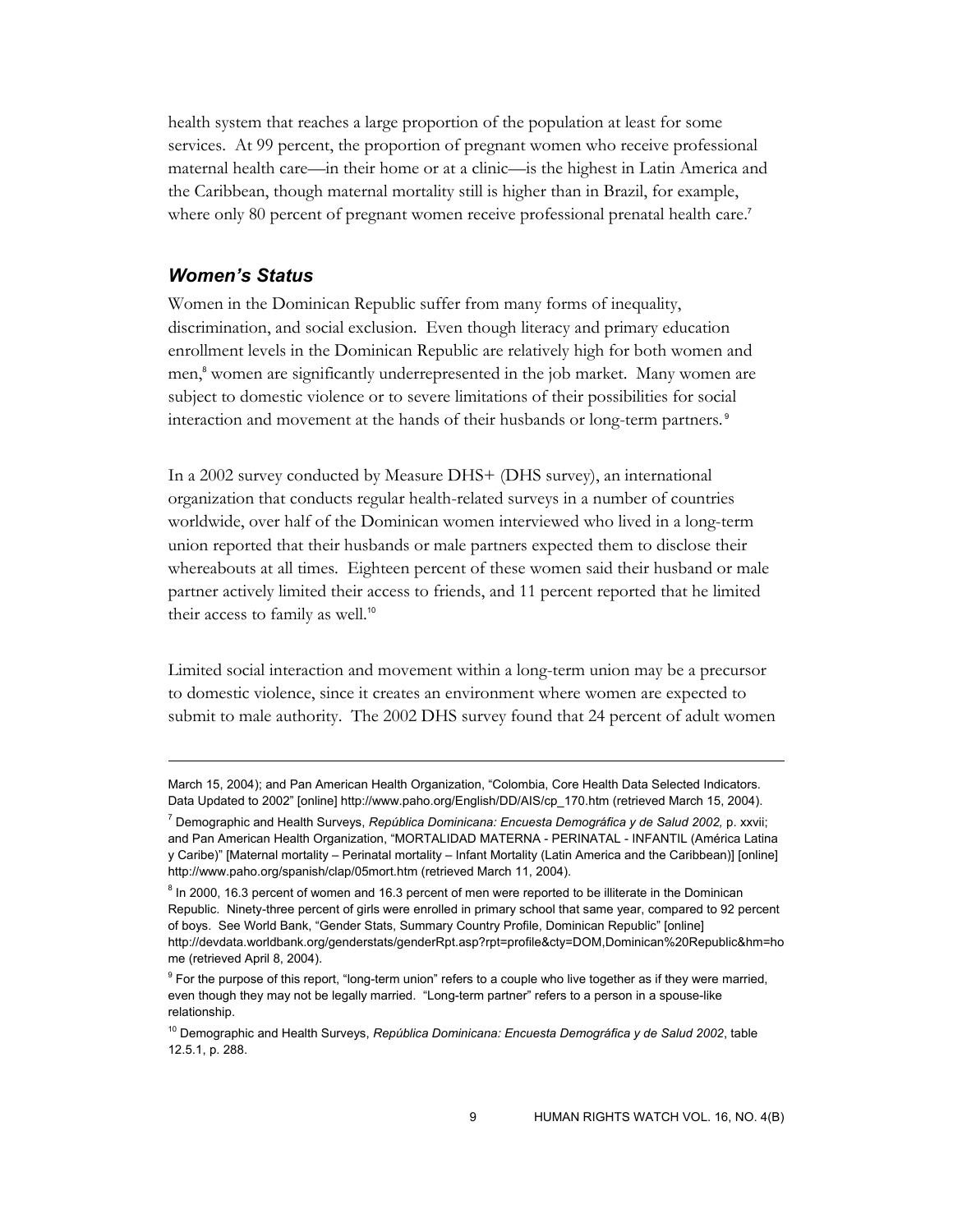in the Dominican Republic had suffered some form of physical abuse.<sup>11</sup> The same survey found that 27 percent of the surveyed women had suffered physical, sexual, or emotional abuse at the hands of their spouse or other partner in a long-tern union, and 5 percent suffered all three types of abuse.12 According to government figures, domestic violence was the fourth leading cause of death for women in 2000.13 In 2003, 83 percent of female homicide victims were killed by their current or past spouses or long-term partners.14 There are only five police stations in the country specialized to receive complaints concerning domestic violence (so-called "Friends of Women" stations), and only one functioning domestic violence shelter, which is run by an NGO.<sup>15</sup>

Women do not have equal access to work, and are not treated with equality in the workplace. A 2002 World Bank study showed that women earned only 76 percent of what men earned for equivalent work (63 percent in rural areas), and were more than twice as likely to be unemployed.16 This was confirmed in the 2002 DHS survey, in which male interviewees were almost twice as likely to have been employed during the twelve months prior to the interview as female interviewees. For those married or in a long-term union at the time of the survey, 52.3 percent of the women reported being unemployed during the past twelve months, compared to only 3 percent of the men.<sup>17</sup>

Mariana Santos, an NGO health worker, explained to Human Rights Watch that this economic inequality between women and men reinforces male control over women in long-term unions. As she put it: "[The man] does not give her the money that she

<sup>11</sup> Ibid.*,* table 12.2.2, p. 283

<sup>12</sup> Ibid., table 12.6.1, p. 290

<sup>13</sup> Secretaría de Estado de la Mujer [Ministry for Women, SEM], *Estadísticas para la Planificación Social con Perspectiva de Género* [Statistics for Social Planning with a Gender Perspective] (Santo Domingo: Secretaría de Estado de la Mujer, 2000).

<sup>&</sup>lt;sup>14</sup> Human Rights Watch phone interview with Susi Pola, journalist, Santiago, April 29, 2004. The numbers were compiled by Susi Pola from police records, court files, medical records, and press. See also, María Isabel Soldevila, "El Amor No Mata, El Amor No Puede Matar" [Love Does Not Kill, Love Cannot Kill] *A Primera Plana Año 1 No. 2*, February 2002 [online] http://www.aprimeraplana.org/www/No.2/index.html (retrieved April 16, 2004) (citing similar earlier statistics).

<sup>&</sup>lt;sup>15</sup> Human Rights Watch phone interview with Mildred Baeltré, head, Area of Violence Against Women [Area de Violencia Contra la Mujer], Ministry for Women [Secretaría de Estado de la Mujer, SEM], Santo Domingo, March 26, 2004. Another NGO-run shelter was expected to open in May 2004. There are no immediate plans for the government to run shelters. Ibid.

<sup>16</sup> World Bank Caribbean Country Management Unit, *A Review of Gender Issues in the Dominican Republic, Haiti and Jamaica*, pp. 21-25.

<sup>17</sup> Demographic and Health Surveys, *República Dominicana: Encuesta Demográfica y de Salud 2002*, tables 3.5, p. 58, and 3.18, p. 75.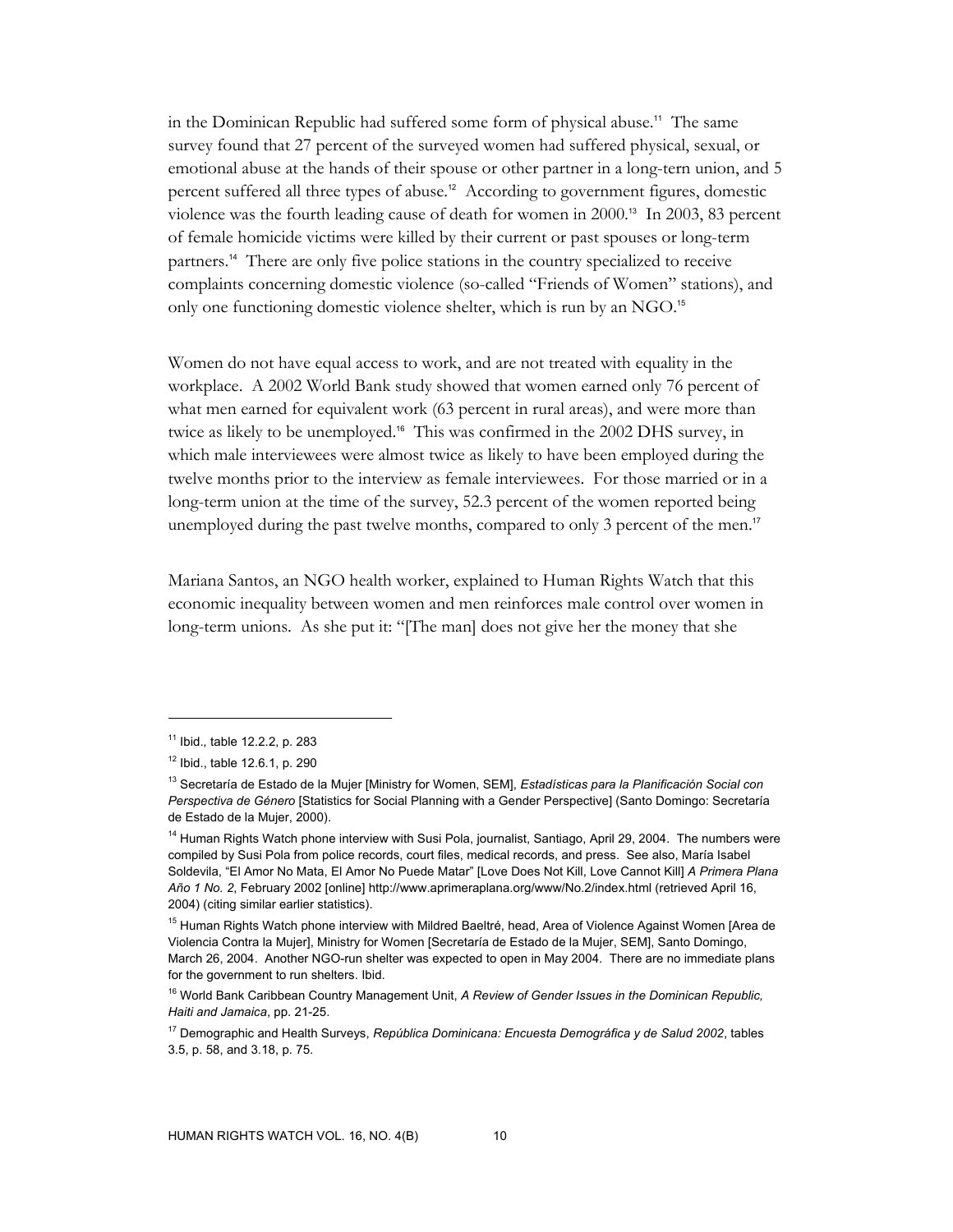needs, he manipulates her with money. We are a poor country, and many women … depend on [their husbands]."<sup>18</sup>

The women Human Rights Watch interviewed reported several instances where control over the economic resources in the family was directly related to physical abuse. Rosa Polanco, for example, a thirty-year-old widow, told Human Rights Watch that her husband hit her on many occasions "because I reproached him for giving me little money."19 Joel Valerio, an organizer who runs NGO workshops on gender equality in Santiago's free trade zones, recounted explanations he frequently heard men give at workshops. "The men say 'it is true that we hit [women], but there are reasons: she is unfaithful, she spends too much money. ... I am the man, I decide."<sup>200</sup>

For Haitian women and Dominican women of Haitian descent living in the Dominican Republic, the discrimination they suffer as women is likely to intersect with discrimination because of their race or nationality.<sup>21</sup> Ernestina Abreu, an NGO community worker who assists women of Haitian descent in their access to health care, told Human Rights Watch that the women she worked with suffer discrimination as women, as Haitians, and because of their lack of economic resources. Abreu said that the doctors at the public hospital made condescending remarks to Haitian women that they would not make to Dominican women: "They say to the women: 'Go somewhere else, we don't have services for Dominican women, so much less for you' … or 'when you were doing it [i.e. having sex], you weren't screaming, don't deny your color.' They say this because supposedly black people don't feel pain."22

## *Women Living with HIV/AIDS*

 $\ddot{\phantom{a}}$ 

More than two million people are living with HIV in Latin America and the Caribbean.<sup>23</sup> About one quarter of these people live in the Caribbean, where approximately half of

<sup>&</sup>lt;sup>18</sup> Human Rights Watch interview with Mariana Santos, health worker, Association for the Well-Being of the Family [Asociación Pro-Bienestar de la Familia, PROFAMILIA], Santiago, January 17, 2004.

 $19$  Human Rights Watch interview with Rosa Polanco, Santiago, January 17, 2004.

 $^{20}$  Human Rights Watch interview with Joel Valerio, health team member, One-Respe, Santiago, January 16, 2004.

<sup>&</sup>lt;sup>21</sup> Human Rights Watch has documented the deep-rooted nature of the racially or ethnically motivated discrimination against Haitians and those of Haitian descent in the Dominican Republic. See Human Rights Watch, "Illegal People: Haitians and Dominico-Haitians in the Dominican Republic," *A Human Rights Watch Report* Vol. 14 No. 1(B) (New York: Human Rights Watch, 2002); and Human Rights Watch, "A Troubled Year: Haitians in the Dominican Republic," *A Human Rights Watch Report* (New York: Human Rights Watch, 1992).

 $^{22}$  Human Rights Watch interview with Ernestina Abreu, health team member, One-Respe, Santiago, January 16, 2004.

<sup>23</sup> Joint United Nations Programme on HIV/AIDS, *AIDS epidemic update, December 2003* (Geneva: UNAIDS, December 2003), UNAIDS/03.39E, p. 23.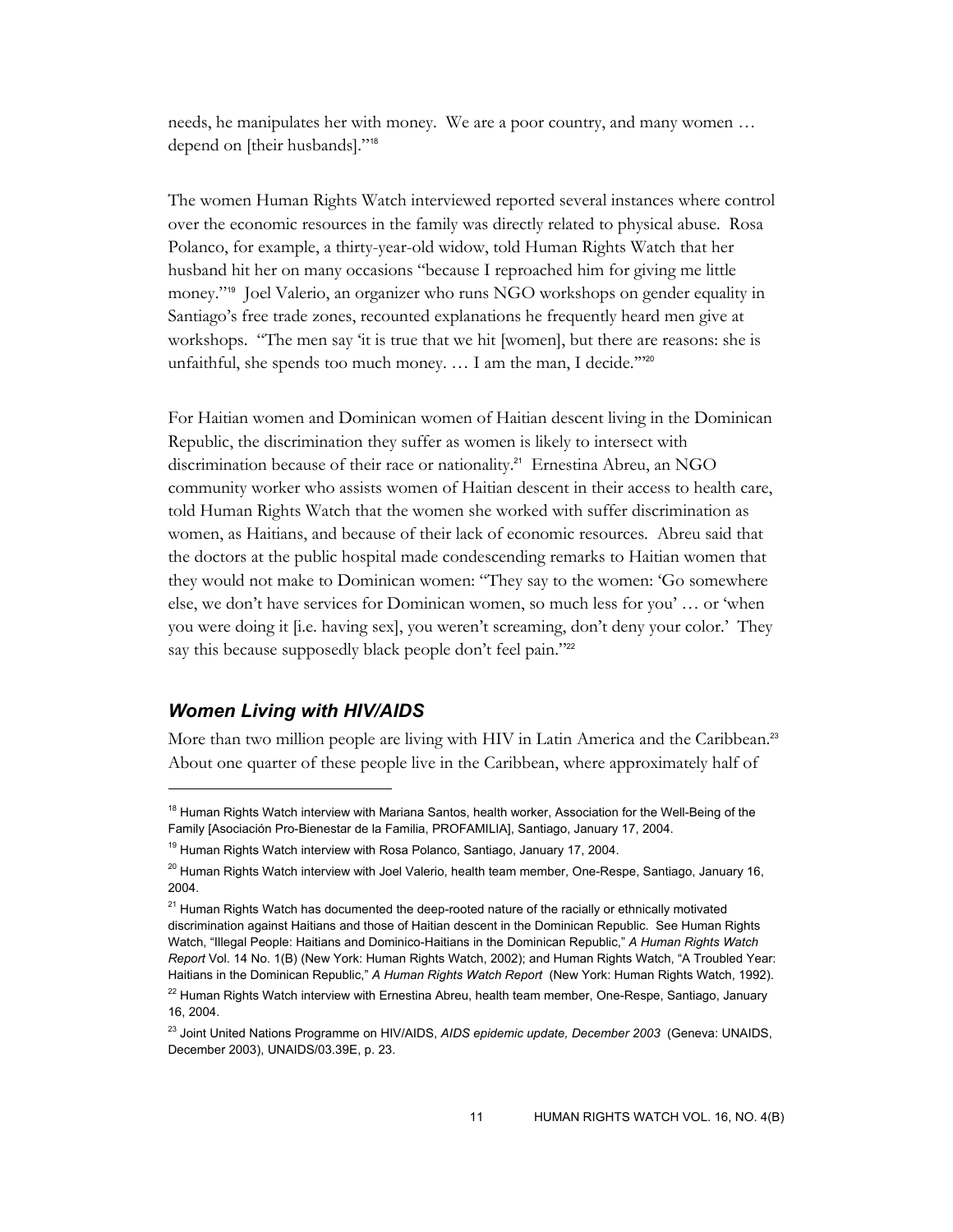them are women.24 Haiti and the Dominican Republic are at the epicenter of the HIV/AIDS epidemic in Latin America and the Caribbean. At approximately 2 percent of the adult population, HIV prevalence<sup>25</sup> in the Dominican Republic is second in the Caribbean only to that of Haiti. According to the Dominican Republic government, prevalence is increasing at a faster rate among women than men.<sup>26</sup>

The leading cause of death of Dominican women of reproductive age—defined as women between fifteen and forty-nine—is now HIV/AIDS.<sup>27</sup> By the end of 2001, women of that age group constituted 51 percent of all people in the Dominican Republic living with HIV or AIDS.28 Of those recently infected with HIV, the proportion of women is greater.29 UNAIDS estimates that over 70 percent of new HIV transmissions happen through heterosexual sex,<sup>30</sup> which means the proportion of women as opposed to men living with HIV or AIDS is likely to grow.<sup>31</sup>

Physiological factors put women and girls at higher risk for infection through unprotected vaginal sex, and economic inequality hampers women's ability to negotiate condom use. Because of social expectations regarding women's fidelity, women are often blamed for introducing HIV into their long-term union or marriage. "It is easier

<sup>24</sup> Joint United Nations Programme on HIV/AIDS, *Report on the global HIV/AIDS epidemic* (Geneva: UNAIDS, July 2002), UNAIDS/02.26E p. 198.

 $25$  Prevalence refers to the percentage of HIV-positive people in a given population. Incidence refers to the rate at which people become infected. Studies in sub-Saharan Africa have shown that incidence may be high or rising while prevalence is falling. See Helen Epstein, "AIDS: The Lessons of Uganda," *New York Review of Books*, July 5, 2001, p. 18.

<sup>&</sup>lt;sup>26</sup> Secretaría de Estado de Salud Pública y Asistencia Social [Ministry on Public Health and Social Support], *Normas y Procedimientos Nacionales para la Atención de las Infecciones de Transmisión Sexual (ITS)* [National Norms and Procedures for the Care of Sexually Transmitted Infections (STI)], Series of National Norms No. 25, Second Edition (Santo Domingo: Secretaría de Estado de Salud Pública y Asistencia Social, 2003), p. 16.

<sup>27</sup> Joint United Nations Programme on HIV/AIDS, *Dominican Republic* [online]

http://www.unaids.org/en/geographical+area/by+country/dominican+republic.asp (retrieved February 25, 2004).

<sup>28</sup> Joint United Nations Programme on HIV/AIDS, *Report on the global HIV/AIDS epidemic*, p. 198.

<sup>29</sup> Joint United Nations Programme on HIV/AIDS, *Dominican Republic, Epidemiological Fact Sheets on HIV/AIDS and Sexually Transmitted Infections, 2002 Update* (Geneva: UNAIDS, 2002).

<sup>&</sup>lt;sup>30</sup> The United Status Agency for International Development (USAID) "El VIH y el SIDA en la República Dominicana y la intervención de USAID" [HIV and AIDS in the Dominican Republic and USAID Intervention] [online] http://www.usaid.gov/espanol/hiv\_dr.pdf (retrieved April 30, 2004).

<sup>&</sup>lt;sup>31</sup> During unprotected heterosexual vaginal sex, women and girls are physiologically more vulnerable to HIV infection than men and boys. Factors that contribute to this increased risk include the larger surface area of the vagina and cervix, and the high concentration of HIV in the semen of an infected man. See, e.g., Global Campaign for Microbicides, "About Microbicides: Women and HIV Risk," [online] http://www.global-

campaign.org/womenhiv.htm (retrieved April 5, 2004); Joint United Nations Programme on HIV/AIDS, "AIDS: Five Years since ICPD—Emerging Issues and Challenges for Women, Young People and Infants" (Geneva: UNAIDS, 1998), p. 11; The Population Information Program, Center for Communications Programs, "Population Reports: Youth and HIV/AIDS," vol. 23, no. 3 (Washington, D.C: John Hopkins University, Fall 2001), p. 7.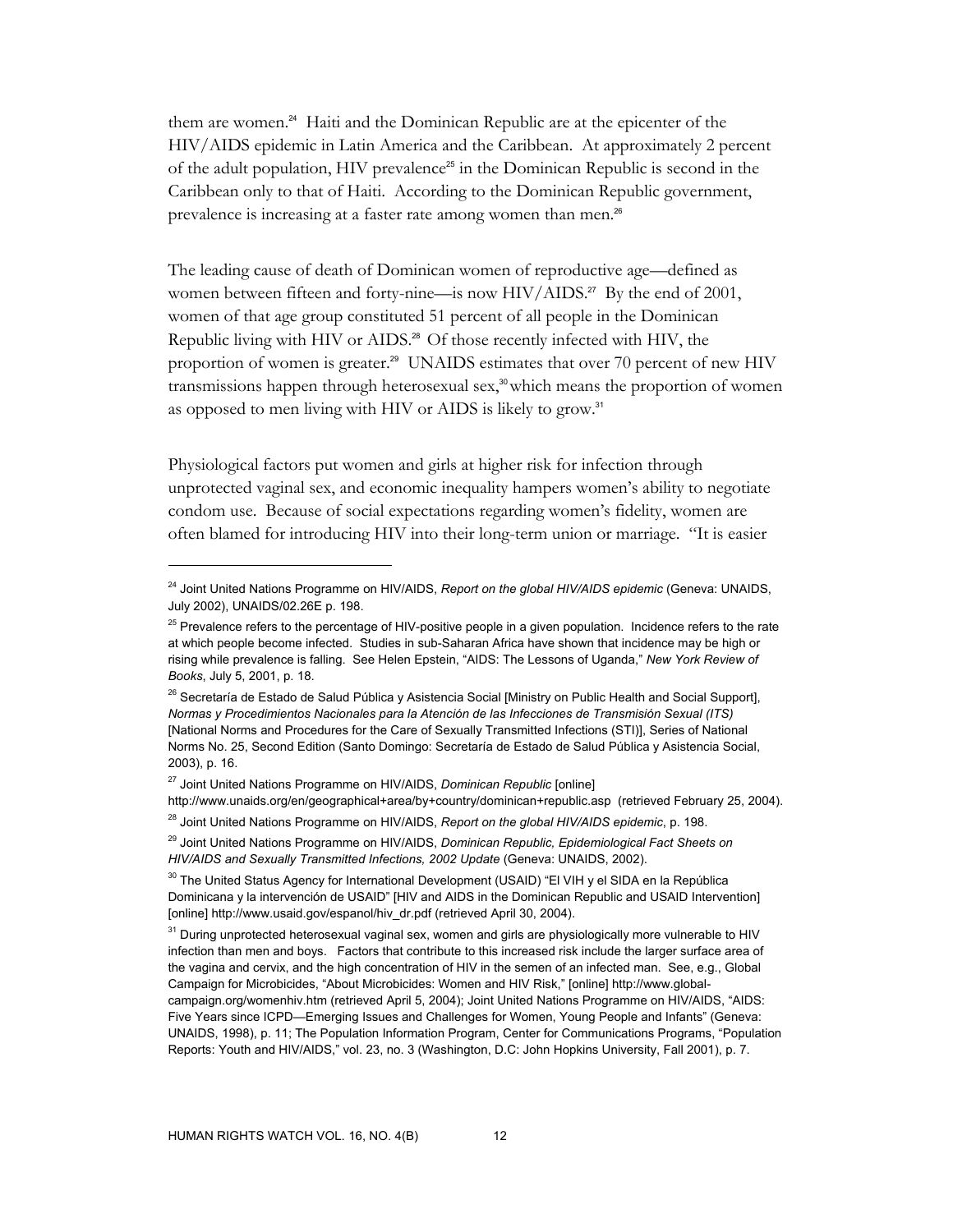to forgive a man for having HIV than a woman. Men are supposed to run around [i.e. have sex outside their marriage or long-term union]," Sergia Galván, director of an NGO working on women's health issues, explained to Human Rights Watch.<sup>32</sup> Cristina Francisca Luis, community educator from a Haitian-Dominican women's organization, said women even sometimes blame themselves when they end up contracting HIV as a result of their husband's infidelity: "The woman tells herself: 'If I had been a good woman, he would have stayed home.' She blames herself. 'If I had been good company, he would not have run around.""33

The social bias that women are faithful and ultimately responsible for their husband or long-term partner's infidelity compounds the fear felt by many women of being known to be HIV-positive. The fear of HIV status disclosure is not unfounded. The domestic AIDS law requires sexual partner notification of people living with HIV. The law stipulates that the HIV-positive person may notify their sexual partners themselves or may defer notification to medical personnel. 34 This fear is further propelled by the prevalence of domestic violence. Several women told Human Rights Watch that their long-term partners repeatedly threatened them with violence as retribution for having a sexually transmitted infection, including HIV. "I was always afraid. [My husband] said if you have something [a sexually transmitted infection], I will kill you," recalled Judelka de la Cruz.<sup>35</sup> Rosana Ramírez had a similar experience: "He said, you better be careful not to do anything bad."36 Both de la Cruz and Ramírez were unable to negotiate condom use with their husbands, whom they believed were the source of their HIV infection.

Women are more likely to have been tested for HIV than men—and thus probably more likely to know their status and to have their status known by others—reinforcing the perception that they are to blame for introducing HIV into their long-term unions. The 2002 DHS survey indicates that, at age nineteen, women were three times as likely to say that they had been tested for HIV as men. At age forty, two-thirds of women in the

<sup>&</sup>lt;sup>32</sup> Human Rights Watch interview with Sergia Galván, director, Collective for Women and Health [Colectiva Mujer y Salud], Santo Domingo, January 9, 2004.

<sup>&</sup>lt;sup>33</sup> Human Rights Watch interview with Cristina Francisca Luis, community educator, Movement of Dominican-Haitian Women [Movimiento de Mujeres Dominico-Haitianas, MUDHA], January 9, 2004.

<sup>&</sup>lt;sup>34</sup> Ley 55-93 sobre SIDA [Law 55-93 regarding AIDS], signed into law on December 31, 1993 (AIDS law), article 21. Mandatory notification of HIV test results to sexual partners may translate into fear of HIV testing for some women, who have witnessed the abandonment and ostracism of women living with HIV in their community.

 $35$  Human Rights Watch interview with Judelka de la Cruz, La Romana, January 12, 2004.

<sup>&</sup>lt;sup>36</sup> Human Rights Watch interview with Rosana Ramírez, San Pedro de Macorís, January 14, 2004.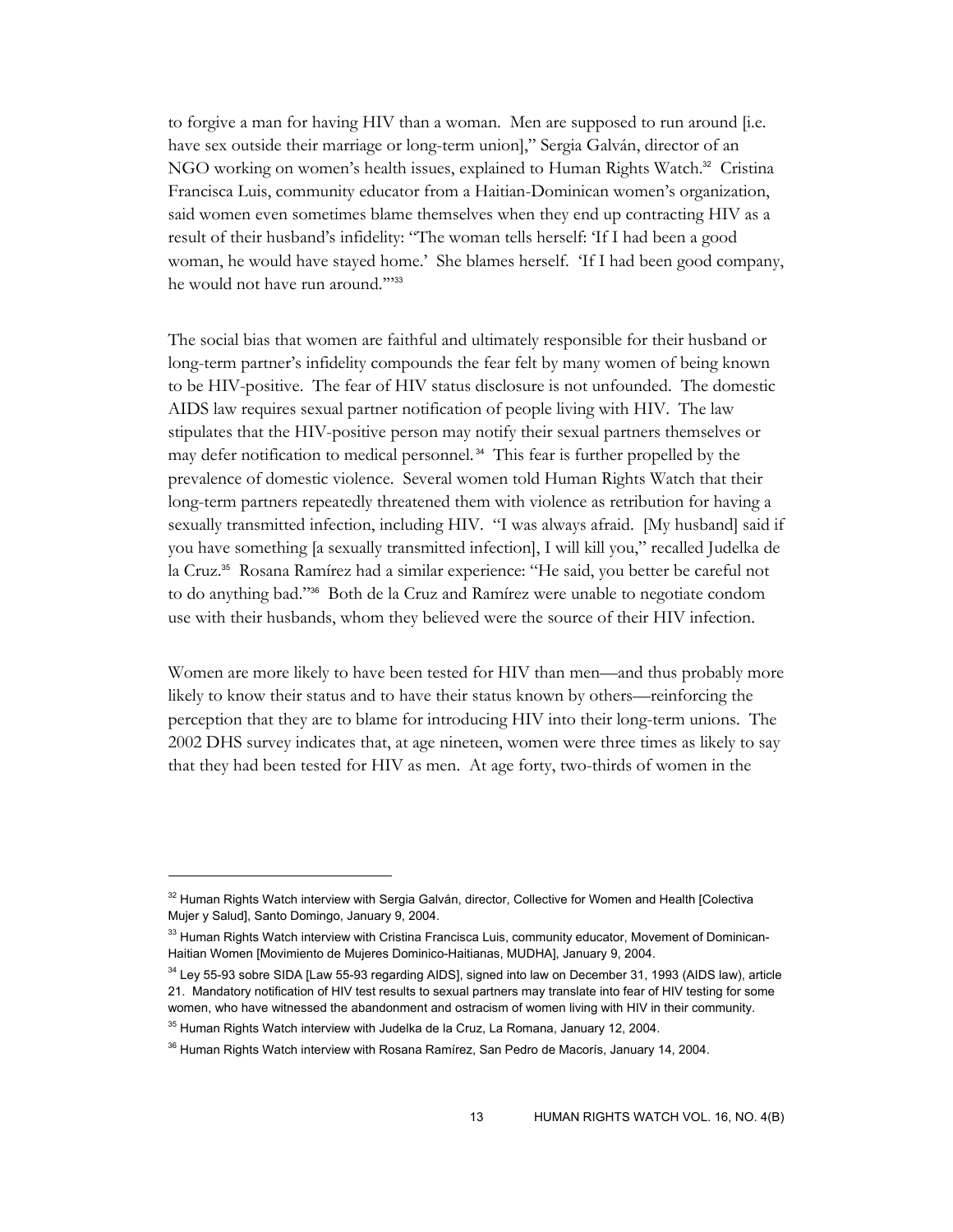Dominican Republic said that they had been tested for HIV, whereas less than 40 percent of men did.<sup>37</sup>

The relatively high proportion of both men and women who have been tested for HIV<sup>38</sup> is in part related to the fact that both men and women may be subject to involuntary HIV testing as a condition to gain employment.<sup>39</sup> As mentioned, women are less likely to be formally employed than men, but when they are, they tend to work in sectors such as services, tourism, and the export-processing free trade zones—where companies are known to test for HIV as a condition for employment.<sup>40</sup> Many women are also tested when they use government prenatal health care, which obviously does not apply to men. In fact, if women were not tested during pregnancy, the likelihood of them knowingly being tested for HIV would be the same as for men.<sup>41</sup>

#### *Public Awareness Campaigns, Sex Education, and Condom Use*

The Dominican Republic has launched several public awareness campaigns regarding HIV/AIDS, most focusing on the elimination of common prejudices in the community regarding people living with HIV/AIDS, or identifying certain situations of high-risk behavior.42 While providing needed information, the campaigns have so far generally

<sup>37</sup> Demographic and Health Surveys, *República Dominicana: Encuesta Demográfica y de Salud 2002*, table 11.6.2 p. 249 and table 11.18 p. 269. The Demographic and Health Survey only measures the extent to which the interviewees know that they have been tested for HIV.

<sup>&</sup>lt;sup>38</sup> By comparison, in the United States, approximately 45 percent of the total population (age eighteen to sixtyfour) said they had been tested for HIV in 2001. Centers for Disease Control and Prevention, "HIV Testing – United States, 2001" [online] http://www.cdc.gov/mmwr/preview/mmwrhtml/mm5223a2.htm (retrieved April 13, 2004). In Latin America and the Caribbean, around 20 percent of the total population said they had be tested for HIV voluntarily in various countries across the region in the late nineties. Demographic and Health Surveys, "Data Tables (HIV/AIDS Surveys Indicator Database)" [online]

http://www.measuredhs.com/hivdata/data/start.cfm?action=new\_table&userid=13599&usertabid=14901&CFID= 906887&CFTOKEN=30905045 (retrieved April 13, 2004).

<sup>&</sup>lt;sup>39</sup> HIV/AIDS experts agree that "HIV counseling and testing is a critical entry point for both prevention and [antiretroviral treatment] services." Global HIV Prevention Working Group, "HIV Prevention in the Era of Expanded Treatment Access" June 10, 2004 [online]

http://www.kff.org/hivaids/loader.cfm?url=/commonspot/security/getfile.cfm&PageID=36965 (retrieved June 17, 2004) However, in the case of involuntary HIV testing as a condition to retain or gain work there is no treatment benefit to the individual who tests positive, and no prevention benefit for the state.

<sup>&</sup>lt;sup>40</sup> Banco Central de la República Dominicana, Departamento de Cuentas Nacionales y Estadísticas Económicas [Central Bank of the Dominican Republic, Department of National Accounts and Economic Statistics] "Población de 10 años y más por Condición de Actividad según Género y Rama de Actividad Económica" [Population over 10 years of Age by Activity, Gender, and Economic Branch] (Santo Domingo: Banco Central de la República Dominicana, April 2002) [online] http://www.bancentral.gov.do/mt\_rama.html (retrieved March 15, 2004).

<sup>41</sup> Demographic and Health Surveys, *República Dominicana: Encuesta Demográfica y de Salud 2002*, Tables 11.6.2 p. 249 and 11.18 p. 269.

<sup>&</sup>lt;sup>42</sup> Human Rights Watch interview with Rosa Flores, director, Unit for Attention to Sexually Transmitted Infections [Unidad de Attención a las Infecciones Sexualmente Transmetidas], Main Office on Control of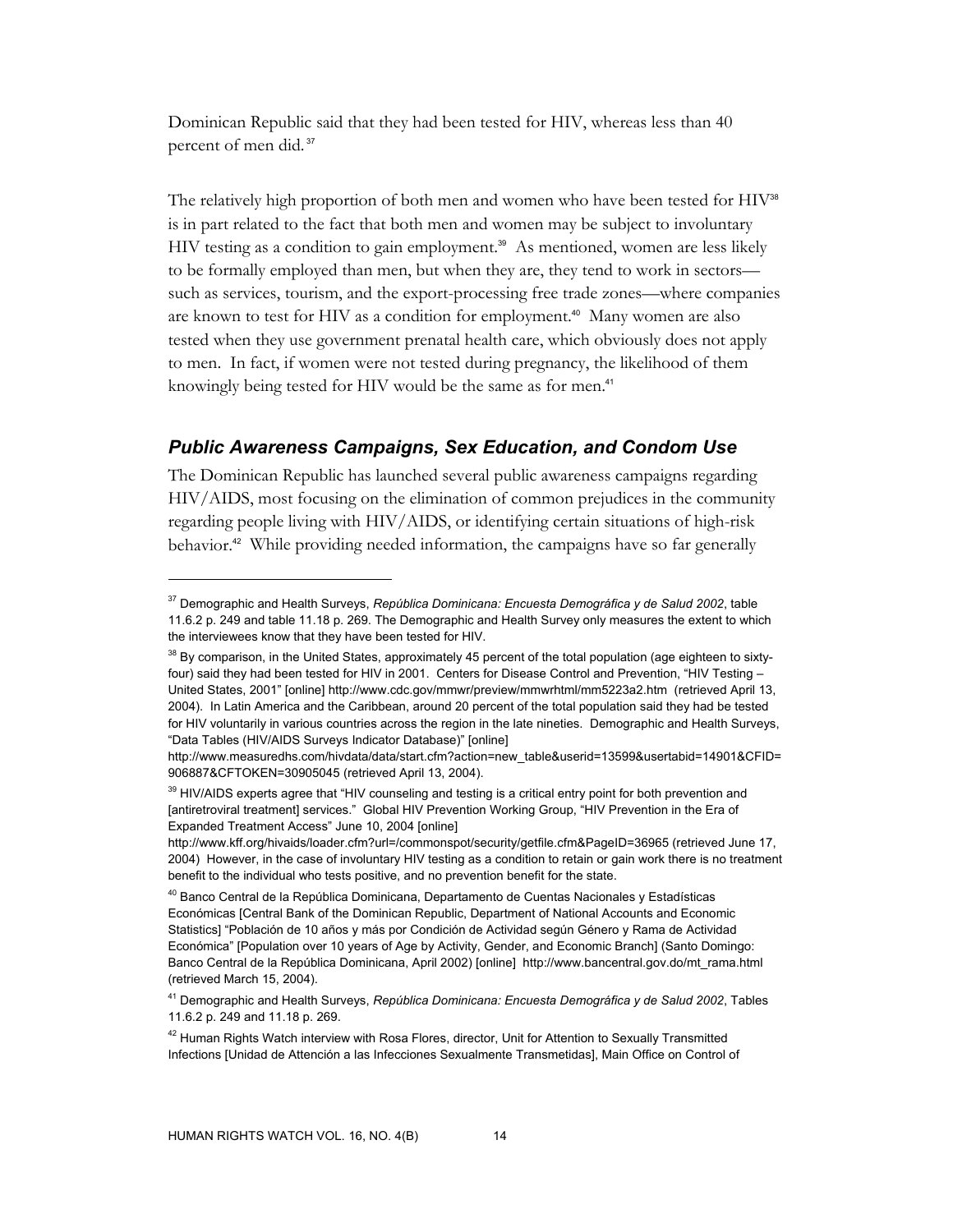failed to address directly the social biases and prejudices that contribute to putting women at increased risk of HIV infection. Only one very short campaign several years ago, recalled only vaguely by an HIV/AIDS expert, focused on helping women to learn condom negotiation skills.<sup>43</sup>

Secondary schools are required to provide sex education for students thirteen years and older.44 In recent years the most commonly used textbook in public schools is a book republished in 2002 by the Presidential AIDS Council: *Learning is Living*. <sup>45</sup> Though this book includes explicit information on the correct use of condoms, it fails to address the barriers that impede consistent use of condoms, especially for women. The book wrongly announces that "the vast majority of those who are sexually active use condoms," and continues: "some men don't like to use [condoms], principally because they don't want to look bad in the eyes of women."46 It also wrongly states that condom use is necessary only for "dangerous" persons such as sex workers, men who have sex with men, and unfaithful husbands.<sup>47</sup> The book presents marital sex as the safest HIV prevention option—after abstinence—and counsels that the wives of unfaithful husbands "should be strong and demand that their husbands use condoms," while failing to recognize that women in many cases may be unable to demand condom use for fear of violence or for fear of being thought unfaithful themselves.<sup>48</sup>

These assertions place the burden for increasing condom use almost exclusively on women and fly in the face of reality. The use of condoms in the Dominican Republic is among the lowest in Latin America and the Caribbean: around 2 percent depending on the age of the individual and 1.3 percent between long-term partners and spouses.49 This

Sexually Transmitted Infections, HIV and AIDS [Dirección General de Control de las ITS/VIH y SIDA, DIGECITSS], January 27, 2004.

 $43$  Ibid. Flores also did not recall the exact timing of the campaign.

<sup>44</sup> Human Rights Watch interview with Irma Levasseur, director, Office of Orientation and Psychology [Dirección de Orientación y Psicología], Ministry of Education [Secretaría de Estado de Educación, SEE], January 29, 2004. Private schools may design their own sex education programs, whereas public schools follow guidelines developed by the Ministry of Education. Teachers may recommend any textbook to the pupils.

<sup>&</sup>lt;sup>45</sup> Ibid. The book was initially published in the early 1990s under the coordination of Family Health International (FHI). Human Rights Watch phone interview with César Castellanos, associate researcher, National Health Institute (Instituto Nacional de la Salud, INSALUD), Santo Domingo, April 22, 2004.

<sup>46</sup> Presidential AIDS Council [Consejo Presidencial de SIDA, COPRESIDA], Aprender es Vivir: Serie Módulos Educativos Dirigidos A Adolescentes [*Learning is Living: Series Educational Lessons Directed at Adolescents*] (Santo Domingo: COPRESIDA, 2002), p. 38.

<sup>47</sup> Ibid., p. 37.

 $48$  Ibid.

<sup>49</sup> Demographic and Health Surveys, *República Dominicana: Encuesta Demográfica y de Salud 2002*, table 5.3, p. 99. By comparison, in Nicaragua, where a similar proportion of women use modern contraceptive methods, 8.7 percent of sexually active women (3.3 percent of women in marriages or long-term unions) use condoms. Demographic and Health Surveys, *Nicaragua: Encuesta Demográfica y de Salud 2001* [Nicaragua: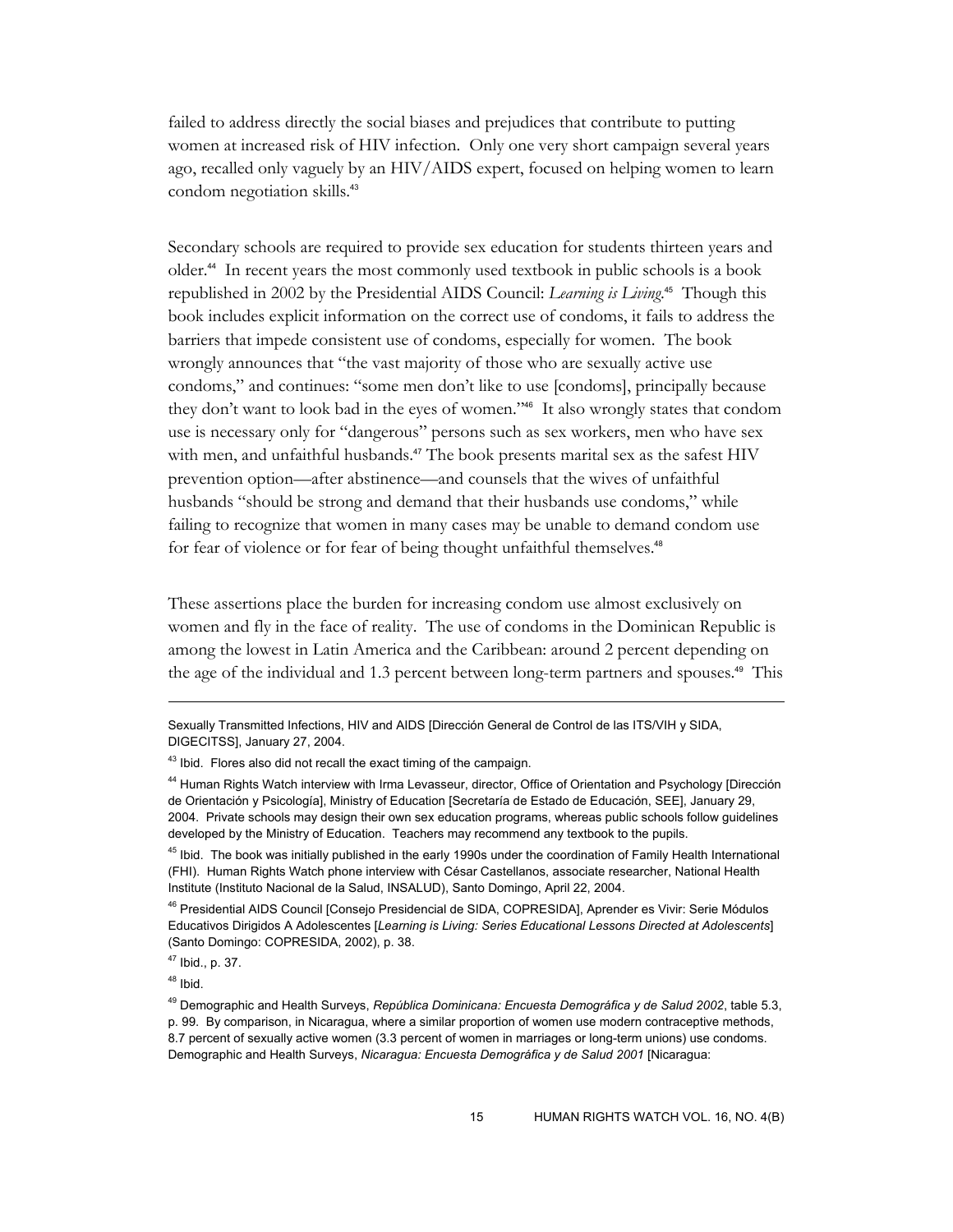sex education perpetuates a strong social bias against condom use and implies that those who use condoms belong to "dangerous" groups, with the stigma and discrimination that might entail.

Low rates of condom use in the Domincan Republic are in part the product of social biases, most of which have been ignored or are perpetuated by the sex education materials. Most women Human Rights Watch interviewed said they were unable to negotiate condom use, and assumed their partners were faithful or that the men used condoms with other sexual partners. Olga López, thirty-six, explained why she did not use condoms with her ex-husband, who she believes infected her with HIV: "He was my partner, and that's what all women will tell you. I did not think I was at risk. Here we consider at risk those who do sex work or have several partners."50 Alesandra Ebrito, whose husband died of AIDS four years ago, recalled: "I thought condoms were for casual sex. … I thought that he was faithful."51 Rosana Ramírez told Human Rights Watch that her husband told her he did not need to use condoms with her, because "he says that when he runs around [i.e. has sex with other women], he puts it on."<sup>52</sup> Judelka de la Cruz, thirty-one, said that her husband accused her of infidelity or of being HIVpositive every time she asked him to use a condom, so to avoid the accusation, she stopped asking.<sup>53</sup>

Public campaigns and sex education can contribute to change the behavioral patterns that contribute to HIV transmission by challenging popular attitudes toward, for example, condom use. To be successful, however, the campaigns and education must take into account the behavioral patterns they propose to change, which, in the Dominican Republic, include extremely low use of condoms and high levels of sexual inequality and violence against women. By failing to address these issues, the campaigns have been inadequate. While not necessarily directly related to such inadequacies, it is noteworthy that surveyed women in 1996 and 2002 displayed a significantly drop in awareness with regard to both correct and incorrect methods to prevent HIV transmission, despite public campaigns and sex education.54 The proportion of surveyed

Demographic and Health Survey 2001] (Calverton, Maryland: Measure DHS+, 2001), table 5.4.2, p. 100. In Colombia, also with a similar coverage of modern contraceptive methods, the percentage of women using condoms is 21.2 percent for sexually active women and 6.1 percent for women in marriages or long-term unions. Demographic and Health Surveys, *Colombia: Encuesta Demográfica y de Salud 2000* [Colombia: Demographic and Health Survey 2000] (Calverton, Maryland: Measure DHS+, 2000), table 5.4, p. 56.

<sup>&</sup>lt;sup>50</sup> Human Rights Watch interview with Olga López, Santiago, January 19, 2004.

<sup>&</sup>lt;sup>51</sup> Human Rights Watch interview with Alesandra Ebrito, San Pedro de Macorís, January 14, 2004.

 $52$  Human Rights Watch interview with Rosana Ramírez, San Pedro de Macorís, January 14, 2004.

<sup>&</sup>lt;sup>53</sup> Human Rights Watch interview with Judelka de la Cruz, La Romana, January 12, 2004.

<sup>54</sup> Demographic and Health Surveys, *República Dominicana: Encuesta Demográfica y de Salud 2002*, table

<sup>11.1,</sup> p. 238; and Demographic and Health Surveys, *República Dominicana: Encuesta Demográfica y de Salud*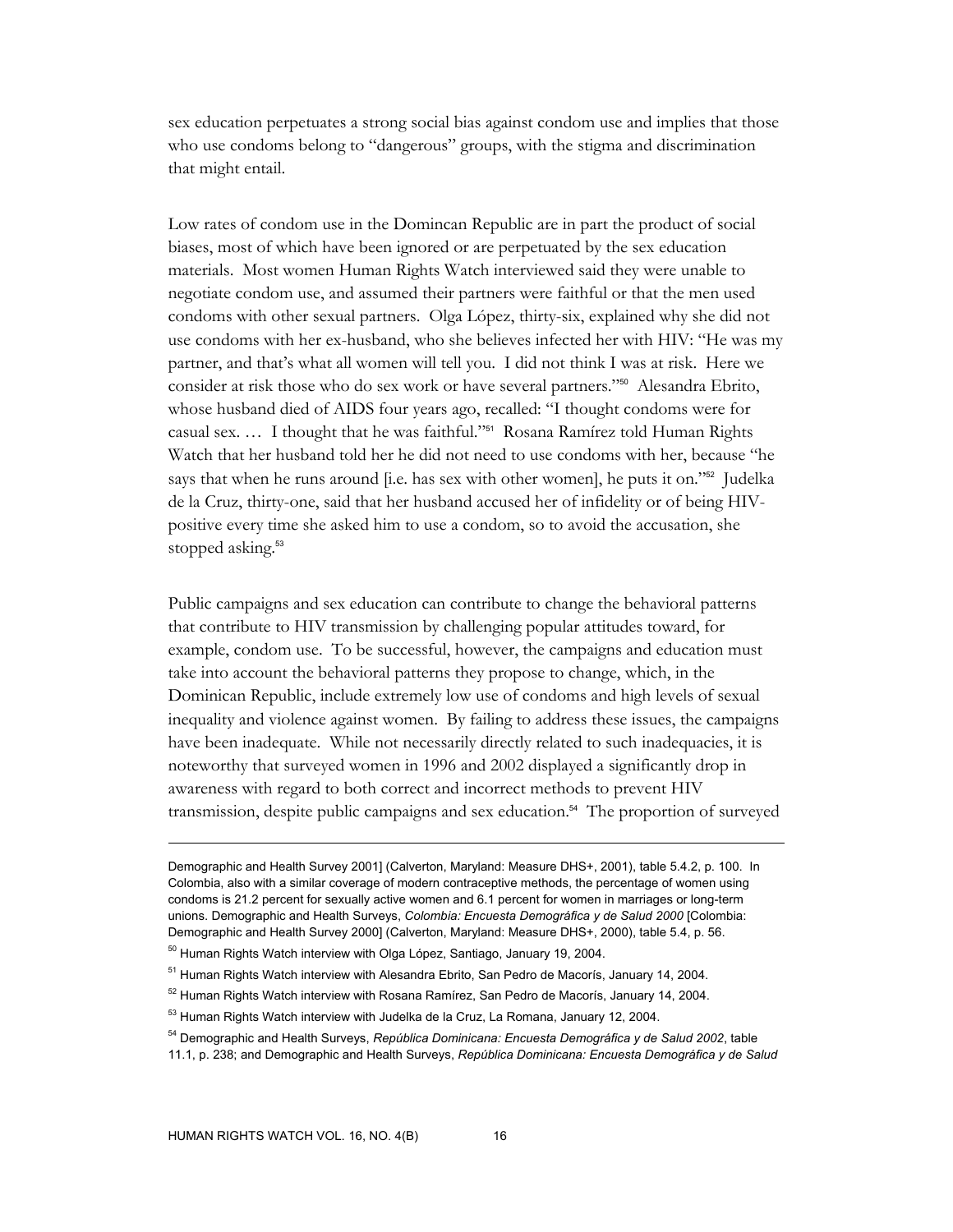women who, unprompted, mentioned condom use as a specific method to avoid HIV infection fell almost 10 percentage points in this time period.

## **IV. Violations in Access to Work and at the Workplace**

Women and men are routinely tested for HIV as a condition for access to work in two of the Dominican Republic's most important industries: the tourism industry and the export processing industry in free trade zones.<sup>55</sup> Domestic law prohibits the administration of HIV tests as a condition for work, but the law is not implemented, and many workers Human Rights Watch spoke to did not even know the testing was illegal. Both the tourism industry and the export processing industry are essential to the country's development strategy for generation of foreign currency and, indeed, employment. Women, in particular, look to the tourism industry<sup>56</sup> and free trade zones for work.<sup>57</sup>

Involuntary HIV testing as a condition for work is a violation of the human right of all individuals to have the opportunity to gain their living by freely chosen work without discrimination of any kind, as protected by articles 6 and 2(2) of the International Covenant on Economic, Social and Cultural Rights (ICESCR).58 The lack of effective

*<sup>1996</sup>* [Dominican Republic: Demographic and Health Survey 1996] (Calverton, Maryland: Measure DHS+, 1996)*,* table 10.5, p. 171.

 $55$  In 2002, the free trade sector employed 171,000 persons, most of them women, and generated about 80 percent of Dominican Republic's exports. Consejo Nacional de Zonas Francas de Exportación de la República Dominicana, "Informe Estadístico 2002," 2002. The tourism industry generated over 40 percent of the Dominican Republic's GDP in 1999, in visitor expenditures alone. Economic Commission for Latin America and the Caribbean, *A Review of Caribbean Tourism in the 1990s and at the Beginning of the New Century* (Port-of-Spain, Trinidad and Tobago: Economic Commission for Latin America and the Caribbean, February 26, 2003) LC/CAR/G.734 [online] http://www.cepal.org/publicaciones/PortOfSpain/4/LCCARG734/G0734.pdf (retrieved March 23, 2004), p. 12.

<sup>56</sup> Demographic and Health Surveys, *República Dominicana: Encuesta Demográfica y de Salud 2002*, table 3.6 p. 59, table 3.19, p. 76; and Banco Central de la República Dominicana, Departamento de Cuentas Nacionales y Estadísticas Económicas, "Población de 10 años y más por condición de actividad según género y rama de actividad económica".

<sup>&</sup>lt;sup>57</sup> Consejo Nacional de Zonas Francas de Exportación de la República Dominicana, "Informe Estadístico 2002", p. 3.

<sup>58</sup> International Covenant on Economic, Social and Cultural Rights (ICESCR), U.N. Doc. A/6316 (1966), ratified by the Dominican Republic in 1978, articles 2(2) and 6. Article 2(2) reads: "The States Parties to the present Covenant undertake to guarantee that the rights enunciated in the present Covenant will be exercised without discrimination of any kind as to race, colour, sex, language, religion, political or other opinion, national or social origin, property, birth or other status. Article 6 reads: "1. The States Parties to the present Covenant recognize the right to work, which includes the right of everyone to the opportunity to gain his living by work which he freely chooses or accepts, and will take appropriate steps to safeguard this right. 2. The steps to be taken by a State Party to the present Covenant to achieve the full realization of this right shall include technical and vocational guidance and training programmes, policies and techniques to achieve steady economic, social and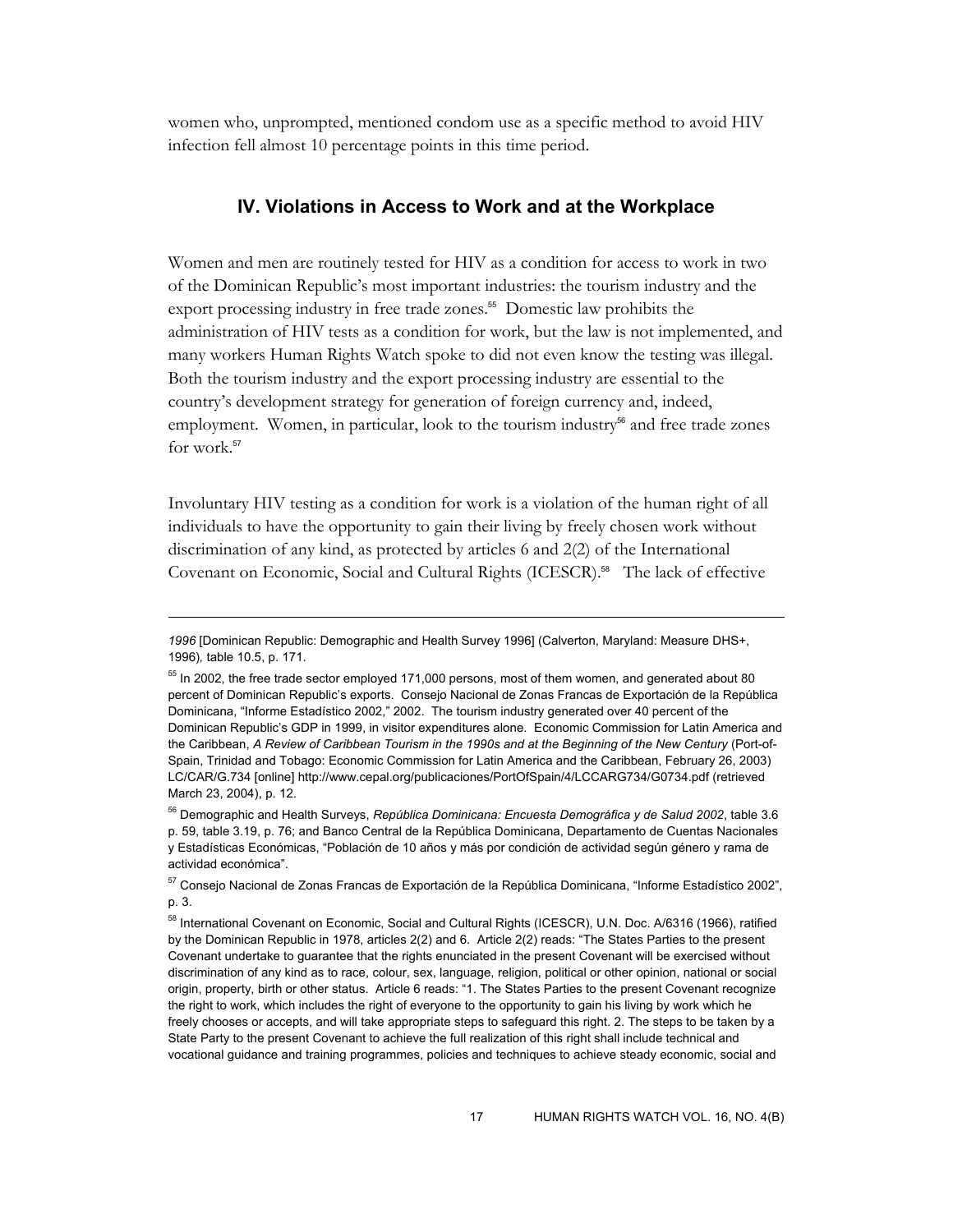legal protection also constitutes a violation of the right to equal and effective protection against discrimination of any kind, contained in article 26 of the International Covenant of Civil and Political Rights (ICCPR).<sup>59</sup>

Dominican domestic legislation specifically prohibits HIV testing as a condition for obtaining or remaining in a job, setting the sanction for companies that practice such testing at 30,000 to 100,000 pesos [U.S. $$667$  to U.S. $$2,222]$ ,<sup>60</sup> plus compensation in the amount of one year of salary for the affected worker.<sup>61</sup> This law is honored in the breach. Many women workers told Human Rights Watch that they were subjected to involuntary HIV tests in both the tourism and export processing sectors with the clear intent of denying them work or firing them if they tested positive.

The testimony of Gabriela López illustrates the impact that these violations can have. López, twenty-four, had known for about two years that she was HIV-positive. She had five children, ages one to eight, and said she was infected by her husband who had raped her repeatedly. "He took me by force. He was jealous. He was a bit violent, I guess. He said 'Oh, yes, you will. I want sex. Do you have another man?'" López said she agreed to sex to prevent her husband from beating her. Condom use was never discussed. López became the sole provider for her children in 2002 after she tested positive for HIV during her last pregnancy because her husband decided at that point to move in with his mother. "He has brushed away any responsibility. He does not have anything to do with these children now."<sup>62</sup>

In her attempt to make enough money to feed her children, López tried to get a job in the free trade zones and the tourism industry. In both sectors, she was fired from jobs for being HIV-positive. At the free trade zone job, she said "They did a test. They did not tell me what it was. They just took my blood, right there. Then they fired me. I had been working for three months." In the hotel industry, she said the company apparently relied on hearsay to guess her HIV status and then fired her. She believed that she was

cultural development and full and productive employment under conditions safeguarding fundamental political and economic freedoms to the individual."

<sup>&</sup>lt;sup>59</sup> International Covenant on Civil and Political Rights (ICCPR), U.N. Doc. A/6316 (1966), ratified by the Dominican Republic in 1978, article 26. Article 26 reads: "All persons are equal before the law and are entitled without any discrimination to the equal protection of the law. In this respect, the law shall prohibit any discrimination and guarantee to all persons equal and effective protection against discrimination on any ground such as race, colour, sex, language, religion, political or other opinion, national or social origin, property, birth, or other status."

 $60$  The exchange rate used is 45 Dominican pesos to one U.S. dollar, the rate on March 26, 2004.

 $61$  Ley 55-93 sobre SIDA [AIDS law], articles 3(a) and 36.

 $62$  Human Rights Watch interview with Gabriela López, La Romana, January 13, 2004.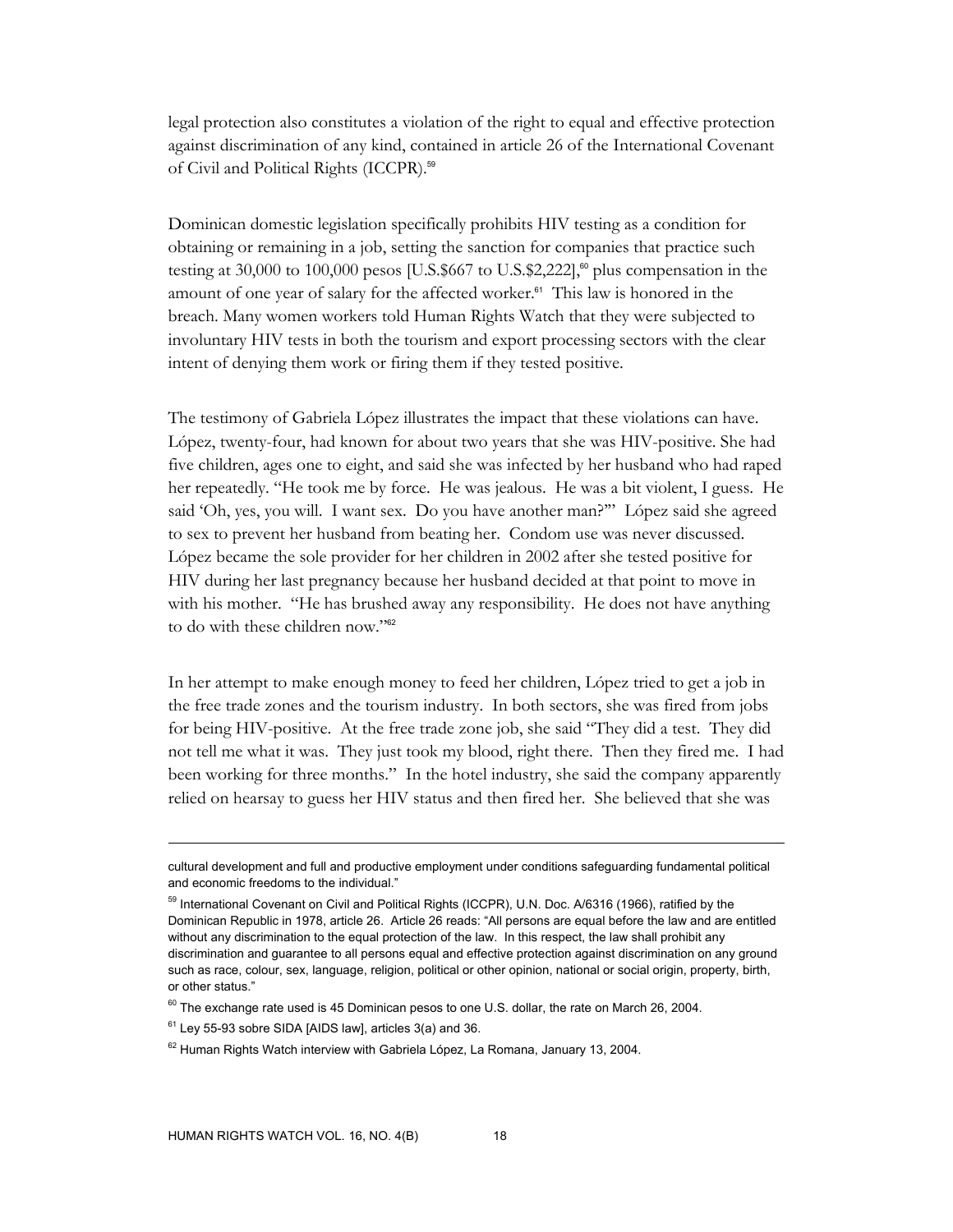dismissed due to her HIV status because they fired her immediately after she told colleagues about her husband's hospitalization. "The same day my husband came out of the hospital [for an AIDS-related illness] they fired me." She had worked at the hotel for several months. López now maintains herself and her children through random jobs. "Day after day I have this difficulty, are they going to accept me or not. … My son says 'Mommy, I want a cookie,' but I don't have anything."<sup>63</sup>

## *Involuntary Testing in the Tourism Industry*

*I looked for work again at [a hotel in Bávaro]. I spent 1,000 pesos [U.S.\$59]64to get my papers ready. They did the interview. They sent me to do analysis. … The next day they tell me that they can't give me a job because I have HIV. Just like that. I had used money that I did not have to go to the interview. They said, "We can't give work to someone like that." I did not know until then that I had HIV.* 

—Sergia Báez, thirty-three years old65

Two recent independent studies note that HIV testing as a condition to gain or retain employment in the tourism industry is widespread.<sup>66</sup> This conclusion is confirmed by the evidence Human Rights Watch gathered. Bayardo Gómez, founder of an NGO that has engaged with the hotels on the northern coast to convince them to stop illegal HIV testing practices, told Human Rights Watch that many hotels carry out HIV testing as part of a misguided marketing strategy to be able to declare their hotels "AIDS free" for tourists.<sup>67</sup>

The Caribbean has been a popular tourist destination for American and European tourists for decades. Spanish-speaking Caribbean destinations, led by the Dominican Republic, emerged as major Caribbean tourist destinations in the latter part of the

 $63$  Ibid.

<sup>&</sup>lt;sup>64</sup> The exchange rate used is seventeen Dominican pesos to one U.S. dollar, the average rate in 2001 at the time of the incident.

<sup>&</sup>lt;sup>65</sup> Human Rights Watch interview with Sergia Báez, Santo Domingo, January 15, 2004.

<sup>66</sup> See Juan A. Llado, *La Situación de la Oferta y la Demanda de los Servicios de Salud para los Empleados Hoteleros de la Costa Este* [The Situation of Supply and Demand of Health Services for Hotel Employees on the East Coast] (Santo Domingo: AcciónSIDA/Academy for Educational Development, November 2, 2001). Magdalena Rathe, Dayana Lora, and Laura Rathe, *Impacto Socio-Económico del VIH-SIDA en el Sector Turístico de la República Dominicana: Un Estudio de Caso en la Costa Este*.

<sup>&</sup>lt;sup>67</sup> Human Rights Watch interview with Bayardo Gómez, director, Center for Advancement and Human Solidarity [Centro de Promoción y Solidaridad Humana, CEPROSH], Puerto Plata, January 22, 2004.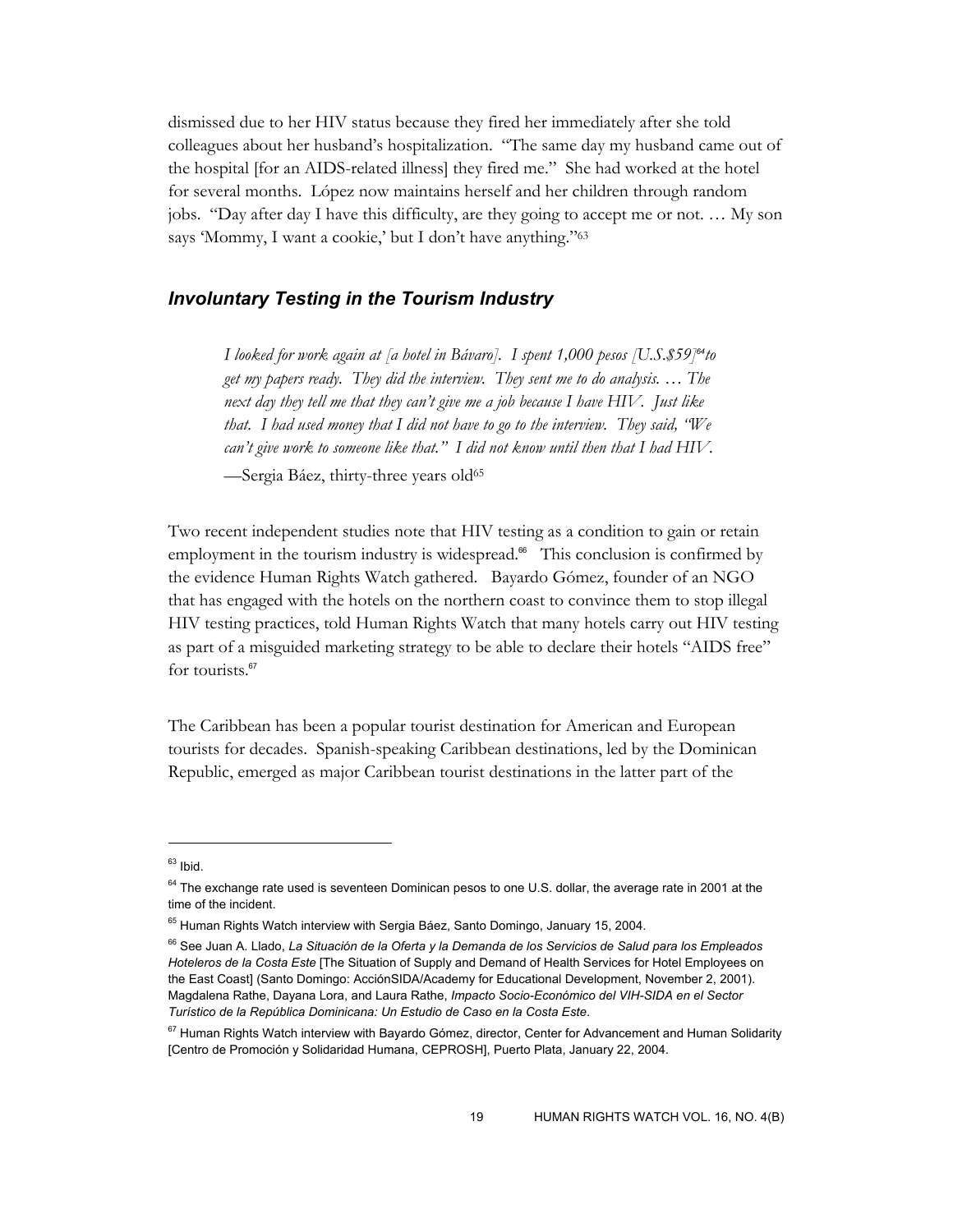1990s.68 In the Dominican Republic from 1992 to 1999 the tourism industry grew 74 percent in terms of number of stay-over arrivals, 467 percent in terms of cruise arrivals, and 102 percent in terms of visitor expenditure. By 1999, the Dominican Republic had the highest number of hotel rooms of any Caribbean country—whether Spanish-, French-, or English-speaking—at almost 50,000 rooms.<sup>69</sup> The hotel sector suffered from the tourism decline following the attacks on the United States on September 11, 2001. However, the Dominican tourism industry is reported to have suffered less than that of other countries.70 Indeed, despite the post-September 11 tourism crisis, the devaluation of the Dominican peso against the U.S. dollar in 2002 contributed to an increase in the number of American tourists traveling to the Dominican Republic to over 710,000 from 666,000 in 2001.<sup>71</sup>

Human Rights Watch spoke to several women living with HIV who had been fired or not hired in the tourism industry, presumably because of their HIV status. Antonia Martínez, for example, told Human Rights Watch that she had looked for a job in October 2001 at Playa Dorada, one of the most popular vacation destinations for European and American tourists. She was tested for HIV on the spot. "They take your blood themselves and they send it to a laboratory. They said that they could not give me work [and that] they do not give work to people with HIV. The head of personnel called me [to tell me]. … I can't look for work now."72

Human Rights Watch spoke to hotel employees who said that HIV testing was routine for hiring in the hotel industry, and in many cases was followed up by periodic retesting. Those who test positive were fired or simply never hired. "You can't work here if you are not healthy," said one hotel receptionist.73 A hotel manager told Human Rights

 $\overline{a}$ 

http://www.bancentral.gov.do/lleg\_men\_nac2001.html (retrieved April 5, 2004); Banco Central de la República Dominicana, "Llegada Mensual de Pasajeros, Vía Aerea, Por Nacionalidad 2002" [online]

<sup>68</sup> Economic Commission for Latin America and the Caribbean, *A Review of Caribbean Tourism in the 1990s and at the Beginning of the New Century*, p. 15.

 $69$  Ibid.

<sup>70</sup> Magdalena Rathe, Dayana Lora, and Laura Rathe, *Impacto Socio-Económico del VIH-SIDA en el Sector Turístico de la República Dominicana: Un Estudio de Caso en la Costa Este*, p. 19.

<sup>&</sup>lt;sup>71</sup> In 2000, 644,000 U.S. tourists arrived in the Dominican Republic by air. Banco Central de la República Dominicana [Central Bank of the Dominican Republic], "Llegada Mensual de Pasajeros, Vía Aerea, Por Nacionalidad 2001" [Monthly Arrival of Passengers, By Air, By Nationality 2001] [online]

http://www.bancentral.gov.do/lleg\_men\_nac2002.html (retrieved April 5, 2004); and Banco Central de la República Dominicana, "Llegada Mensual de Pasajeros, Vía Aerea, Por Nacionalidad 2000" [online] http://www.bancentral.gov.do/lleg\_men\_nac2000.html (retrieved April 5, 2004).

 $^{72}$  Human Rights Watch interview with Antonia Martínez, Puerto Plata, January 20, 2004. Playa Dorada is a stretch of beaches on the northern coast of the Dominican Republic.

<sup>&</sup>lt;sup>73</sup> Human Rights Watch interview with [name withheld], receptionist, Paradise Beach Resort and Casino, Playa Dorada, January 21, 2004.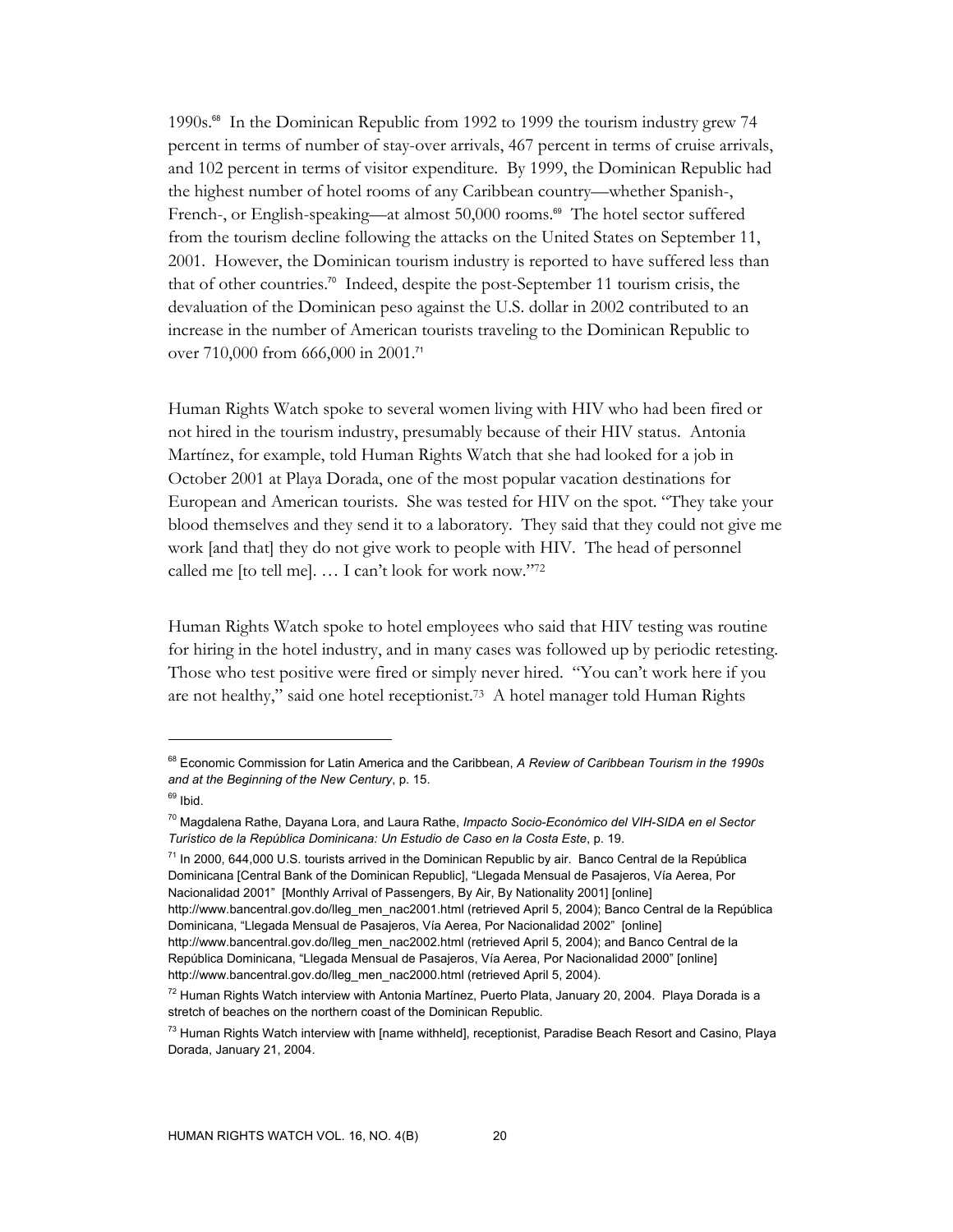Watch that the hotel she worked at retested employees for HIV about every six months, and that they generally fired HIV-positive employees within two to three days after receiving the test results.74

## *Involuntary Testing in Free Trade Zones*

*I went to the free trade zone. They sent me to do a pregnancy test and an HIV test. They send you to a laboratory. They take your blood. … Then they send the results to the boss. ... Then the boss tells you there is no work.* 

—Judelka de la Cruz, thirty-one years old<sup>75</sup>

Many companies operating in the Dominican Republic's free trade zones routinely tested job applicants for HIV and pregnancy.76 Those who were HIV-positive were not hired. Most often, the company required a blood sample for testing and did not disclose to the potential employee which specific tests were done. The results were generally sent directly to the company's personnel department without informing the tested individual. In some companies, employees were retested periodically or even arbitrarily because of rumors that they were HIV-positive.

Since their creation in 1969, free trade zones have played an important role in the Dominican Republic's economy. In 2001, free trade zone exports accounted for 32 percent of the Dominican Republic's total exports of goods and generated net exports of nearly U.S.\$1.7 billion, or 7.9 percent of the GDP.<sup>77</sup> Those numbers have been increasing in recent years and are predicted to continue to do so.

<sup>&</sup>lt;sup>74</sup> Human Rights Watch interview with [name withheld], front area manager, Paradise Beach Resort and Casino, Puerto Plata, January 20, 2004.

 $75$  Human Rights Watch interview with Judelka de la Cruz, La Romana, January 12, 2004.

 $^{76}$  Though this report focuses on illegal HIV testing as a condition for work, it should be noted that pregnancy testing as a condition to gain or retain employment also is prohibited by international law. Human Rights Watch has documented sex discrimination in the workplace in many countries, including the Dominican Republic. See Human Rights Watch, "Pregnancy Based Sex Discrimination in the Dominican Republic's Free Trade Zones: Implications for the U.S.-Central America Free Trade Agreement (CAFTA)," *A Human Rights Watch Briefing Paper*, 2004; Human Rights Watch, "A Job or Your Rights: Continued Sex Discrimination in Mexico's Maquiladora Sector," *A Human Rights Watch Report*, 1998; Human Rights Watch, "No Guarantees: Sex Discrimination in Mexico's Maquiladora Sector," *A Human Rights Watch Report*, B806, 1996; Human Rights Watch, *From the Household to the Factory: Sex Discrimination in the Guatemalan Labor Force* (New York: Human Rights Watch, 2002); and Human Rights Watch, "Women's Work: Discrimination Against Women in the Ukrainian Labor Force," *A Human Rights Watch Report*, Vol. 15, No. 5(D), 2003.

<sup>77</sup> Economist Intelligence Unit, *Dominican Republic: Country Report October 2003* (United Kingdom: The Economist Intelligence Unit, October 2003), data used from table on p. 5.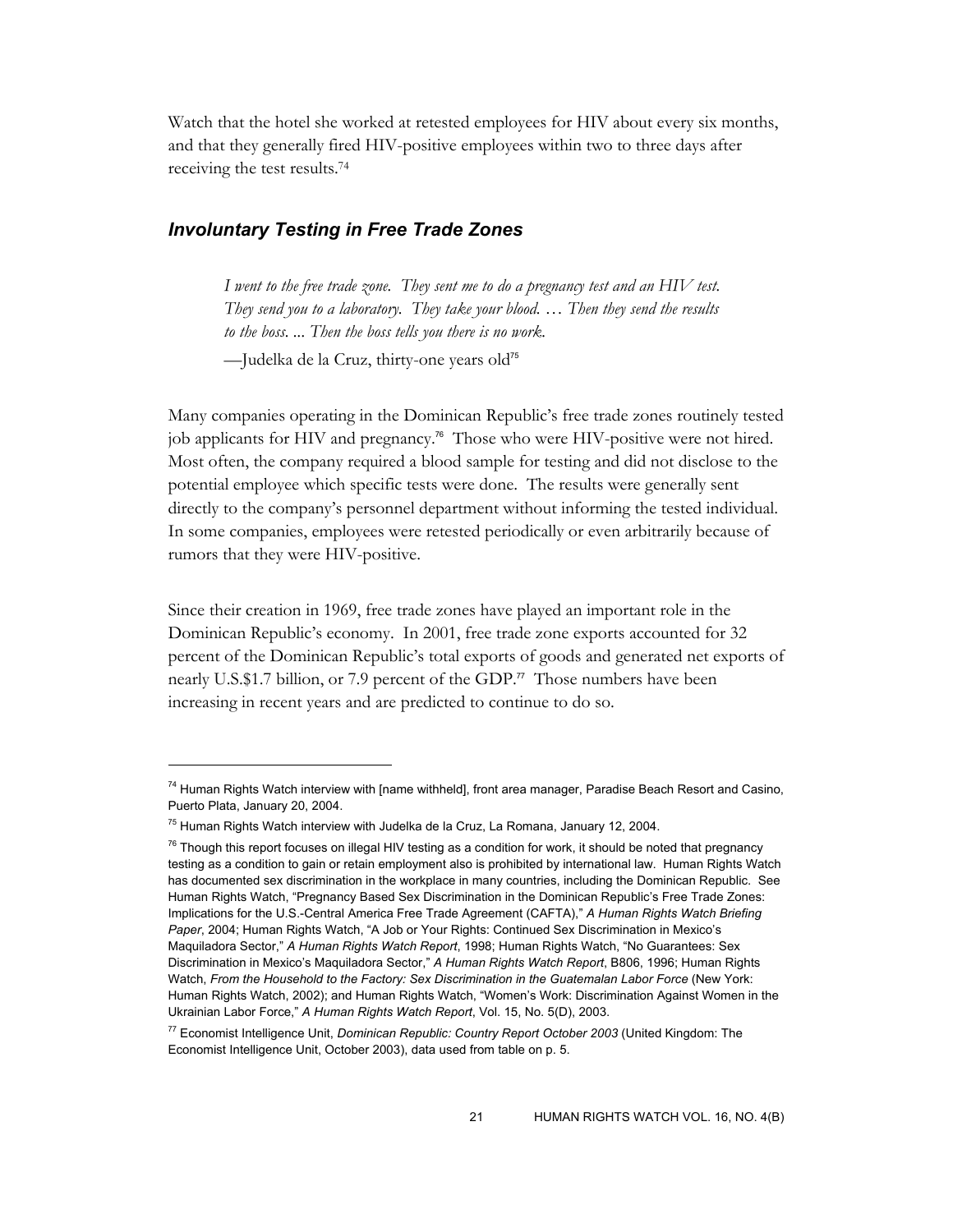In 2002, the free trade zones employed approximately 171,000 persons, 70 percent of them in the textile manufacturing sector.78 Women constitute the majority of the workforce in free trade zone industries, including pharmaceuticals, textile manufacturing, electronics, tobacco, and plastic products.79 Jobs in the free trade zones are an important source of employment for women nationwide but have only a marginal impact on employment rates for men, who have many more employment opportunities within other sectors of the Dominican economy.<sup>80</sup>

Forty-two-year-old Aracela Lantígua, had worked at four different companies in two free trade zones in Santo Domingo over the past two decades, and was also active in the movement of people living with HIV in Santo Domingo. She found out that she was HIV-positive in 1985, when she was tested during a hospital visit. Her husband died from AIDS-related diseases in 1996. She therefore already knew that she was HIVpositive when she was fired from a free trade zone company in 1999 after they tested her, she believes, for HIV. "When I was fired, they said they were laying off people. That's what they say—it is a method they use. … They told us to take our clothes and go to a laboratory. … They fired everyone with HIV, everyone." Lantígua explained to Human Rights Watch that she believed many companies cover up the fact that they are carrying out illegal HIV testing: "They give you a list of analyses and they send you to a laboratory. They say [the test] is for pregnancy, but it is blood, and from that they [test] for] everything. If you have HIV, they don't tell you that you have HIV. They tell you something [to fire you], but not that [you have HIV]."<sup>81</sup>

Rosa Polanco, thirty-four, believed she was tested for HIV and pregnancy before she was offered a job at a shoe-manufacturing company at a free trade zone in Santiago in 2001. At that point, she said, she must have been HIV-negative because she was offered a job. She had been working for one year and eight months at this company when she was hospitalized for two months with a liver infection. During her hospital stay, she was tested for HIV without her consent, and a doctor told her that she had HIV in front of her daughters.82 "When I came back to work, there were rumors that the father of my children had died from [AIDS]. They sent me to do the test. They took a group out [to get tested for HIV] so that it would not be suspicious. I lasted about a week. Then they

<sup>&</sup>lt;sup>78</sup> Consejo Nacional de Zonas Francas de Exportación de la República Dominicana, "Informe Estadístico 2002," p. 3.

<sup>79</sup> Ibid., p. 30.

<sup>80</sup> Banco Central de la República Dominicana, Departamento de Cuentas Nacionales y Estadísticas, "Población de 10 años y Más por Condición de Actividad Según Género y Rama de Actividad;" and Consejo Nacional de Zonas Francas de Exportación de la República Dominicana, "Informe Estadístico 2002", p. 30.

<sup>&</sup>lt;sup>81</sup> Human Rights Watch interview with Aracela Lantígua, Santo Domingo, January 11, 2004.

 $82$  Polanco also faced abuses in the health sector. See below footnote 143 and accompanying text.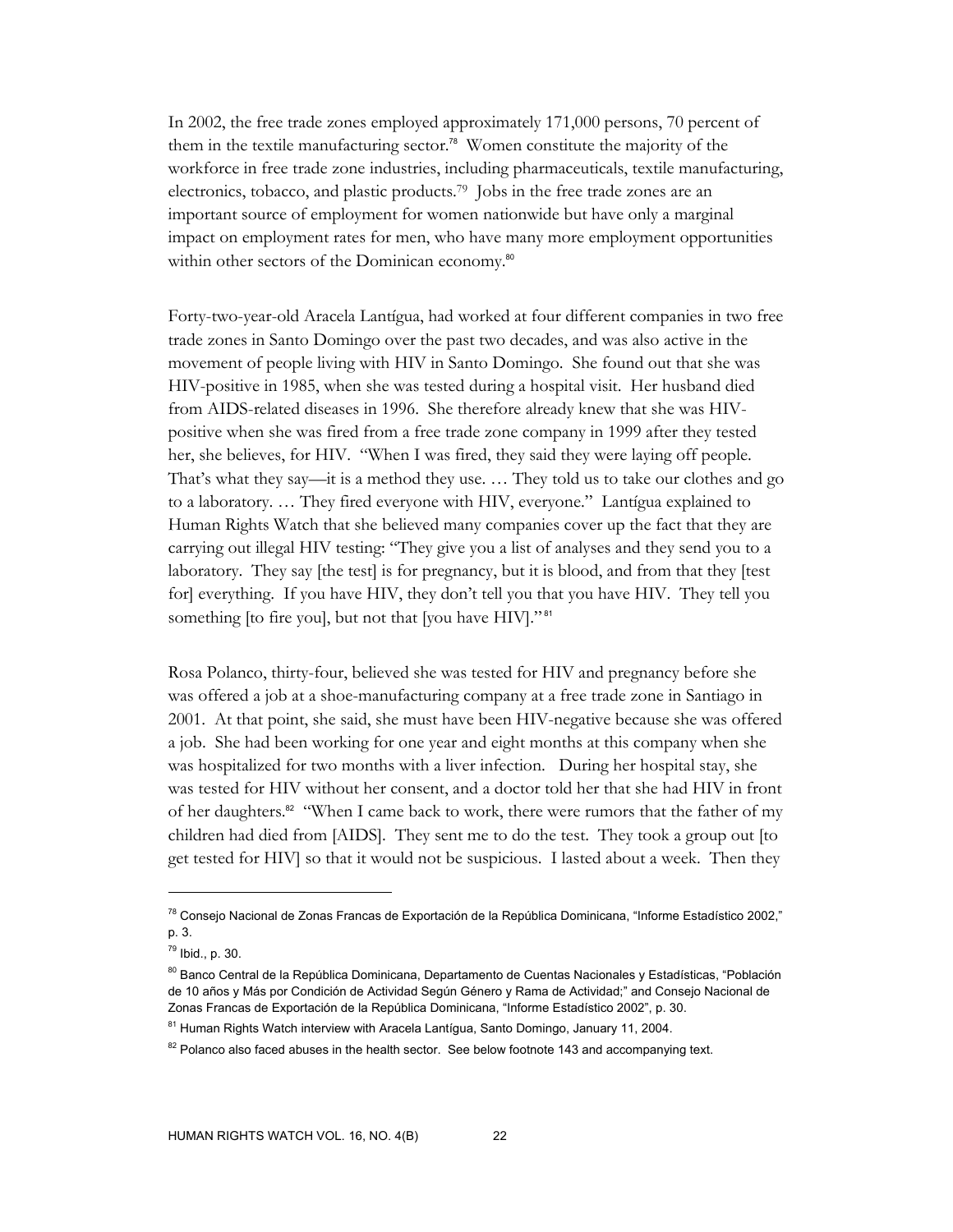did a reduction of the personnel. The others [who were laid off] were trainees—they had worked there very little time. They included me in that group."83

Some companies discriminated against allegedly HIV-positive employees solely based on rumors. Dominga Céspedes, thirty years old, found out that she was HIV-positive when she was pregnant with her third child in 2000. She was fired from a company in a free trade zone some time later: "Someone told … my husband's cousin [that I have HIV], and she told them at the factory. They called me to tell me that they were laying off personnel. I got one week. … I saw that they were hiring persons, so they did not have to lay off anyone, and that's how I found out [that they had fired me because of my HIV status.]"84

Human Rights Watch research suggests that companies operating in free trade zones generally tested female job seekers for HIV through private laboratories either within the zones or in nearby cities. Human Rights Watch spoke to representatives from commercial laboratories that carried out HIV testing for companies in the free trade zones in two cities in the northern part of the Dominican Republic, 85 the area with the largest concentration of free trade zones.<sup>86</sup> Both laboratory representatives confirmed that they were contracted by companies in the nearby free trade zones to carry out HIV testing of job seekers. One laboratory manager said: "We do many different tests for the free trade zones. … With HIV it depends on the employer, because with HIV there is a law that says you cannot do it [test for HIV], so that is only upon request from the company. They have to authorize it."<sup>87</sup>

When laboratories and companies transfer personal information regarding the HIV status of a job applicant or employee to third parties—including companies—without that person's authorization, their actions are inconsistent with the right to privacy, as protected by article 17 of the ICCPR.<sup>88</sup>

<sup>83</sup> Human Rights Watch interview with Rosa Polanco, Santiago, January 19, 2004.

<sup>&</sup>lt;sup>84</sup> Human Rights Watch interview with Dominga Céspedes, La Romana, January 12, 2004.

<sup>&</sup>lt;sup>85</sup> Human Rights Watch interview with [name withheld], Laboratorio García & García, Santiago, January 19, 2004; Human Rights Watch interview with [name withheld], Laboratorio Clínico, Puerto Plata, January 22, 2004.

<sup>86</sup> Consejo Nacional de Zonas Francas de Exportación de la República Dominicana, "Informe Estadístico 2002."

<sup>&</sup>lt;sup>87</sup> Human Rights Watch interview with [name withheld], Laboratorio García & García, Santiago, January 19, 2004.

<sup>88</sup> ICCPR, article 17. Article 17 reads: "1. No one shall be subjected to arbitrary or unlawful interference with his privacy, family, home or correspondence, nor to unlawful attacks on his honour and reputation. 2. Everyone has the right to the protection of the law against such interference or attacks."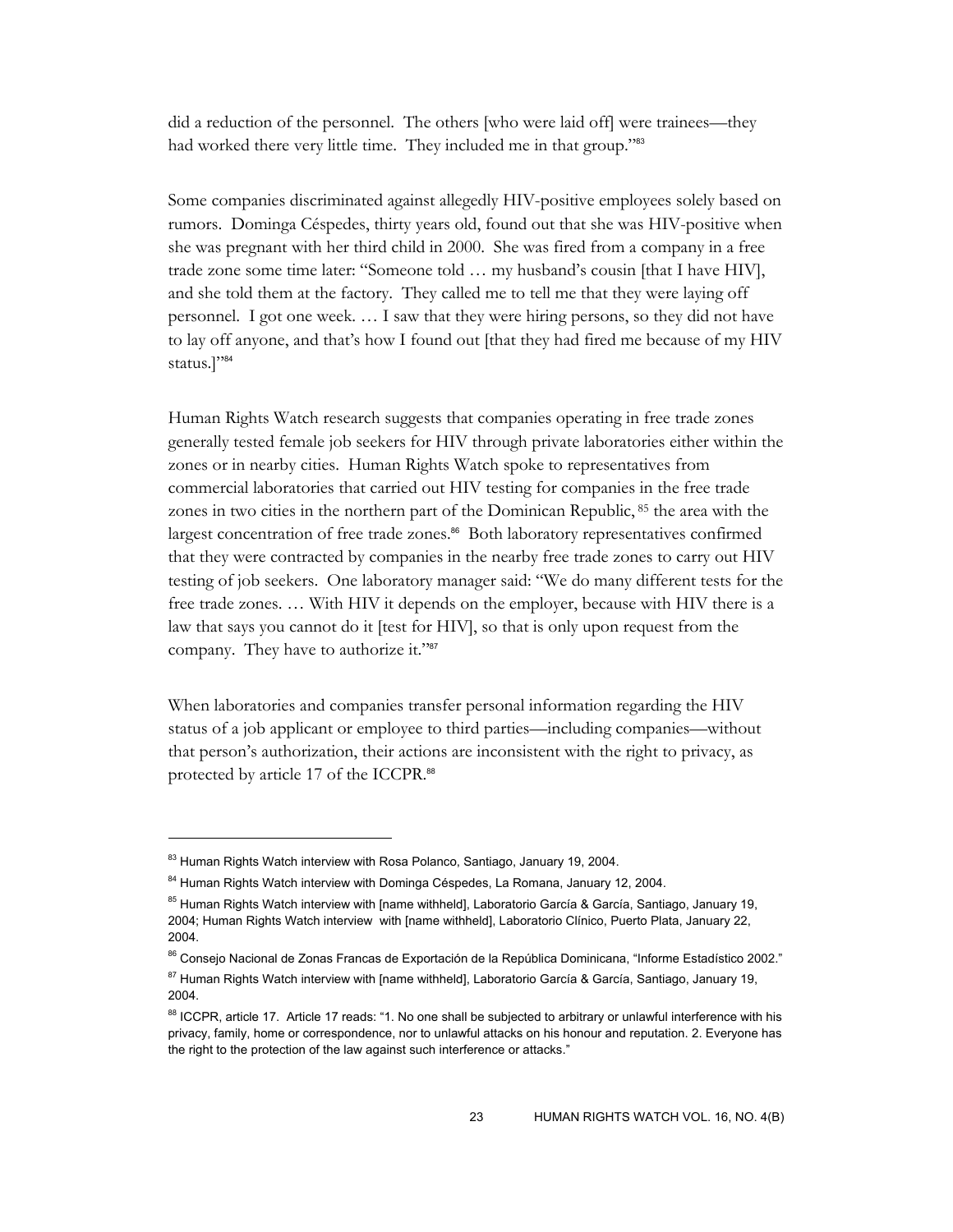#### *Adverse Effects of Involuntary Workplace Testing*

*If I didn't have HIV, I would be working, I would be with my children…. I feel less worthy than other persons because people treat me like a parasite in society. I would like to be useful again.* 

- Rosa Polanco, thirty-four years old<sup>89</sup>

The main effect of involuntary HIV testing in the workplace was unemployment, underemployment, and a general sense of disempowerment and lack of legal protection for women living with HIV. Moreover, the lack of public information on workers' rights in this area created the notion that all or most companies tested for HIV upon application for a job, even where this was not the case. Consequently, many women living with HIV decided not to apply for jobs because they did not want to risk exposing their HIV status.

Those who were excluded from the job market because of their HIV status often suffered long-term consequences, including permanent unemployment. Many women living with HIV were abandoned by their partners and left as sole providers for children. The economic hardship brought on by discrimination in access to work was therefore compounded by further economic burdens. As a consequence, some women found themselves forced to engage in work they would otherwise never have considered, including sex work.

Cristable de Yasmín, a thirty-two-year-old mother of three including a nine-year-old HIV-positive daughter, was visibly ashamed to tell Human Rights Watch that her economic situation sometimes forced her to sell sex. She struggled to hold back tears as she explained how her "normal waitress job" sometimes turned into sex work when she was particularly strapped for money. "If someone offers you money [for sex] then there is no choice. I don't want to, and I don't always do it, but sometimes, I am a single mother, I have to make some money ."<sup>90</sup>

Human Rights Watch interviewed many women who were unable to find gainful employment after they had been tested and fired either in the tourism industry or in the free trade zones. However, a more pervasive effect of the testing was its chilling effect.

<sup>&</sup>lt;sup>89</sup> Human Rights Watch interview with Rosa Polanco, Santiago, January 17, 2004.

<sup>&</sup>lt;sup>90</sup> Human Rights Watch interview with Cristable de Yasmín, Puerto Plata, January 20, 2004.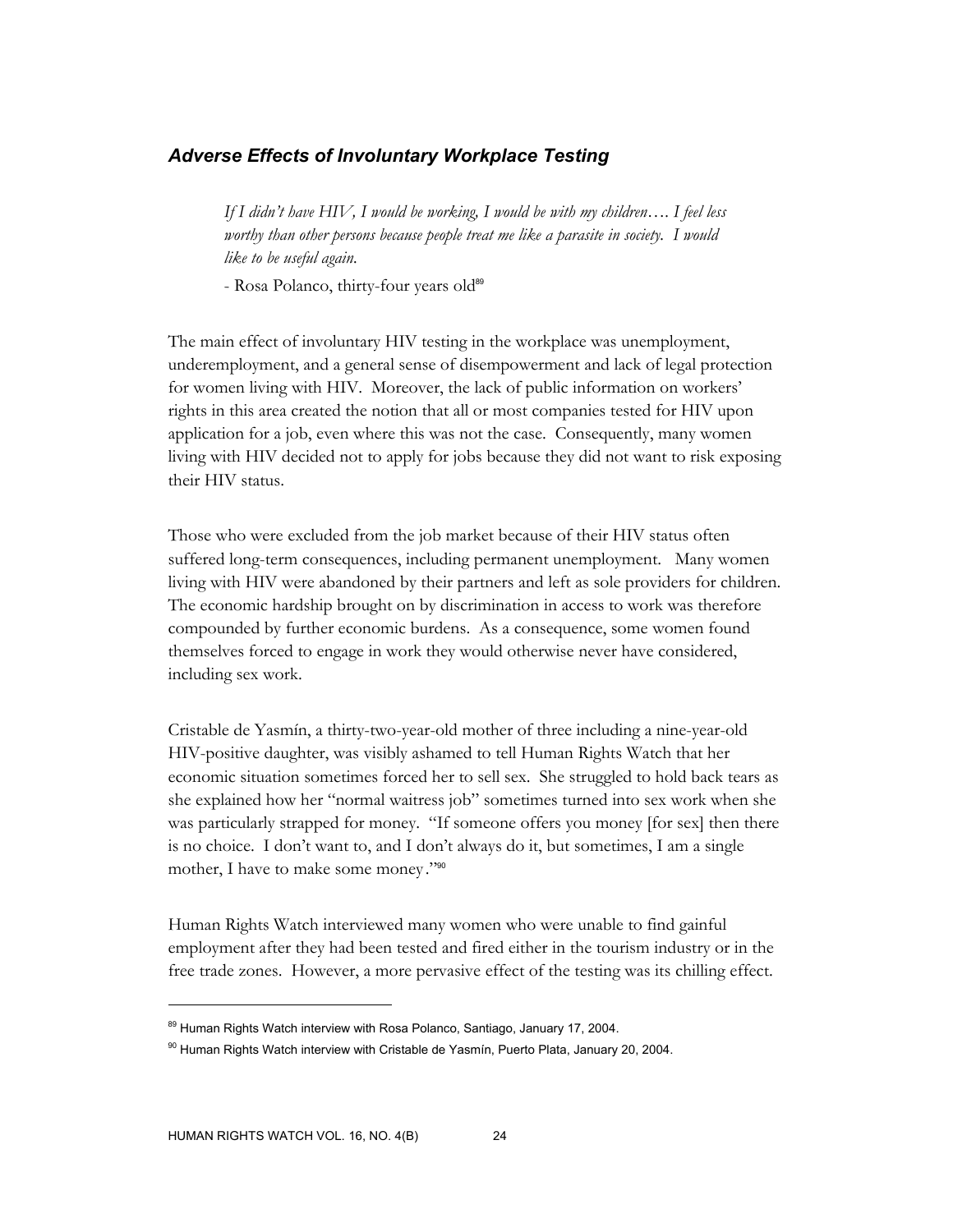Virtually all women living with HIV we interviewed who had previously worked in the formal sector said they had stopped applying for jobs for fear of being tested, denied work, stigmatized in their communities, and eventually abandoned by their partners. Margarita de la Cruz, thirty-four, used to work in the hotel industry as a manager but has not attempted to get a job since she tested positive for HIV three years ago. "Now it is very different, I don't want them to do that [HIV test] to me."91 Fatima Pérez said that she had thought about looking for work, but "what happens is that those of us who live with this [HIV], all doors are closed to us. I am afraid to look [for work], because they will do the test."<sup>92</sup>

Since women were more likely to know their HIV status than men, they were also more likely to refrain from applying for jobs for fear of involuntary HIV testing and thus potentially more affected by the consequences of illegal HIV testing for access to work. Further, many women were tested for HIV and excluded from the workforce because of their HIV status while they were highly capable of work. Perhaps the most common testimony we gathered from women living with HIV was a desire to work and—through work—to regain some sense of autonomy, control, and dignity. "All I want is a job," Sergia Báez told Human Rights Watch. "I know that with a job and my willpower, I will move on."93

## *Government Response*

The government has not intervened in any meaningful way to prevent or respond to blatant violations of the rights to nondiscrimination and privacy perpetrated by employers in the Dominican Republic. Both international and domestic law prohibits HIV testing as a condition to gain or retain employment, and domestic law establishes sanctions for companies that breach this prohibition. $94$  The government has taken few steps to implement these provisions, and none that compel companies to adhere to the law. Companies may be quite aware that HIV testing is illegal, yet they have little incentive to stop this practice.

The Ministry of Labor has three mechanisms designed to ensure adherence to the domestic Labor Code and other relevant legislation such as the AIDS law. First, local offices of the Labor Ministry employ labor inspectors. The role of the labor inspectors is to visit companies upon request or at the inspector's own initiative, interview

<sup>&</sup>lt;sup>91</sup> Human Rights Watch interview with Margarita de la Cruz, San Pedro de Macorís, January 14, 2004.

<sup>92</sup> Human Rights Watch interview with Fatima Pérez, Santiago, January 19, 2004.

 $93$  Human Rights Watch interview with Sergia Báez, Santo Domingo, January 15, 2004.

<sup>&</sup>lt;sup>94</sup> Ley 55-93 sobre SIDA [AIDS law], article 3 and 36.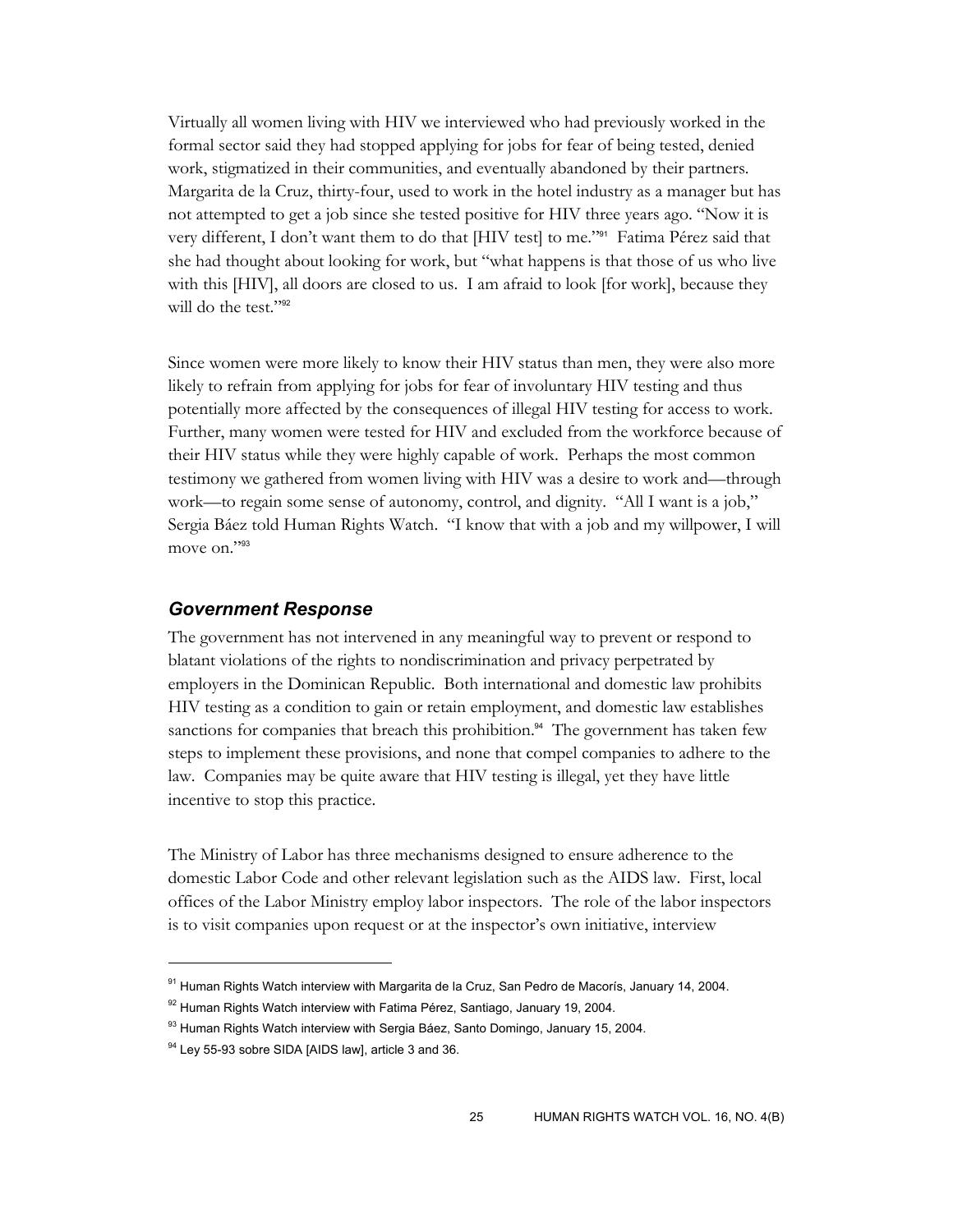employers and employees freely, and report violations of the Labor Code and other work-related legislation to the Ministry of Labor.<sup>95</sup> Second, companies with more than twenty employees are obliged to form bi-partite<sup>96</sup> "hygiene and security committees" that operate within the company to oversee and address problems relating to industrial hygiene and security.<sup>97</sup> By law, these committees must cooperate closely with the Directorate on Security and Health at Work within the Ministry of Labor and report problems or infractions periodically. In order to benefit from the national health insurance, workers must participate or collaborate with the hygiene and security committee in their company.<sup>98</sup> Finally, the Ministry of Labor operates an office within the ministry that provides free legal aid to assist individuals with work-related problems.<sup>99</sup>

To date, none of these mechanisms has been genuinely engaged to prevent illegal HIV testing or other discrimination on the basis of HIV status. Paola Marte, from the HIV/AIDS Workplace Unit in the Ministry of Labor, told Human Rights Watch that the reason labor inspectors did not enforce the prohibition on HIV testing for access to work is that they have not received any training to do so.<sup>100</sup> However, the AIDS law provisions prohibiting HIV testing for work purposes have been in force for over a decade, are quite clear, and should have been implemented independently of any training. Moreover, the Dominican government has an obligation to provide the necessary training in a timely manner to ensure that domestic legislation is enforced.

Paola Marte noted that the hygiene and security committees are equally ill-equipped to deal with issues regarding HIV-related workplace discrimination, also due to lack of training.101 By law, the Ministry of Labor must disseminate information regarding all relevant legal norms and regulations to the committees to ensure that these committees

 $95$  Ley 16-92, Código de Trabajo (Law 16-92, Labor Code), May 29, 1992, articles 433 and 434.

<sup>&</sup>lt;sup>96</sup> Bi-partite entities refer to entities with representatives from both the employer and the employees.

<sup>97</sup> Secretaría de Estado de Trabajo [Ministry of Labor], Dirección General de Higiene y Seguridad Industrial [Directorate for Industrial Hygiene and Security] "Reglamento sobre Higiene y Seguridad Industrial" [Rule on Industrial Hygiene and Security], Rule No. 807 (Santo Domingo: Secretaría de Estado de Trabajo, 1966), articles 68 to 74. The Directorate for Industrial Hygiene and Security has been replaced by the Directorate for Security and Health at Work.

<sup>98</sup> Ley 87-01 de Seguridad Social [Law 87-01 on Social Security], article 4.

<sup>99</sup> Ley 16-92, Código de Trabajo [Law 16-92, Labor Code], May 29, 1992, article 427. Article 427 establishes that the government may set up an office for legal assistance for workers and employers at its discretion.

<sup>&</sup>lt;sup>100</sup> Human Rights Watch interview with Paola Marte, coordinator, HIV/AIDS Workplace Unit [Unidad VIH-SIDA en los Lugares de Trabajo], Ministry of Labor [Secretaría de Estado de Trabajo, SET], Santo Domingo, January 30, 2004.

<sup>&</sup>lt;sup>101</sup> Human Rights Watch interview with Paola Marte, coordinator, HIV/AIDS Workplace Unit, Ministry of Labor, Santo Domingo, January 30, 2004.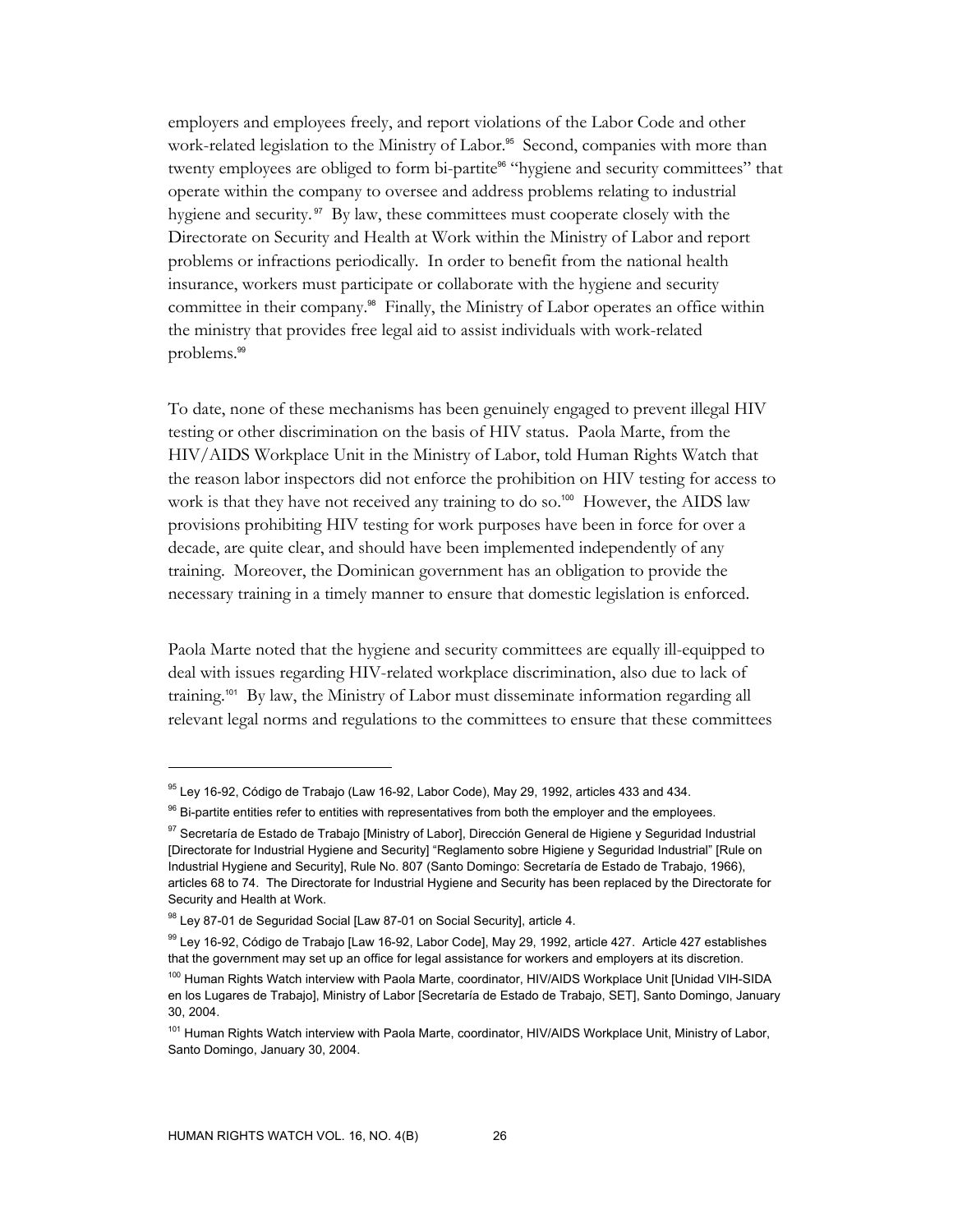are able to fulfill their monitoring role. 102 So far, according to a public official we spoke to, the Ministry of Labor has failed to provide information on the illegality of involuntary HIV testing to the committees.<sup>103</sup>

The legal assistance office could have brought cases of alleged discrimination in the workplace because of a worker's HIV status, but a staff lawyer from this office told Human Rights Watch that, to his knowledge, the office has had no such cases.104 The office does not seek out cases proactively, and its success as an enforcement mechanism consequently depends on the general population knowing how and where to bring cases of alleged violations. Human Rights Watch interviews suggest that such knowledge was lacking. We interviewed many women living with HIV who had been tested as a condition to gain or retain work, and who had only learned later, from NGOs and HIV/AIDS support groups, that this kind of testing was illegal. We also spoke to several women who did not know where to make a complaint. This implies insufficient effort on the part of the government in conveying to the general public that job seekers and employees have a legal right to refuse HIV testing and that the Ministry of Labor provides legal assistance in cases of alleged discrimination.

The women we interviewed who did know about the law and thought they had legitimate claims of discrimination, moreover, did not press charges since this could potentially expose them as HIV-positive.105 The United Nations International Guidelines on HIV/AIDS and Human Rights (U.N. Guidelines), which provide guidance in interpreting international legal norms as they relate to HIV and AIDS, counsel that "people living with HIV/AIDS should be authorized to demand that their identity and privacy be protected in legal proceedings in which information on these matters will be raised."106 According to a public official we spoke to, no such possibility exists in the Dominican Republic.<sup>107</sup>

<sup>102</sup> Secretaría de Estado de Trabajo, Dirección General de Higiene y Seguridad Industrial, "Reglamento sobre Higiene y Seguridad Industrial", article 74.

<sup>&</sup>lt;sup>103</sup> Human Rights Watch interview with Paola Marte, coordinator, HIV/AIDS Workplace Unit, Ministry of Labor, Santo Domingo, January 30, 2004.

<sup>&</sup>lt;sup>104</sup> Human Rights Watch phone interview with Israel González, lawyer, Department of Legal Assitance [Departamento de Asistencia Legal], Ministry of Labor, Santo Domingo, April 15, 2004.

<sup>105</sup> Human Rights Watch interviews with Sergia Báez, Santo Domingo, January 15, 2004; with Fatima Pérez, Santiago, January 19, 2004; with Alicia López, Santiago, January 19, 2004; with Sandra Vargas, Puerto Plata, January 22, 2004.

<sup>&</sup>lt;sup>106</sup> Office of the United Nations High Commissioner for Human Rights and the Joint United Nations Programme on HIV/AIDS, *HIV/AIDS and Human Rights International Guidelines* (from the second international consultation on HIV/AIDS and human rights 23-25 September 1996, Geneva) (hereinafter U.N. Guidelines) (Geneva: UNAIDS, 1998), U.N. Doc. HR/PUB/98/1, para. 30(c).

<sup>&</sup>lt;sup>107</sup> Human Rights Watch phone interview with Israel González, lawyer, Department of Legal Assitance, Ministry of Labor, Santo Domingo, April 15, 2004.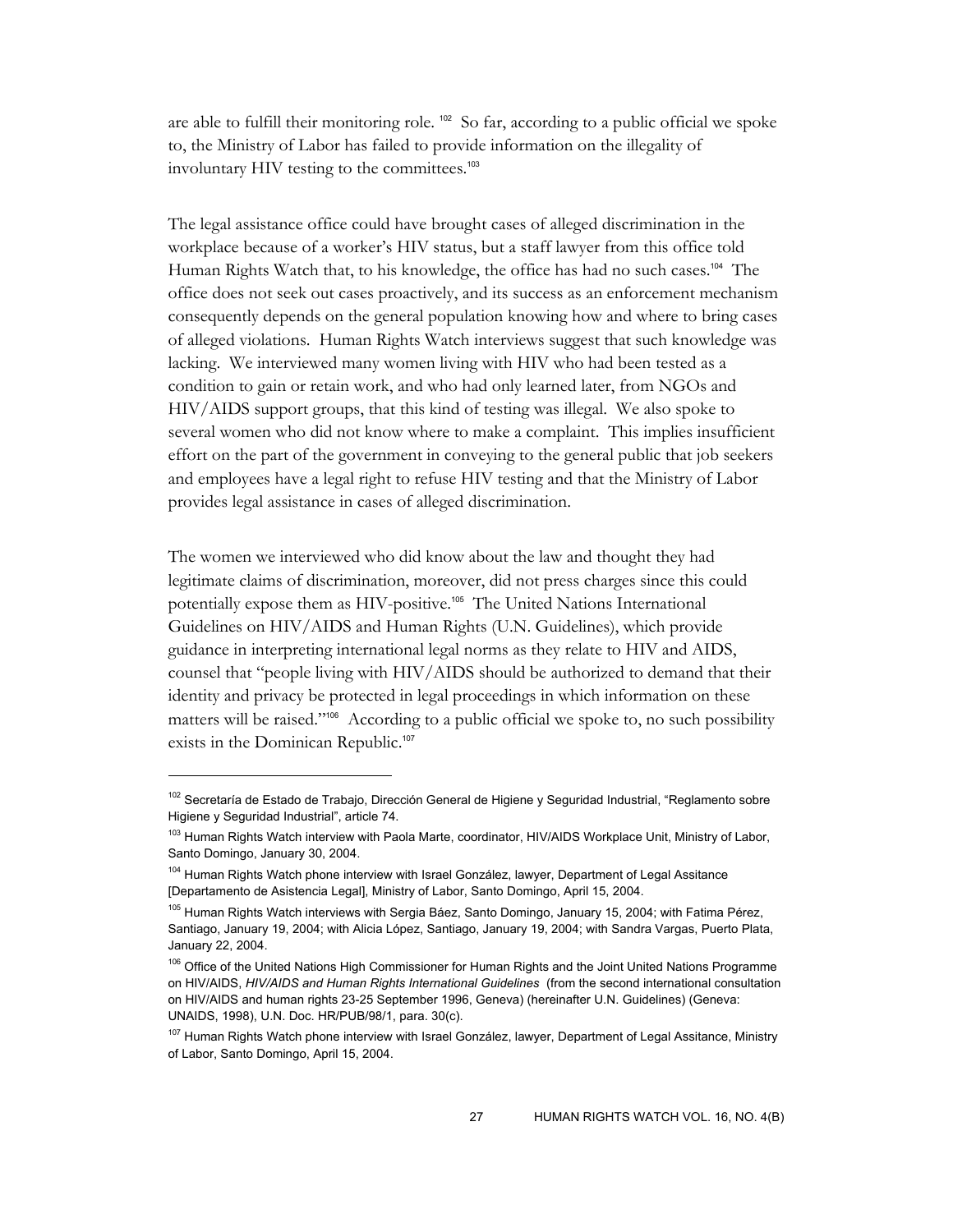Spurred by international funding, the Dominican Republic government recently embarked upon a much needed project to address HIV/AIDS in the workplace. In 2002, a coalition of public and private agencies, including the Ministry of Labor, the Ministry of Health, the Institute for Technical and Professional Training, the Dominican Social Security Institute, the Employers Confederation, the Presidential AIDS Council, the NGO Coalition on AIDS, and the National Trade Union Council came together with SMARTWork, an organization funded by the U.S. Department of Labor, to sign the Multisectoral Collaborative Agreement for HIV/AIDS Workplace Prevention. The agreement required signatories to develop plans that specify how each agency or organization would address the HIV/AIDS epidemic in the workplace in the Dominican Republic. As one of the signatories, the Ministry of Labor developed and published its four-year plan in May 2003. The stated objective of the plan is to "[p]romote healthy and decent work through the adoption of policies and programs for the prevention of  $HIV/AIDS$  in companies."<sup>108</sup> In late 2003, the Ministry of Labor started implementing a small part of this project through the training of labor inspectors in HIV/AIDS prevention and monitoring. As of mid-April 2004, half of the eighty-plus inspectors in the capital had been trained, though none were based outside the capital. This is an important step in the right direction.

There is no plan, however, to improve the ministry's response to violations of the domestic AIDS law with regard to illegal HIV testing. Government officials and NGO representatives confirmed that ministry inspectors will not at this point be trained on the imperative to investigate and sanction companies that conduct HIV testing as a condition to gain or retain employment.<sup>109</sup>

## **V. Women's Rights Violations in the Health Care System**

The public health care system in the Dominican Republic does not adequately protect the human rights of women living with HIV or AIDS or women who attend prenatal health care generally. Women interviewed by Human Rights Watch described three particularly persistent violations: inadequate HIV counseling, which prevents women from being able to exercise their right to informed consent on issues of testing and

<sup>108</sup> Secretaría de Trabajo, *Plan de Trabajo de la SET para la Prevención del VIH/SIDA en Lugares de Trabajo, Período 2003-2007* [Work plan for the Ministry of Labor for the Prevention of HIV/AIDS in the Workplace] (Santo Domingo: Secretaría de Trabajo, May 2003), unpublished document on file with Human Rights Watch, p. 3.

<sup>&</sup>lt;sup>109</sup> Human Rights Watch interview with Paola Marte, coordinator, HIV/AIDS Workplace Unit, Ministry of Labor January 30, 2004; and Human Rights Watch interview with Elizardo Puello, executive director, Coordination Board for Socio-Cultural Activity (Coordinadora de Animación Socio-Cultural, CASCO), January 7, 2004.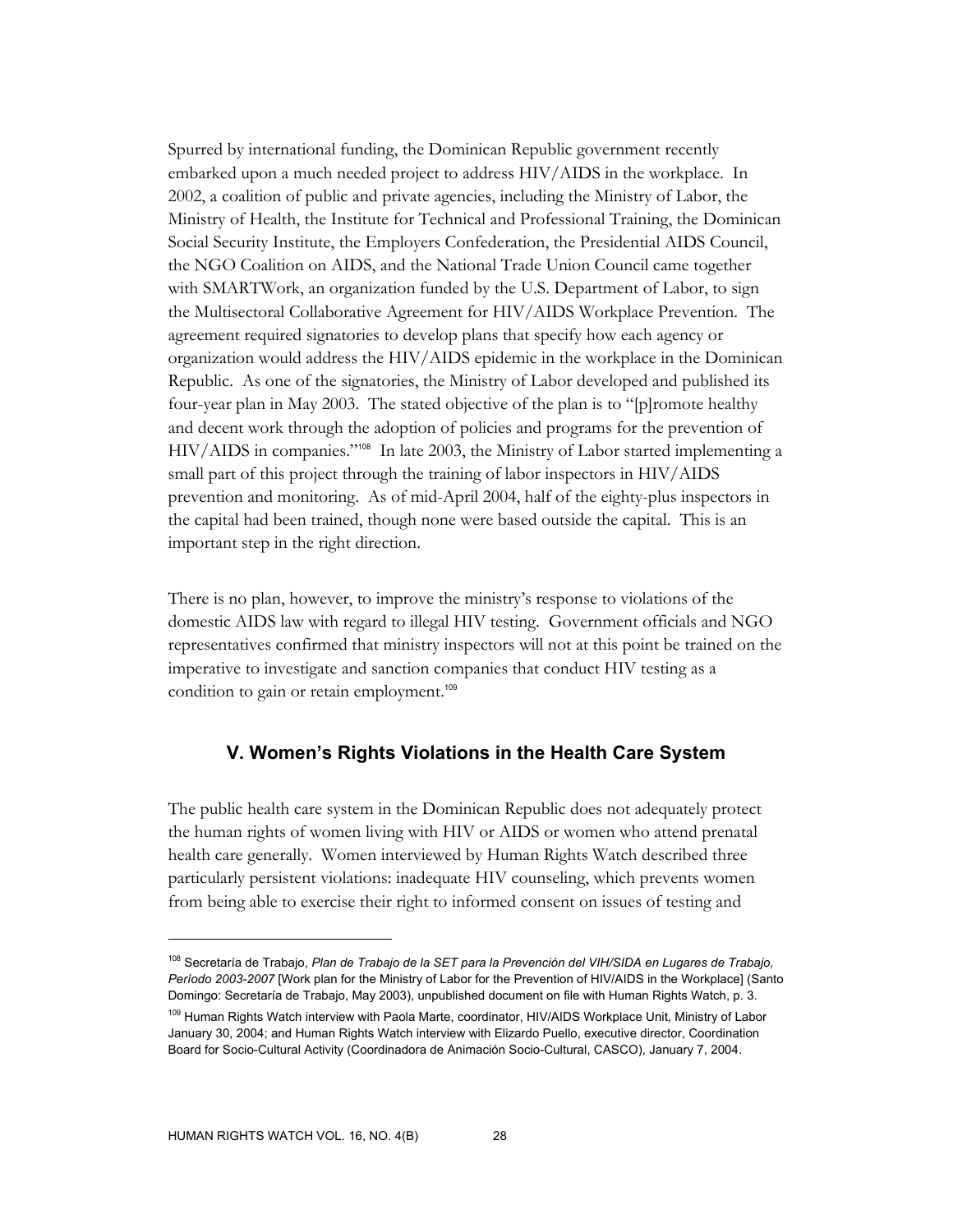treatment; routine unauthorized release of confidential HIV test results; and decisions by doctors to carry out, postpone, or withhold medical procedures without properly informing the woman or obtaining her prior consent. These different types of abuse constitute human rights violations in and of themselves. In a context of severe sex inequality and social subordination of women, they exacerbate each other as well as the stigma and discrimination faced by women living with HIV.

Women told us they were tested for HIV when they received health care services unrelated to HIV or AIDS, despite the fact that domestic law prohibits this practice.<sup>110</sup> Several women told Human Rights Watch that doctors and other health care professionals demanded HIV test results before administering services. Women who were tested for HIV when they used government prenatal care often received little or no counseling, in violation of domestic norms and international guidelines. Women we interviewed told us that doctors and other health professionals released their HIV test results to spouses, family members, neighbors, friends, or others, without their knowledge or authorization. Human Rights Watch also spoke to a number of HIVpositive women who said they had been sterilized because of their HIV status without receiving full information about their rights and choices, and thus without their informed consent. The case of Isabel Guzmán, briefly recounted below, illustrates many of these violations.

Guzmán, a shy twenty-one-year-old, came to the interview with Human Rights Watch with her two-month-old son and seemed surprised that anyone would take an interest in her life. Guzmán had married a twenty-seven-year-old man when she was fifteen. She has one son from this marriage. The headmaster of the public school she attended at the time told her that married women were allowed to attend classes only on Sundays, and she consequently never graduated from high school.<sup>111</sup> Her husband died, she believes from AIDS, some years ago. She then married another man, who physically abused her on a regular basis: "He hit me many times. Almost every week." However, she was not able to ask for condom use because "my husband thinks I have another man."<sup>112</sup> The attacks continued even after she learned she was pregnant again: "He attacked my stomach when I was pregnant, my face, my back, with his fists."

<sup>&</sup>lt;sup>110</sup> Ley 55-93 sobre SIDA [AIDS law], article 3. Article 3 of the AIDS law prohibits HIV testing "for reasons related to health service: when the test results condition the care the patient will receive."

<sup>&</sup>lt;sup>111</sup> According to Irma Levasseur from the Ministry of Education, this is illegal though not uncommon: "A [married] pupil cannot be expelled [or compelled to attend school on a different schedule.] ... [The headmasters] know that. But the same headmasters have inadequate attitudes that lead them to make wrong decisions. We have had many problems with that." Human Rights Watch interview with Irma Levasseur, director, Department of Orientation and Psychology, Ministry of Education, January 29, 2004.

<sup>&</sup>lt;sup>112</sup> Human Rights Watch interview with Isabel Guzmán, Santiago, January 17, 2004.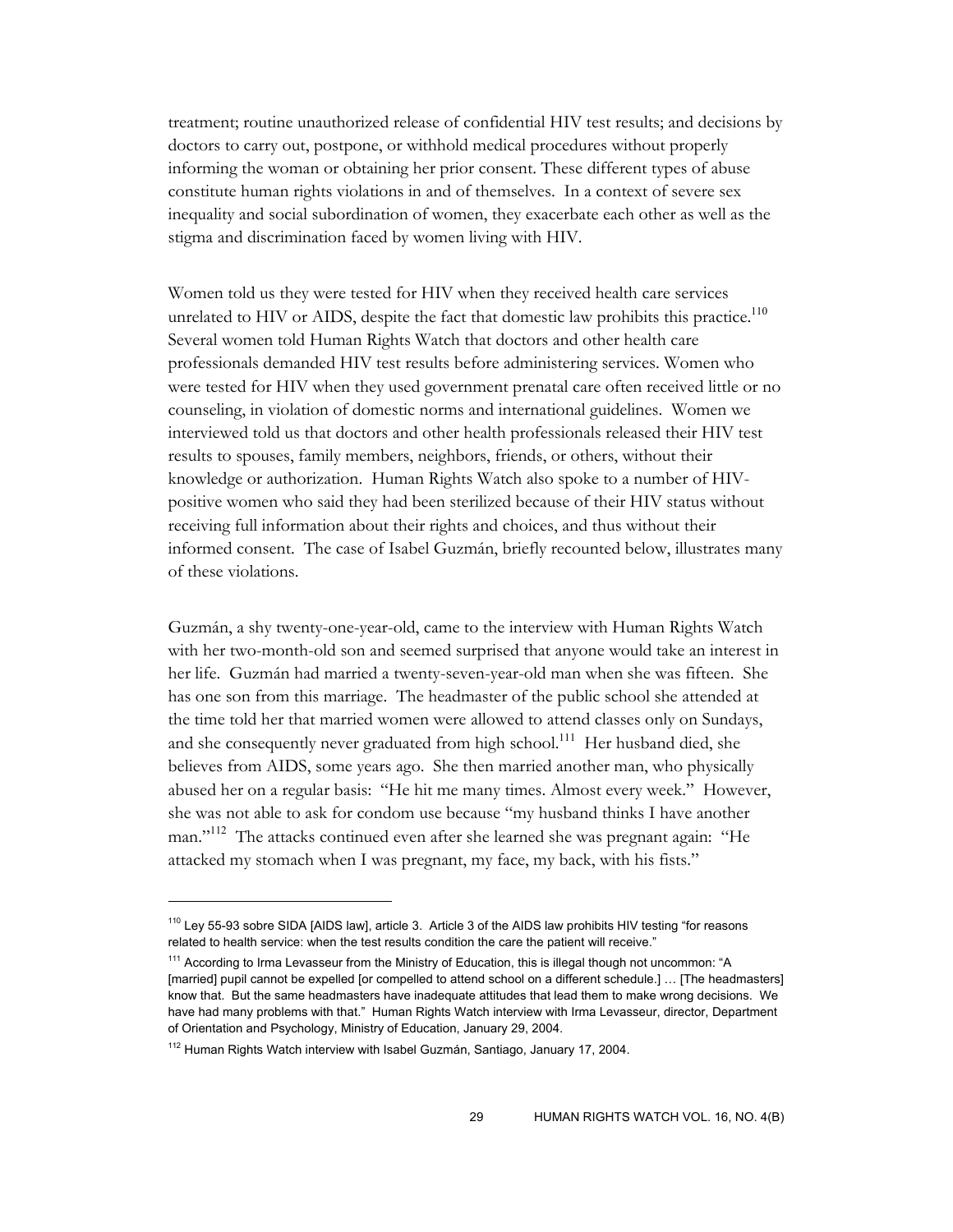Guzmán found out that she was HIV-positive during this second pregnancy when doctors at the public hospital tested her as part of prenatal routine care, without counseling and without obtaining her consent. The doctors informed Guzmán that she would have to have a cesarean section to avoid transmitting the virus to her child. She reported, however, that her doctors then began delaying and refused to see her until she was nine centimeters dilated, too late for a cesarean section. She explained what happened when she gave birth:

*[Because I was HIV positive] I had to clean myself alone. They did not clean the baby. My mother cleaned him. … One nurse did not want to inject me. She told my mother she did not want to [because I was HIV-positive].<sup>113</sup>* 

When we talked to Guzmán in January 2004 she had recently separated from her second husband, and was struggling to make ends meet for herself and her two children.

## *Inadequate HIV Counseling and Testing without Informed Consent*

*The people in charge of the program [to prevent parent-to-child HIV transmission] tell us not to give all the information [because they say it might confuse women]. Maybe 2 percent [of the women] are given all ALL the information. In fact, the other day there was a [pregnant] woman who said to me: "For my child, I will do anything. But they have to give me all the information."* 

 $-HIV/AIDS$  counselor<sup>114</sup>

Many women told Human Rights Watch that they were tested for HIV as part of prenatal care without any counseling at all, or that pre- or post-test counseling was insufficient to allow them to make informed choices about HIV testing and subsequent treatment or procedures, as required by international law and generally accepted medical ethics.115 Several women also told Human Rights Watch that doctors and other health

 $113$  Ibid.

<sup>&</sup>lt;sup>114</sup> Human Rights Watch with [name withheld], HIV counselor at public hospital, Santiago, January 19, 2004. <sup>115</sup> Rebecca Cook, Bernard M. Dickens, and Mahmoud F. Fathalla, Reproductive Health and Human Rights: Integrating Medicine, Ethics, and Law (Oxford: Clarendon Press, 2003), p. 109. Committee on Economic, Social and Cultural Rights, *The right to the highest attainable standard of living (General Comments), General Comment 14*, August 11, 2000, U.N. Doc. E/C.12/2000/4, para. 37 (referring to a State obligation to support people in making informed choices).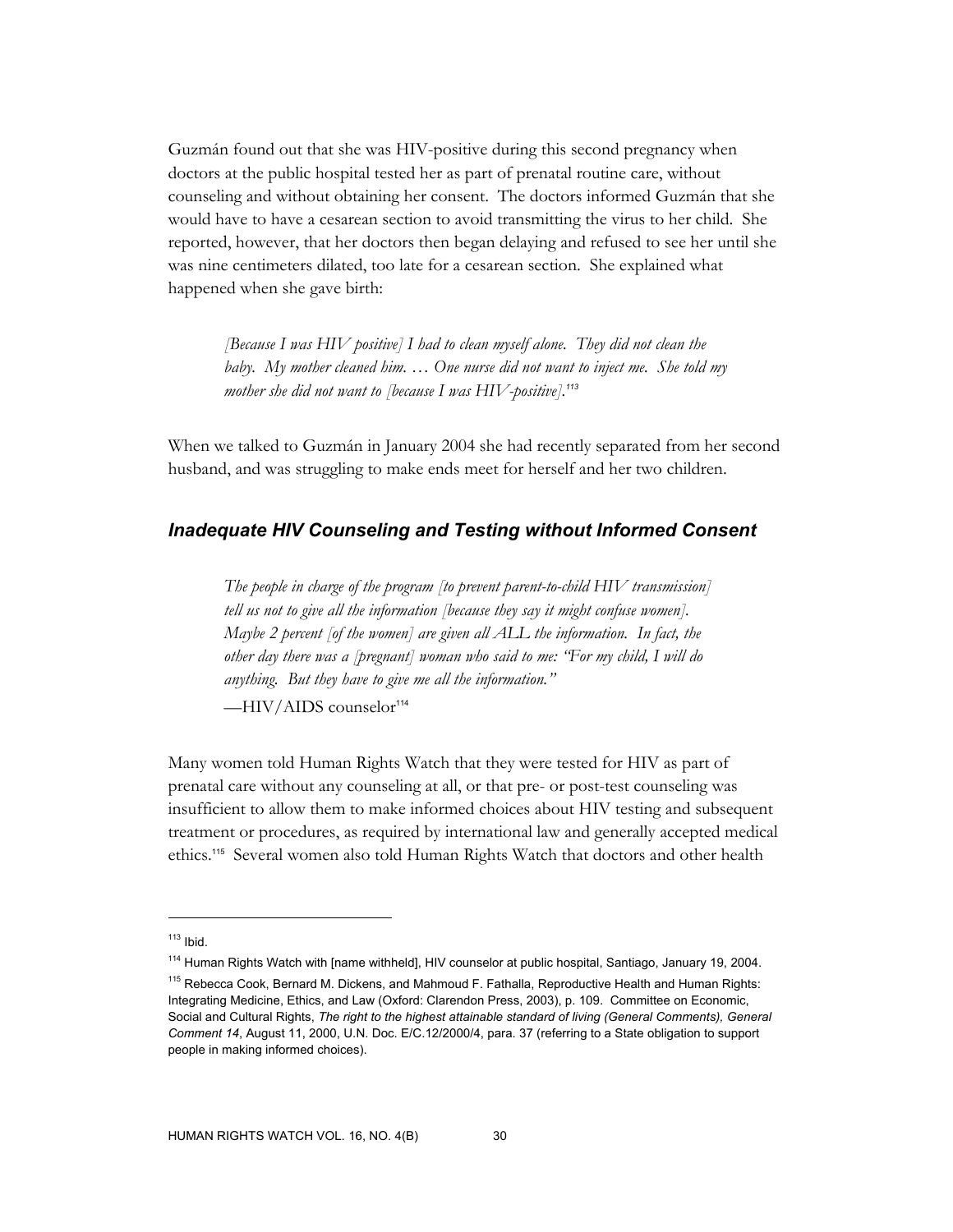care professionals demanded HIV test results before administering health care services unrelated to HIV or AIDS, despite the fact that domestic law prohibits this practice.<sup>116</sup>

The lack of adequate—in many cases, any—pre- and post-test counseling may be one of the greatest shortcomings of the Dominican Republic's program to reduce the risk of parent-to-child HIV transmission as currently implemented.<sup>117</sup> In 2003, an estimated 31 percent of the women who attended public prenatal health services were given pre-test counseling, though 50 percent of all women were tested for HIV. 118 This means that over 28,000 women were tested in 2003 without any form of formal pre-test counseling.<sup>119</sup>

Catarina Torres, twenty-five years old, was tested at a public hospital in Santo Domingo when she was seven months pregnant in 2002. Medical personnel informed her that she would be tested for HIV, but she did not receive counseling and was not asked for her consent.120 Gabriela López, twenty-four years old, told Human Rights Watch that she had been tested for HIV during a prenatal health care visit at the public hospital in La Romana in 2003 without any pre-test counseling and without medical personnel informing her of her HIV status. She later received post-test counseling, though only because medical personnel at the public hospital referred her for further prenatal care to a private clinic with an internationally funded program to prevent parent-to-child HIV transmission: "They sent me to the private clinic [without giving me a reason]. That's where they [finally] told me that I was HIV-positive."<sup>121</sup>

<sup>&</sup>lt;sup>116</sup> Ley 55-93 sobre SIDA [AIDS law], article 3. Article 3 of the AIDS law prohibits HIV testing "for reasons related to health service: when the test results condition the care the patient will receive."

<sup>&</sup>lt;sup>117</sup> The protocol of the Dominican program to prevent parent-to-child HIV transmission prescribes voluntary HIV testing of pregnant women during prenatal medical checkups, preceded and followed by counseling, antiretroviral medication (nevirapine) in a single dose to the pregnant woman immediately before birth (vaginal or cesarean section), scheduled elective cesarean section at thirty-eight weeks of gestation, antiretroviral medication (nevirapine) in a single dose to the infant within seventy-two hours of birth, and the provision of breastmilk substitute formula and bottles. If fully implemented, international research suggests that this kind of protocol has the potential to reduce the risk of parent-to-child transmission by more than 50 percent. Joint United Nations Programme on HIV/AIDS (UNAIDS), "Progress Report on the Global Response to the HIV/AIDS Epidemic, 2003," p. 64.

<sup>&</sup>lt;sup>118</sup> María Isabel Tavarez, general coordinator, National Program for Comprehensive Care of Persons Living with HIV/AIDS, Ministry of Public Health and Social Support, "Programa Nacional de Reducción de la Transmisión Vertical del VIH" (National Program to Reduce the Vertical Transmission of HIV), Powerpoint presentation to CENISMI, dated January 2004, on file with Human Rights Watch, slide 28.

 $119$  Ibid.

<sup>&</sup>lt;sup>120</sup> Human Rights Watch interview with Catarina Torres, Santo Domingo, January 30, 2004.

<sup>&</sup>lt;sup>121</sup> Human Rights Watch interview with Gabriela López, La Romana, January 13, 2004. The MTCT program at this private clinic in La Romana receives funding from Columbia University, New York. Human Rights Watch phone interview with Elaine Abrams, deputy director, Mother-to-Child-Transmission Plus Initiative, Mailman School of Public Health, Columbia University, New York, April 14, 2004.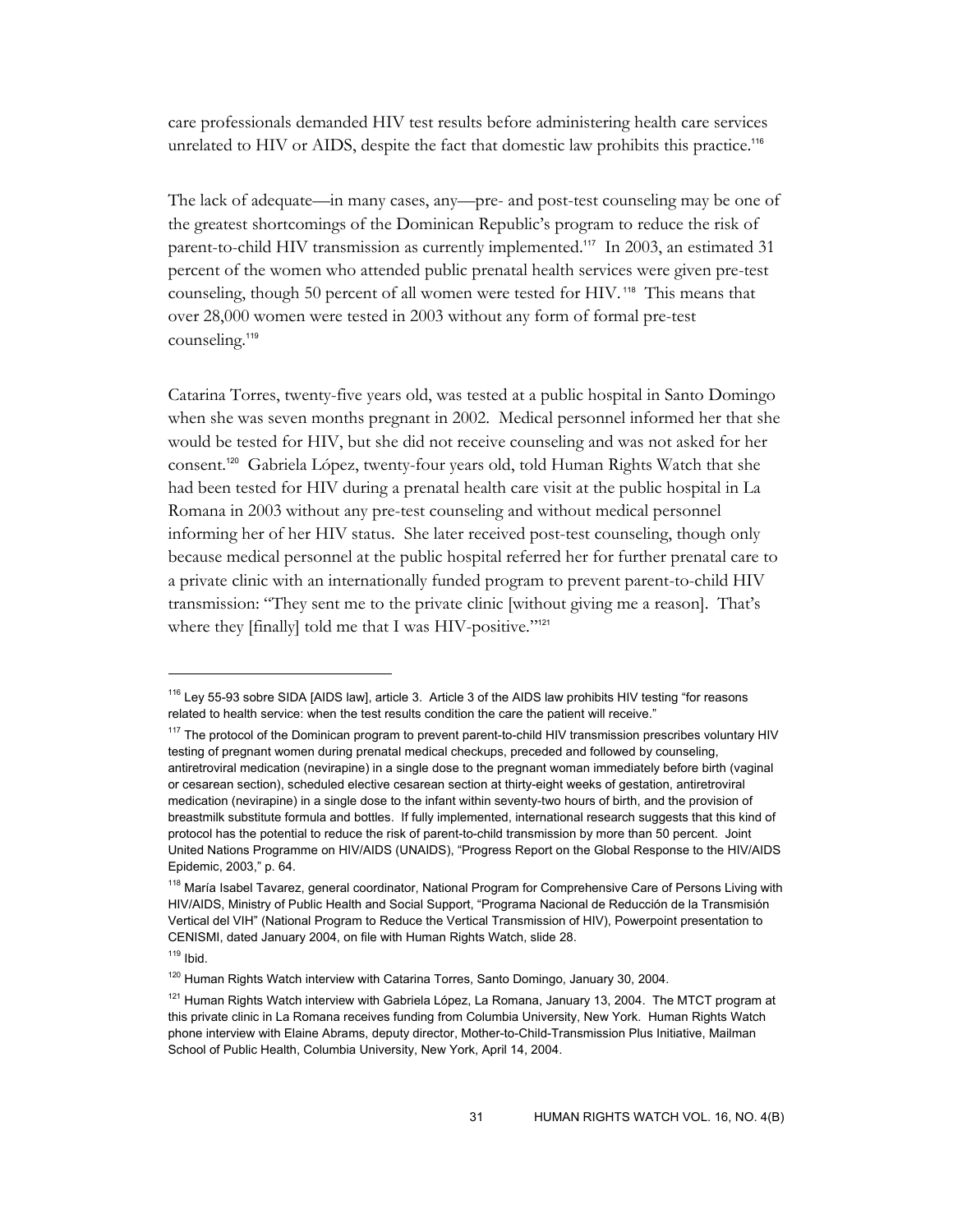Women who are hospitalized for childbirth without prior prenatal care often are not told that they have been tested for HIV until after childbirth.<sup>122</sup> For example, Dominga García, twenty-six years old, was tested for HIV immediately before childbirth at a public hospital in San Pedro de Macorís in 2003. When she arrived at the hospital, García's blood was drawn without her knowing why. After she gave birth, a nurse told her that she could not breastfeed her child, without any explanation. Only at this point was she sent to receive counseling, and at no point was she asked to sign a testing consent form. <sup>123</sup>

Some women told Human Rights Watch that they avoid even essential health services because they do not want to be tested for HIV, potentially to the serious detriment of their health. Ana María Varias, a forty-two-year old woman with a severely swollen lower abdomen, was diagnosed with an ovarian cyst in early 2003. "They don't operate if there is no [HIV test] result," she told Human Rights Watch. She explained that she refused the test, fearing the consequences for her if she were found positive and the results were leaked to her partner and family. As a result, Varias never scheduled followup health care services, and consequently, almost a year after the diagnosis, had not had the cyst removed.<sup>124</sup>

The administration of inadequate pre- and post-HIV-test counseling constitutes a severe limitation on the human right to receive essential information on health, and substantially limits HIV prevention because such counseling is essential in helping women prevent sexual transmission.<sup>125</sup> According to the United Nations Committee on Economic, Social and Cultural Rights (CESCR), the right to the enjoyment of the highest attainable standard of health includes the "right to seek, receive and impart

<sup>&</sup>lt;sup>122</sup> The national program to reduce the risk of parent-to-child HIV transmission establishes that a woman whose HIV status is unknown when she arrives at a hospital and clinic for childbirth in an "emergency" can be tested for HIV without pre-test counseling and with oral consent to the testing. E-mail message from Eddy Pérez-Then, deputy executive director, National Research Center on Maternal and Child Health (Centro Nacional de Investigaciones en Salud Materno-Infantil, CENISMI) to Human Rights Watch, February 27, 2004; and Secretaría de Estado de Salud Pública y Asistencia Social, *Programa Nacional de Reducción de la Transmisión Vertical del VIH/SIDA República Dominicana*.

<sup>&</sup>lt;sup>123</sup> Human Rights Watch interview with Dominga García, San Pedro de Macorís, January 14, 2004.

<sup>&</sup>lt;sup>124</sup> Human Rights Watch interview with Ana María Varias, San Pedro de Macorís, January 14, 2004.

<sup>&</sup>lt;sup>125</sup> ICESCR, article 12. Article 12 reads: "1. The States Parties to the present Covenant recognize the right of everyone to the enjoyment of the highest attainable standard of physical and mental health. 2. The steps to be taken by the States Parties to the present Covenant to achieve the full realization of this right shall include those necessary for: (a) The provision for the reduction of the stillbirth-rate and of infant mortality and for the healthy development of the child; (b) The improvement of all aspects of environmental and industrial hygiene; (c) The prevention, treatment and control of epidemic, endemic, occupational and other diseases; (d) The creation of conditions which would assure to all medical service and medical attention in the event of sickness."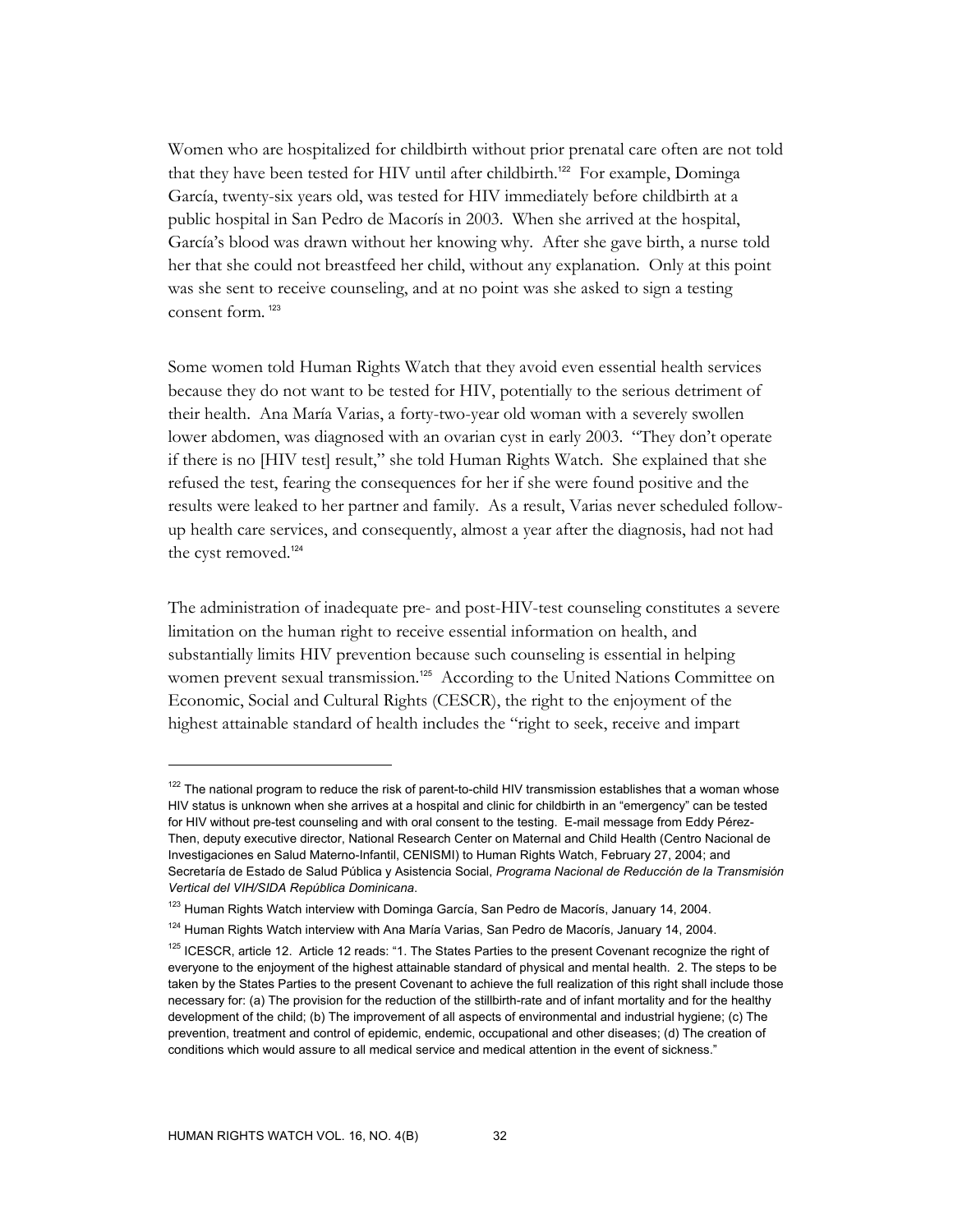information concerning health issues"126 and a positive obligation for states to take steps necessary for the "prevention, treatment and control of epidemic, occupational, and other diseases."127 In order to fully implement these obligations with regard to HIV/AIDS, the U.N. Guidelines advise that "public health legislation … [should] ensure, whenever possible, that pre- and post-test counseling be provided in all cases"<sup>128</sup> because counseling ensures the voluntary nature of HIV testing and contributes to the effectiveness of subsequent care or HIV prevention.

Our research indicates that the counseling women receive in the public health care system in the Dominican Republic is insufficient on both counts: it fails to equip women with the information necessary for them to give informed consent to testing and treatment, and it fails to give them the information they need to protect themselves from sexual transmission in the future.

This latter point is critical: the preventive potential of voluntary counseling and testing programs can be fulfilled only if women are given the information they need to make informed decisions about behaviors and treatment options. Research from Africa and the Caribbean has shown that that the voluntary counseling and testing component of HIV prevention policies is highly efficient in reducing high-risk behavior, such as unprotected intercourse.129 This is particularly true where counseling addresses gender inequality and relationship dynamics, notably through couple counseling and combined with community education.<sup>130</sup>

In 2001, UNAIDS published a paper that illustrates several central issues related to voluntary HIV counseling and testing for pregnant women (UNAIDS Prenatal HIV Testing Paper), with special emphasis on the feasibility of providing such services in

<sup>126</sup> Committee on Economic, Social and Cultural Rights, *The right to the highest attainable standard of living (General Comments), General Comment 14*, August 11, 2000, U.N. Doc. E/C.12/2000/4, para. 12(b)(iv).

<sup>127</sup> Committee on Economic Social and Cultural Rights, *The right to the highest attainable standard of living (General Comments), General Comment 14*, para. 16.

 $128$  U.N. Guidelines, para. 28(c).

<sup>129</sup> The voluntary HIV-1 Counseling and Testing Efficacy Study Group, "Efficacy of voluntary HIV-1 counseling and testing in individuals and couples in Kenya, Tanzania, and Trinidad: a randomized trial," *The Lancet*, July 8, 2000, pp. 102-112.

<sup>&</sup>lt;sup>130</sup> See Thomas M. Painter, "Voluntary counseling and testing for couples: a high-leverage intervention for HIV/AIDS prevention in sub-Saharan Africa," *Social Science & Medicine 53* (2001), pp. 1397-1411 (citing relevant studies); and S. Maman et al, "Women's barriers to HIV-1 testing and disclosure: challenges for HIV-1 voluntary counseling and testing," *AIDS Care*, Vol. 3, No. 5 (2001), pp. 595-603.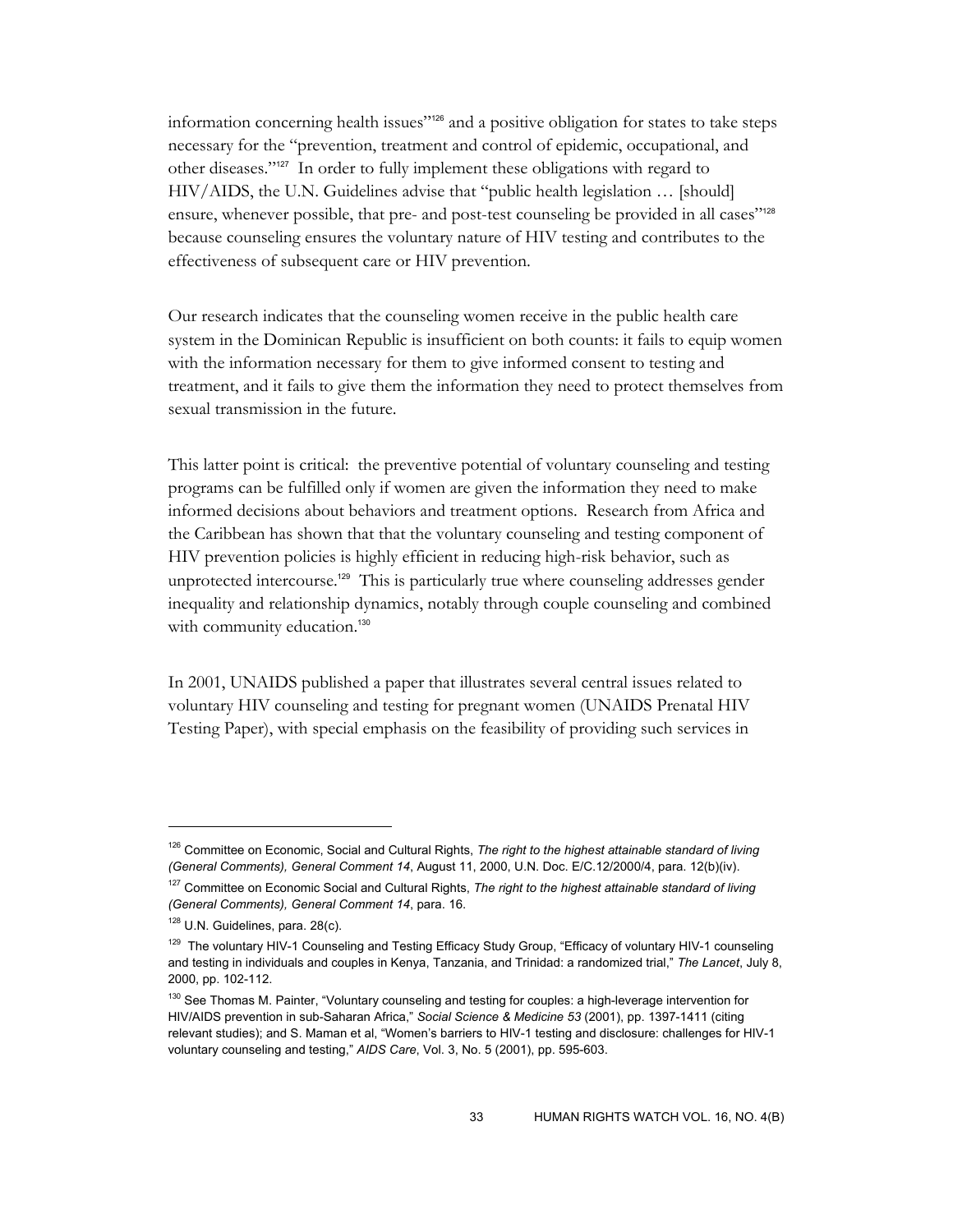developing countries with high HIV prevalence.131 The UNAIDS Prenatal HIV Testing Paper notes that pre-test counseling should include information on the potential negative reactions of families and long-term partners upon learning an individual's HIVstatus.<sup>132</sup> These consequences potentially include ostracism, divorce and discrimination. Both the UNAIDS paper and a similar document published by the World Health Organization in 1999 discourage pressuring women into being tested for HIV—whether explicitly or implicitly by only presenting the advantages to women's knowing their HIV status—since being tested and having their HIV status known may compromise the safety and health of the women and their dependents.<sup>133</sup>

The analyses summarized above are particularly pertinent in the Dominican Republic, where our research indicates that unauthorized release of confidential HIV test results is common. In combination with the government's failure to address endemic violence against women, entrenched sex inequality, and a strong social bias against condom use, the issue of informed consent is particularly critical to women. The testimony of Clara Pérez, twenty-eight, illustrates the consequences that can ensue when inequality in the home combines with inadequate pre-test counseling and breaches of confidentiality.

Clara Pérez told Human Rights Watch that she contracted HIV from her husband, who refused to use condoms. "I asked him please to wear one. … He didn't want to. … He was running around [i.e. having sex] with other women." She learned that she was HIVpositive when she was tested during her three-month prenatal check-up in 2002 at a public hospital in Santo Domingo; she received no pre- or post-test counseling. After struggling with the news, she decided to tell her husband she was HIV-positive, in part "to avoid rumors" because "there was a nurse who lived in the neighborhood … who was talking [telling others about my HIV status]." Her husband insisted that he did not want to be tested for HIV. "He said: 'No, it is a lie." Pérez said that the relationship deteriorated quickly: "After I knew, the fights began—many, many fights." Pérez subsequently separated from her husband and has been unable to find employment due to her HIV status.<sup>134</sup>

<sup>&</sup>lt;sup>131</sup> Joint United Nations Programme on HIV/AIDS, *Counseling and voluntary HIV testing for pregnant women in high HIV prevalence countries: Elements and issues* (hereinafter UNAIDS Prenatal HIV Testing Paper) (Geneva: UNAIDS, October 1999), Revised reprint November 2001, UNAIDS/01.70E.

 $132$  Ibid., p. 9.

<sup>&</sup>lt;sup>133</sup> Ibid., p. 17; and World Health Organization, HIV/AIDS and Sexually Transmitted Infections Initiative, *Voluntary Counseling and Testing for HIV Infection in Antenatal Care, Practical Considerations for Implementation*, (Geneva: World Health Organization, September 1999), p. 15

<sup>&</sup>lt;sup>134</sup> Human Rights Watch interview with Clara Pérez, Santo Domingo, January 15, 2004.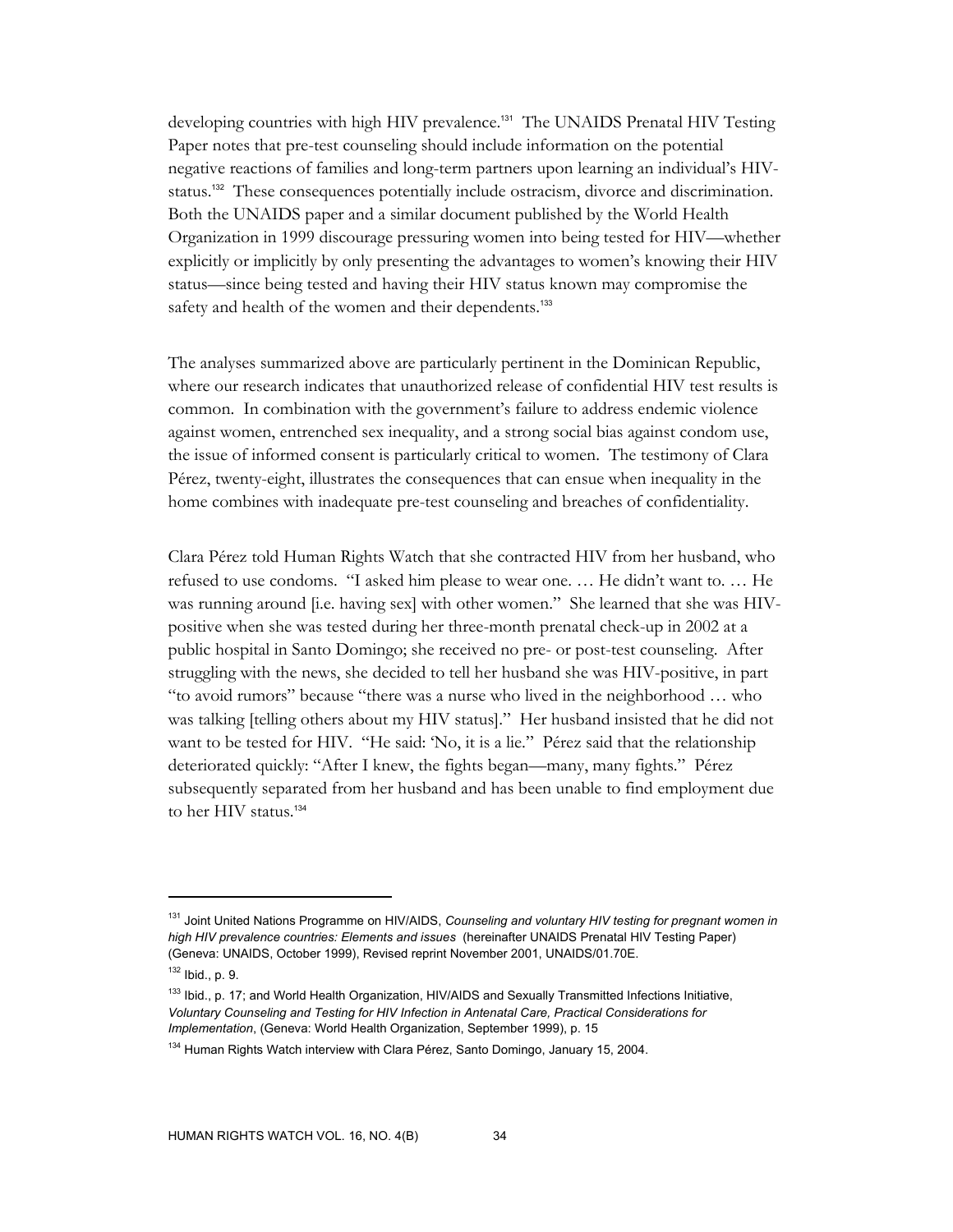The Dominican Republic's national norms for HIV/AIDS counseling do not mention the necessity to help individuals assess and overcome potential adverse reactions including violence—when the test results are revealed to the individual's sexual partners, as mandated by law.135 Counselors are encouraged to evaluate whether or not it is the right time to inform an individual of his or her HIV status,<sup>136</sup> but not to help the individual evaluate whether it is the right time to be tested at all. In other words, the norms on counseling essentially appoint the counselor guardian of the tested person's welfare. An HIV counselor at the public hospital in Santiago told Human Rights Watch that most women, in general, did not receive full information regarding HIV testing and choices regarding available procedures.<sup>137</sup>

#### *Unauthorized Release of Confidential HIV Test Results*

*Three months ago, I gave birth. They did a test on me, then after I gave birth they came to tell me that I could not breastfeed. The doctor said I had to bring in my husband. They told me with my husband there. They had told him [that I was HIV-positive] before they told me.* 

-Jessica Torres, twenty years old<sup>138</sup>

Human Rights Watch found that medical and other personnel at both public and private hospitals often released confidential HIV test results without the authorization or even knowledge of the tested individual. An HIV counselor at a public hospital in Santiago noted that the release of confidential HIV test results was common despite training: "It happens often that confidentiality is breached. We have given so many workshops, and still doctors think they can decide for another person."<sup>139</sup> Such breaches are contrary to the right to privacy.140 For women, confidentiality of medical information, such as HIV status, is essential to the protection of their human rights generally, because women may find themselves abandoned, subject to domestic violence, or ostracized if their domestic partners, families or communities discover that they are HIV-positive.

<sup>135</sup> Ley 55-93 sobre el SIDA [AIDS law], article 21.

<sup>136</sup> Secretaría de Estado de Salud Pública y Asistencia Social, *Normas Nacionales para la Consejería en ITS/VIH/SIDA*, p. 36.

<sup>&</sup>lt;sup>137</sup> Human Rights Watch with [name withheld], HIV counselor at public hospital, Santiago, January 19, 2004.

<sup>&</sup>lt;sup>138</sup> Human Rights Watch interview with Jessica Torres, San Pedro de Macorís, January 14, 2004.

<sup>&</sup>lt;sup>139</sup> Human Rights Watch with [name withheld], HIV counselor at public hospital, Santiago, January 19, 2004.

<sup>&</sup>lt;sup>140</sup> ICCPR, article 17. For text of article 17, see footnote 88.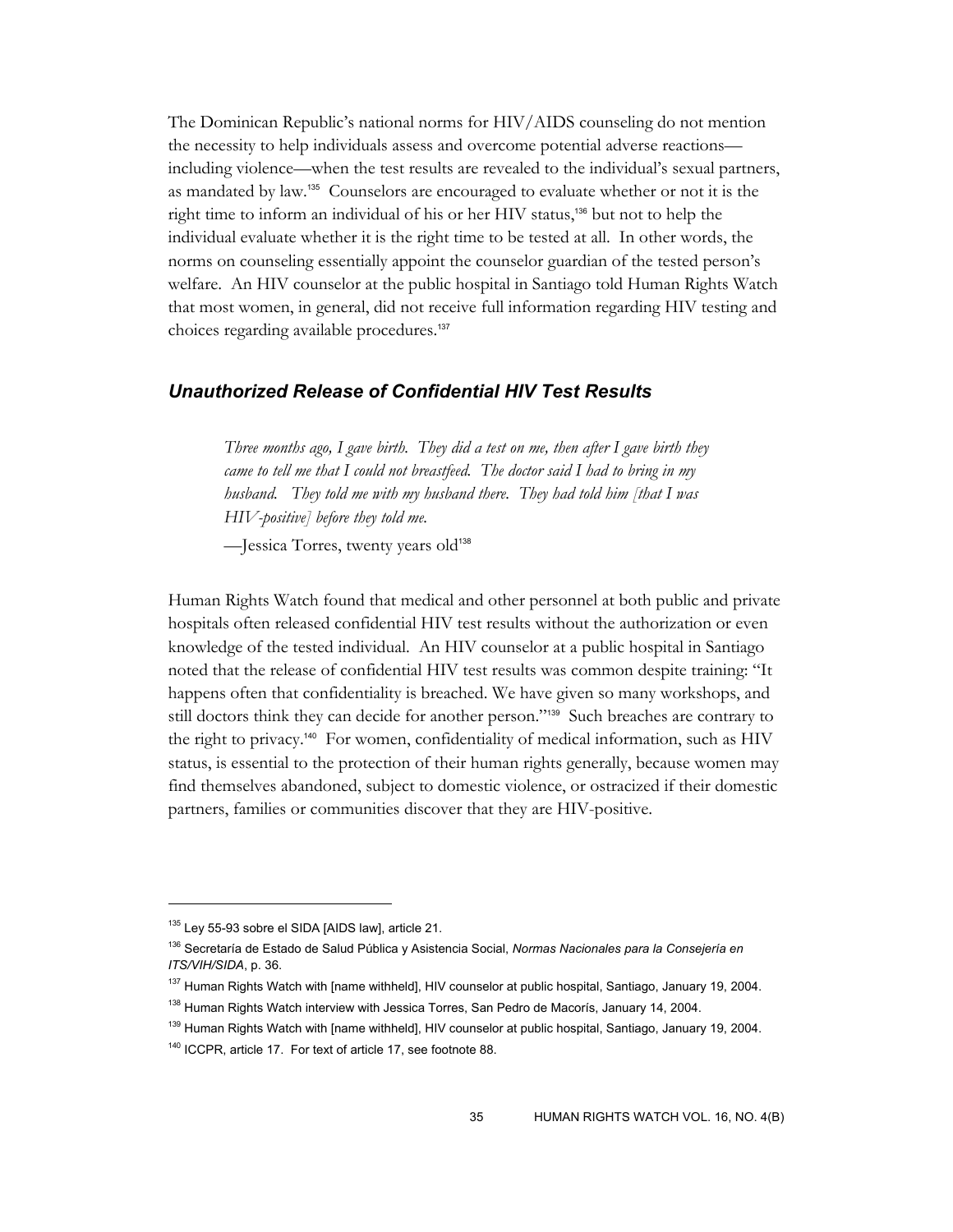In the context of HIV/AIDS, protection of the right to privacy is also vital to enable women to consent to HIV tests and treatment for themselves and their infants without fear of their long-term sex partners' reactions. The need for stringent confidentiality measures is exacerbated in the Dominican context where the lack of shelters for victims of domestic violence and the failure to counsel women adequately with respect to their rights and choices compound the risk of abuse when women are known to be HIV positive. Research from Africa indicates that the fear of disclosure of HIV status is one of the main barriers to women's use of voluntary counseling and testing services, and that this fear "reflect[s] the unequal and limited power that many women have to control their risk for infection."141 The UNAIDS Prenatal HIV Testing Paper cautions that women are unlikely to want to be tested for HIV if their confidentiality is not properly guaranteed, including against sharing HIV test results among health workers.<sup>142</sup>

The testimonies of Rosa Polanco, thirty-four, and Dominga Céspedes, thirty, are a few among the many we collected that clearly illustrate the disastrous consequences for women of breaches of confidentiality. In the cases described below, the consequences were exacerbated by the lack of any pre- or post-test counseling that could have helped the women reduce the abuses and stigma they subsequently faced.

Polanco was tested for HIV when she was hospitalized with a liver disease. "There was one doctor, very rude. He said 'What you have is AIDS, because you weren't careful' in front of my daughters." As a consequence of the disclosure of her HIV status to her family, Polanco was thrown out of her home by her mother. She moved to a makeshift wooden shack without sanitation, electricity, or running water, in a part of Santiago dubbed "the Part Behind" ("*La Parte Atrás*") by locals. She said:

[When I lived at home] I had to clean the bathroom whenever I used it, I had to wash my plates separately. [My mother] told me not to touch my children. She threw me out. My uncle gave me some land where I built a shack ... without water, without light, without a [constructed] floor. … I have to do my necessities in a bucket and throw it out close  $bv.$ <sup>143</sup>

<sup>&</sup>lt;sup>141</sup> S. Maman et al, "Women's barriers to HIV-1 testing and disclosure: challenges for HIV-1 voluntary counseling and testing," *AIDS Care*, Vol. 13, No. 5, p. 601.

<sup>&</sup>lt;sup>142</sup> UNAIDS Prenatal HIV Testing Paper, p. 8.

<sup>&</sup>lt;sup>143</sup> Human Rights Watch interview with Rosa Polanco, Santiago, January 17, 2004.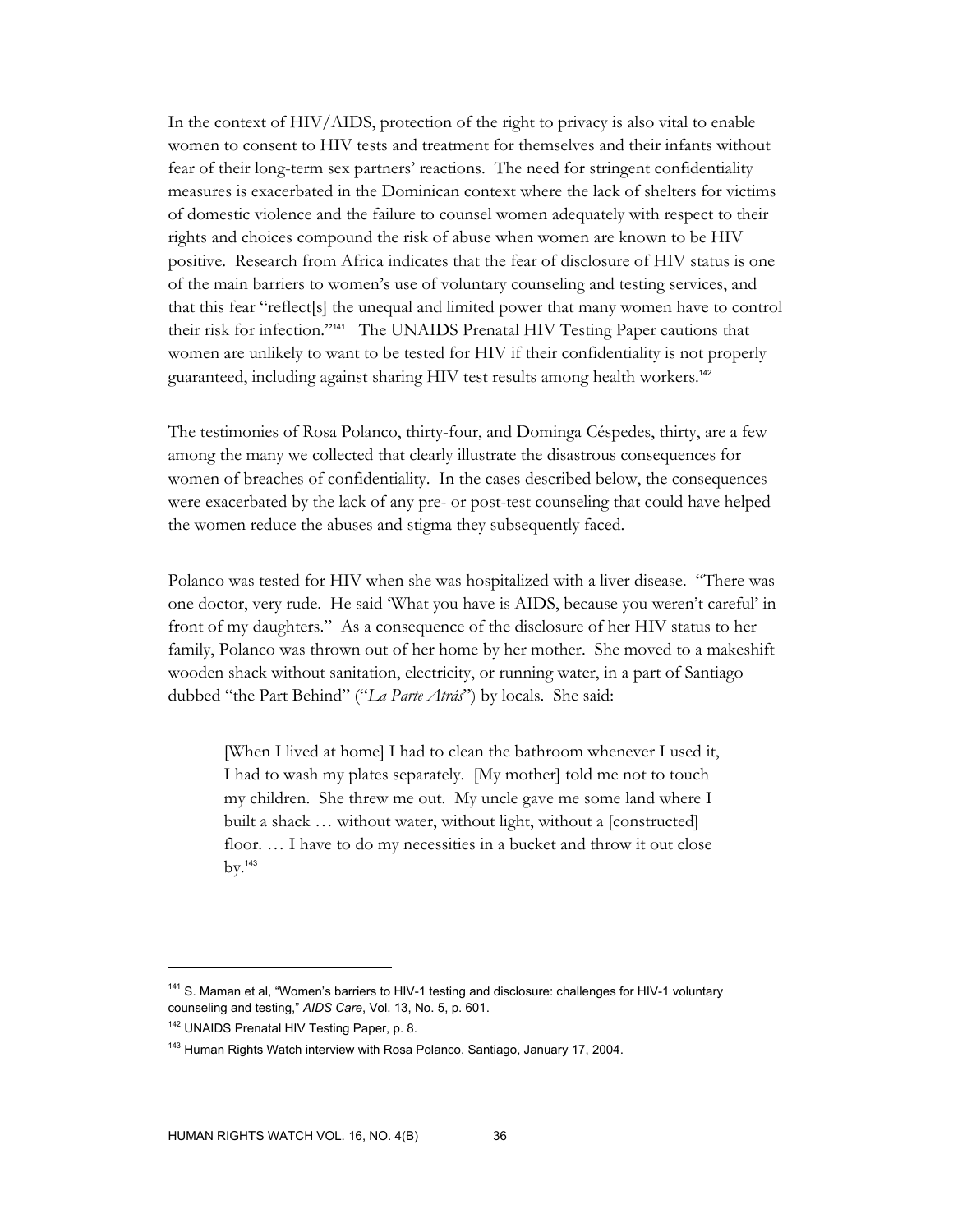Dominga Céspedes, thirty years old, was pregnant with her third child when health workers at a public hospital tested her for HIV without her consent and then released her HIV test results to her family without her authorization or knowledge. "They didn't say they were going to [do an HIV test], they just took the blood, then they called my house and told my mother-in-law that I have HIV." Céspedes had decided to get sterilized after this third child, but was afraid to go back to the hospital for fear of further violations of her privacy. Despite knowing her HIV status, her husband did not want to use condoms, and she was unable to use any other form of contraceptive: "I tried to protect myself, but as I told you, he didn't like [condoms]. He forced me. I vomited from the [contraceptive] pill." Céspedes had two more children. 144

Human Rights Watch gathered evidence to suggest that some health workers treated women as if they were incapable of handling the information about their HIV status, thereby presumably justifying the release of confidential HIV test results. Rosa Lantigua, forty-two years old, explained that a doctor gave her HIV test result to her sister, without Lantigua's consent because "sometimes doctors don't like giving the result to the [tested] individual. They think the individual can't take [the news], so they give [the test result] to someone else."145 Likewise, the counselor at the public hospital told Yesfanil Almonte, twenty-four years old, that they did not want to give her the results of her HIV test, and that she needed to send a friend or a family member to get them.<sup>146</sup> These misguided practices neither spare the feelings nor protect the human rights of women living with HIV. Moreover, when health personnel effectively appoint themselves guardians for women living with HIV, they essentially relegate these women to the position of minors, thereby reinforcing the existing culture of social control and sex inequality.

Doctors and other health personnel in other cases we documented released confidential HIV test results for no apparent reason. Maria Pérez, twenty-eight years old, had not disclosed her HIV status to the friend who accompanied her to the public hospital to give birth. "I had a friend, when I was hospitalized, I didn't tell him, he went to the hospital, and they said 'are you her husband?' He said yes, and they said 'they haven't given her the cesarean section yet, because she is HIV-positive."<sup>147</sup>

<sup>&</sup>lt;sup>144</sup> Human Rights Watch interview with Dominga Cespedes, La Romana, January 12, 203304.

<sup>&</sup>lt;sup>145</sup> Human Rights Watch interview with Rosa Lantigua, Puerto Plata, January 20, 2004.

<sup>&</sup>lt;sup>146</sup> Human Rights Watch interview with Yesfanil Almonte, Puerto Plata, January 24, 2004.

<sup>&</sup>lt;sup>147</sup> Human Rights Watch interview with Maria Pérez, Puerto Plata, January 21, 2004.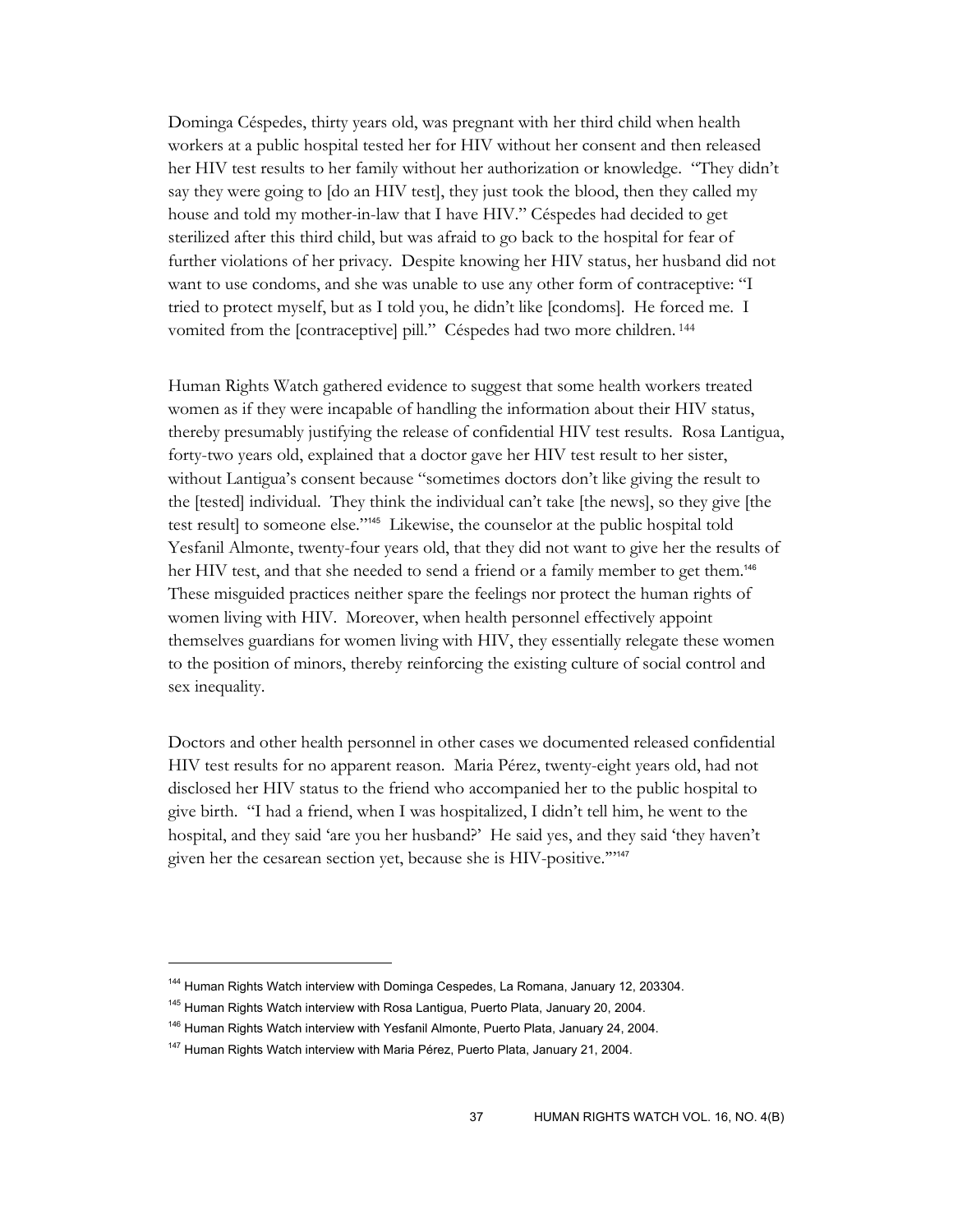Alicia López, twenty-three years old, had specifically told the doctor at the public hospital in Santiago that she did not want her family to know her HIV test results. She said:

[The doctor] came to give me a blood test. On my papers it said that I have HIV. He asked me if my family knew, and I said no, that they were not ready. [The next day] they gave me the medicine for the cesarean section.148 In that time, [the doctor] went to the room and told a friend of mine [that I was HIV-positive] without my consent. Without my authorization. I found out [the day after] in the morning, because my sister told me [that my friend had later told my neighbor]. My neighbor had [then] told my mother. I had told [the doctor] that the only person who knew [that I was HIV-positive] was my sister, and I did not give him my authorization [to release my test results to anyone else].<sup>149</sup>

In the case of Rosalia Rodríguez, twenty-seven years old, public hospital nurses "put HIV in red on my record on my bed," leaving no doubt as to her status: "All of the personnel [knew]. How could they not know, with that sign?"150

The testimony of twenty-two-year-old Alesandra Ebrito illustrates how the release of confidential HIV test results, in combination with a general lack of protection of the rights of people living with HIV, creates a situation in which tested individuals are denied other rights, such as freedom from discrimination on the basis of HIV status in access to health care services, or stop seeking work due to a general sense of disempowerment. Ebrito already suspected that she might be HIV-positive when she went to get tested. Her husband had died some years back, and she wanted to know her HIV status. "I did the test in 2003. I filled myself with courage. … My gynecologist revealed [my HIV status] to the director of the factory [where I worked]. I left work voluntarily because she was going to [fire me]. The doctor [gynecologist] refused to treat me."151

Many NGO workers and health care providers expressed concern about the widespread and serious nature of breaches of HIV test confidentiality standards. Interviewees who

<sup>&</sup>lt;sup>148</sup> Refers to nevirapine, see footnote 116.

<sup>&</sup>lt;sup>149</sup> Human Rights Watch interview with Alicia López, Santiago, January 19, 2004.

<sup>&</sup>lt;sup>150</sup> Human Rights Watch interview with Rosalia Rodríguez, Santo Domingo, January 15, 2004.

<sup>151</sup> Human Rights Watch interview with Alesandra Ebrito, San Pedro de Macorís, January 14, 2004.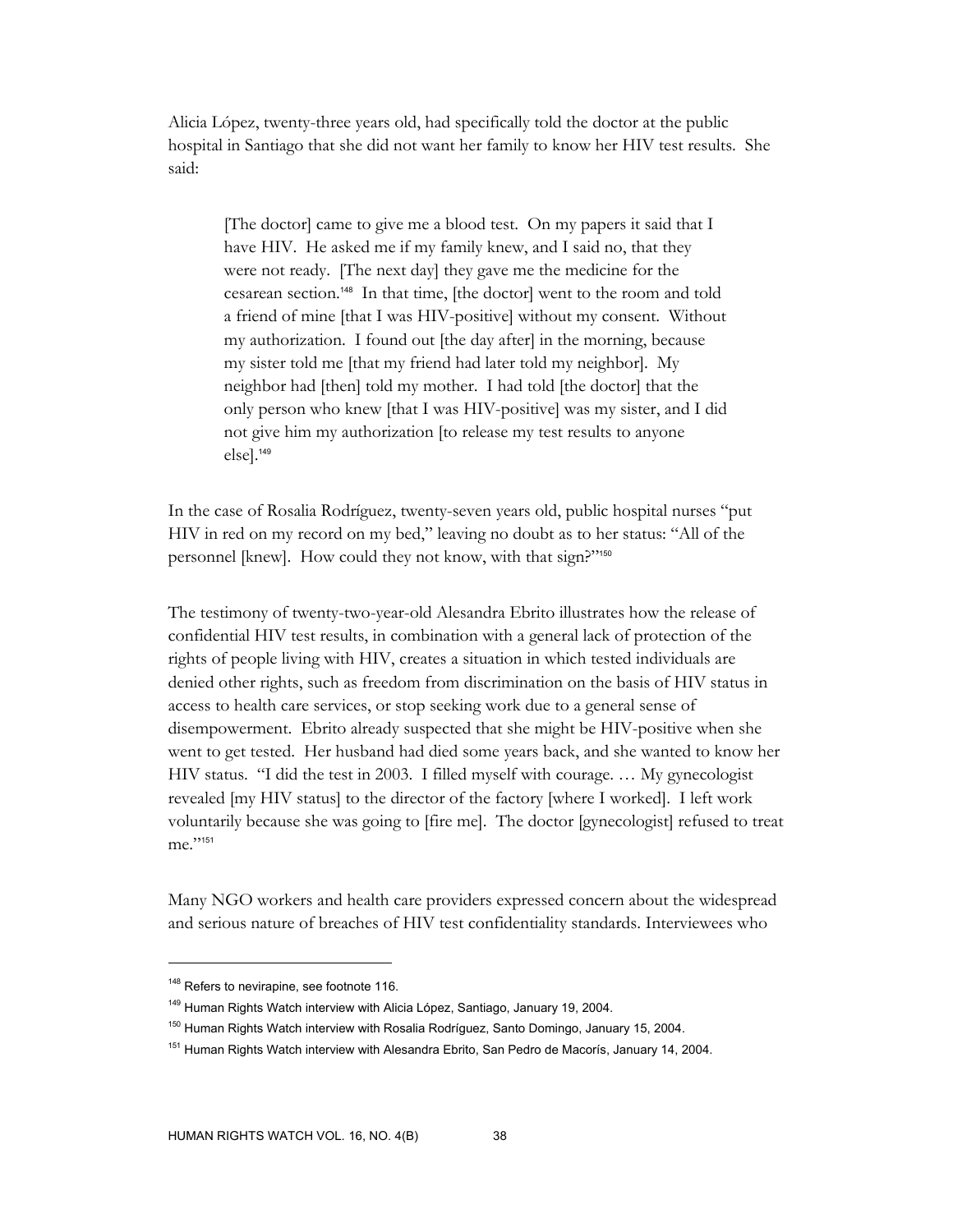worked as HIV/AIDS counselors in hospitals where the national program to reduce the risk of parent-to-child HIV transmission was implemented spoke of careless disclosure in hospital hallways. Rosario Almonte recalled: "When I was a counselor [in 2003] sometimes they would shout in the hallway 'there is that AIDS patient who is looking for you.'"152 Some counselors are persons living with HIV, some are training nurses or psychologists. All are supposed to have received a short course of training organized by the Ministry of Health, covering the national norms on HIV counseling and the content of the program to prevent parent-to-child HIV transmission.<sup>153</sup>

## *Medical Procedures Withheld, Delayed, or Administered Under Pressure*

*They asked me if I wanted to be sterilized, and I said yes. I filled out the form. When I was in the operation room, they asked me again, and I said no. But the other doctor said "no, sterilize her once and for all, she can't have any more children."* 

—Jessica Fernández, twenty-three years old<sup>154</sup>

Several women living with HIV in the Dominican Republic reported that medical personnnel arbitrarily withheld or postponed medical procedures because of their status or that they were unduly pressured to undergo certain medical procedures, in particular sterilization, because they were HIV-positive. The care HIV-positive women received at any given time depended on the attitudes of the particular health care personnel who attended to them or on the prevailing policy at the clinic, hospital, or department in which they happened to be seeking care. The treatment the women we spoke to received was in some cases clearly inconsistent with the right to the highest attainable standard of health without discrimination of any kind, as guaranteed by articles 2(2) and 12 of the International Covenant on Economic, Social and Cultural Rights (ICESCR).<sup>155</sup>

<sup>&</sup>lt;sup>152</sup> Human Rights Watch interview with Rosario Almonte [not her real name], former HIV/AIDS counselor, La Romana, January 13, 2004.

<sup>&</sup>lt;sup>153</sup> Human Rights Watch interview with José Antonio Matos, deputy director, Maternal-Infant Health Program, Ministry of Public Health and Social Support, Santo Domingo, January 27, 2004.

<sup>&</sup>lt;sup>154</sup> Human Rights Watch interview with Jessica Fernández, Santiago, January 19, 2004.

<sup>155</sup> ICESCR, arts. 2(2) and 12. For full text of article 2(2), see footnote 58. Article 12 reads: "1. The States Parties to the present Covenant recognize the right of everyone to the enjoyment of the highest attainable standard of physical and mental health. 2. The steps to be taken by the States Parties to the present Covenant to achieve the full realization of this right shall include those necessary for: (a) The provision for the reduction of the stillbirth-rate and of infant mortality and for the healthy development of the child; (b) The improvement of all aspects of environmental and industrial hygiene; (c) The prevention, treatment and control of epidemic, endemic, occupational and other diseases; (d) The creation of conditions which would assure to all medical service and medical attention in the event of sickness."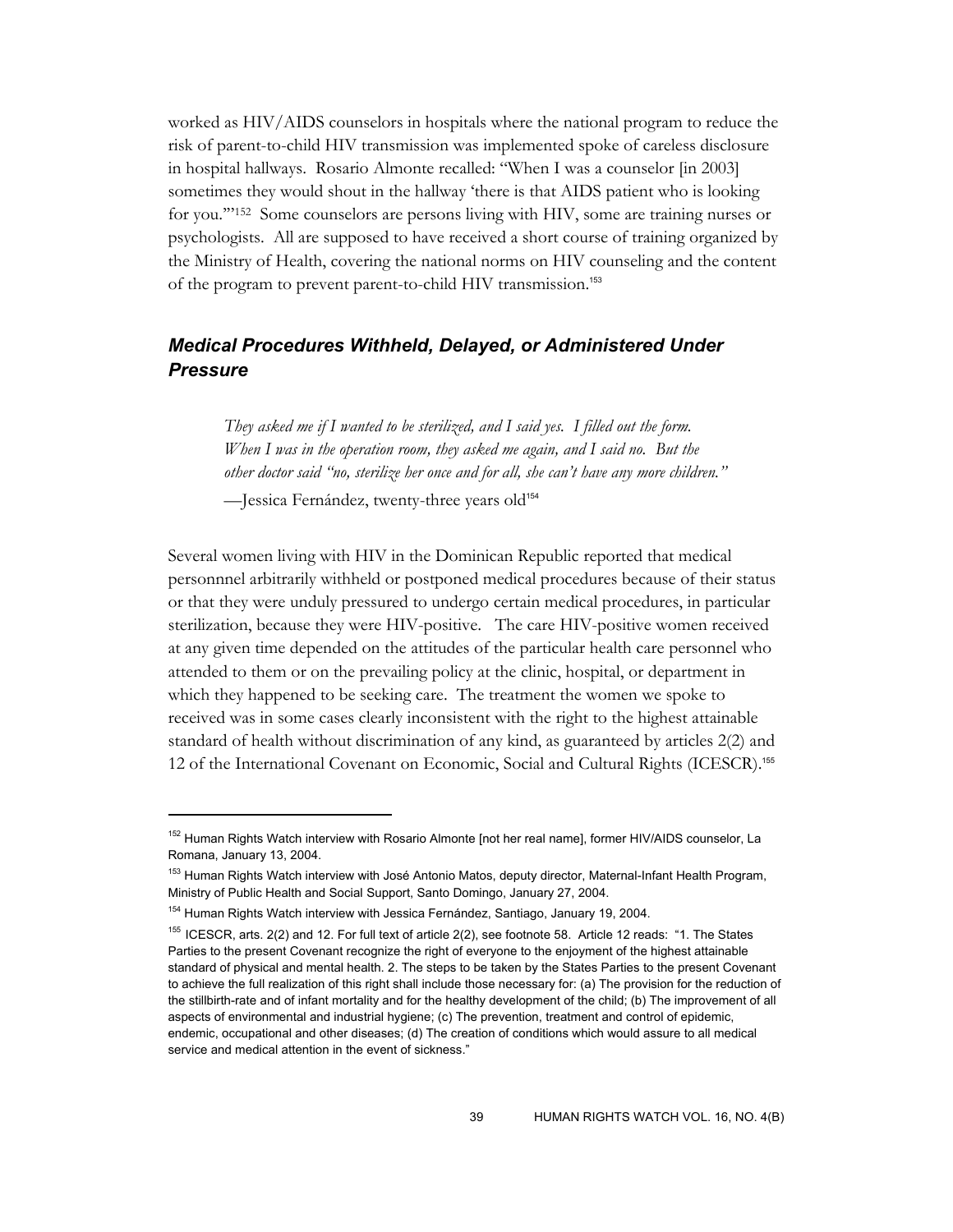To our knowledge, the Dominican state has not sanctioned medical personnel who discriminate against HIV-positive women.

Human Rights Watch interviewed NGO workers with years of experience working with women living with HIV/AIDS in the Dominican Republic who told us that doctors or nurses sometimes imposed a "decision" to sterilize women living with HIV, and that women were given inadequate or misleading information about the benefits or drawbacks of sterilization procedures. Notably, NGO workers recounted from personal experience that some women were confronted with the possibility—sometimes phrased as a "necessity"—of undergoing sterilization immediately after receiving the information about their HIV-positive status, i.e. in circumstances not conducive to independent decision-making due to the emotional stress the women were facing.<sup>156</sup>

Human Rights Watch interviewed a small number of women who—due to their HIVpositive status—were pressured into being sterilized, or felt they had insufficient or inadequate information about their options concerning sterilization. A doctor at the local public hospital told Juana Díaz, twenty years old, during a prenatal visit that she was going to be sterilized because of her HIV status. Since Díaz was eighteen years old at the time, the doctor explained that her mother's permission was necessary. The doctor did not tell her that she could refuse sterilization. After her mother signed the form, one day before the scheduled procedure, a local NGO worker told Díaz that she did not need to be sterilized. At the time, Díaz was afraid of the health consequences of another pregnancy, and therefore signed a consent form herself. She told Human Rights Watch she regretted this and she felt she was told too late that she had a choice.<sup>157</sup> If it had not been for the NGO worker who told her that it was not necessary for her to undergo sterilization, she might not have known at all.

Rebeca Pérez, thirty-nine years old, had a similar experience. "The sterilization was forced on me. 'You can't have any more children [because you have HIV].' I accepted because I did not know, because I was perplexed, on top of this pregnancy with HIV. I said yes, sterilize me, but without any mental presence." Pérez, who worked as a nurse at a public hospital until one year earlier, noted that, in her experience, the introduction of the program to reduce the risk of parent-to-child HIV transmission had not helped

<sup>&</sup>lt;sup>156</sup> Human Rights Watch interviews with César Castellanos, associate researcher, National Health Institute [Instituto Nacional de la Salud, INSALUD], Santo Domingo, January 9, 2004; with Felipa García, president, Solidarity Alliance for the Fight Against AIDS [Alianza Solidaria Para la Lucha Contra el Sida, ASOLSIDA], Santo Domingo, January 7, 2004; and with César Rosario, associate, Dominican Human Rights Committee [Comité Dominicano de Derechos Humanos], Santo Domingo, January 9, 2004.

<sup>&</sup>lt;sup>157</sup> Human Rights Watch interview with Juana Díaz, Santo Domingo, January 30, 2004.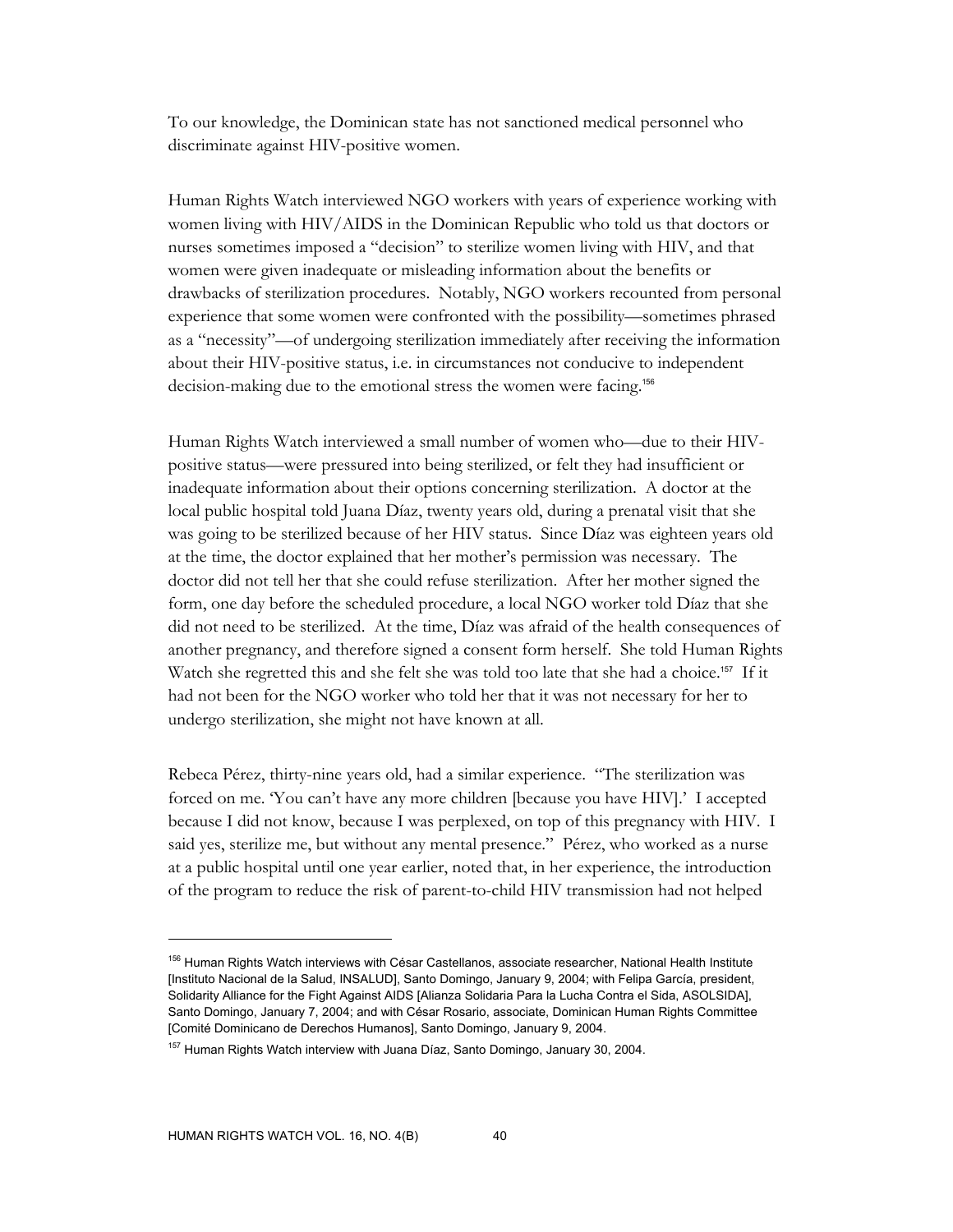this situation. "When they started the MTCT program, doctors [still] obligated women [to get sterilized]. Doctors said, 'we have to sterilize them."<sup>158</sup>

There is no medical or epidemiological justification for pressuring women living with HIV into being sterilized. The benefit in terms of prevention and control of the spread of HIV is minimal. As a practical matter, the sterilization of women who are HIV positive does not prevent them from engaging in risky sexual behavior, and therefore does not prevent them from transmitting HIV to sexual partners, or from being reinfected themselves. Indeed, sterilization may further undermine a woman's power to negotiate condom use because condoms will no longer be necessary for contraceptive purposes.

Other women we met were refused access to certain medical procedures or received care with considerable delay. This was particularly true for interventions that require surgery, such as cesarean sections.159 Rosalia Rodríguez, twenty-seven years old, was refused adequate care at a public hospital in Santo Domingo in 1999:

I gave them the test result, and they did not want to treat me.… They had me go into labor, and nothing, no one attended to me. … I fell on the floor, and no one caught me. The cleaning lady caught me finally. They did not even clean my baby, in the beginning they wouldn't let me see him. They brought him to me all dirty. I knew it was because of this  $[my HIV status].$ <sup>160</sup>

HIV-positive women whom we interviewed told us that they were made to wait for cesarean sections until all HIV-negative women have been operated upon.161 This was

<sup>&</sup>lt;sup>158</sup> Human Rights Watch phone interview with Rebeca Pérez, Santo Domingo, January 30, 2004.

<sup>&</sup>lt;sup>159</sup> The Dominican Republic's national program to reduce the risk of parent-to-child HIV transmission sets as a specific goal that 100 percent of mothers living with HIV should give birth by cesarean section. Secretaría de Estado de Salud Pública y Asistencia Social, *Programa Nacional de Reducción de la Transmisión Vertical del VIH/SIDA República Dominicana,* p. 10 and p. 29. According to Alan Berkman, who serves as a consultant to Columbia University's MTCT Plus Initiative, this policy to encourage all pregnant women living with HIV to undergo cesarean sections is an anomaly. Berkman further told Human Rights Watch that the insistence on cesarean sections in the Dominican Republic might present a substantial ethical problem if women were not properly briefed about both the risks and the advantages associated with undergoing cesarean sections. Human Rights Watch phone interview with Alan Berkman, assistant professor, Columbia University, April 29, 2004.

<sup>&</sup>lt;sup>160</sup> Human Rights Watch interview with Rosalia Rodríguez, Santo Domingo, January 15, 2004.

<sup>&</sup>lt;sup>161</sup> Doctors face a real risk of HIV transmission when they carry out surgical interventions on persons living with HIV. The Dominican Republic's national norms on care for sexually transmitted infections set out procedures for minimizing the exposure to this risk. The norms do not mention post-exposure phophylaxis (PEP), a short and affordable course of antiretroviral drugs to reduce the risk of HIV transmisión following exposure to HIV.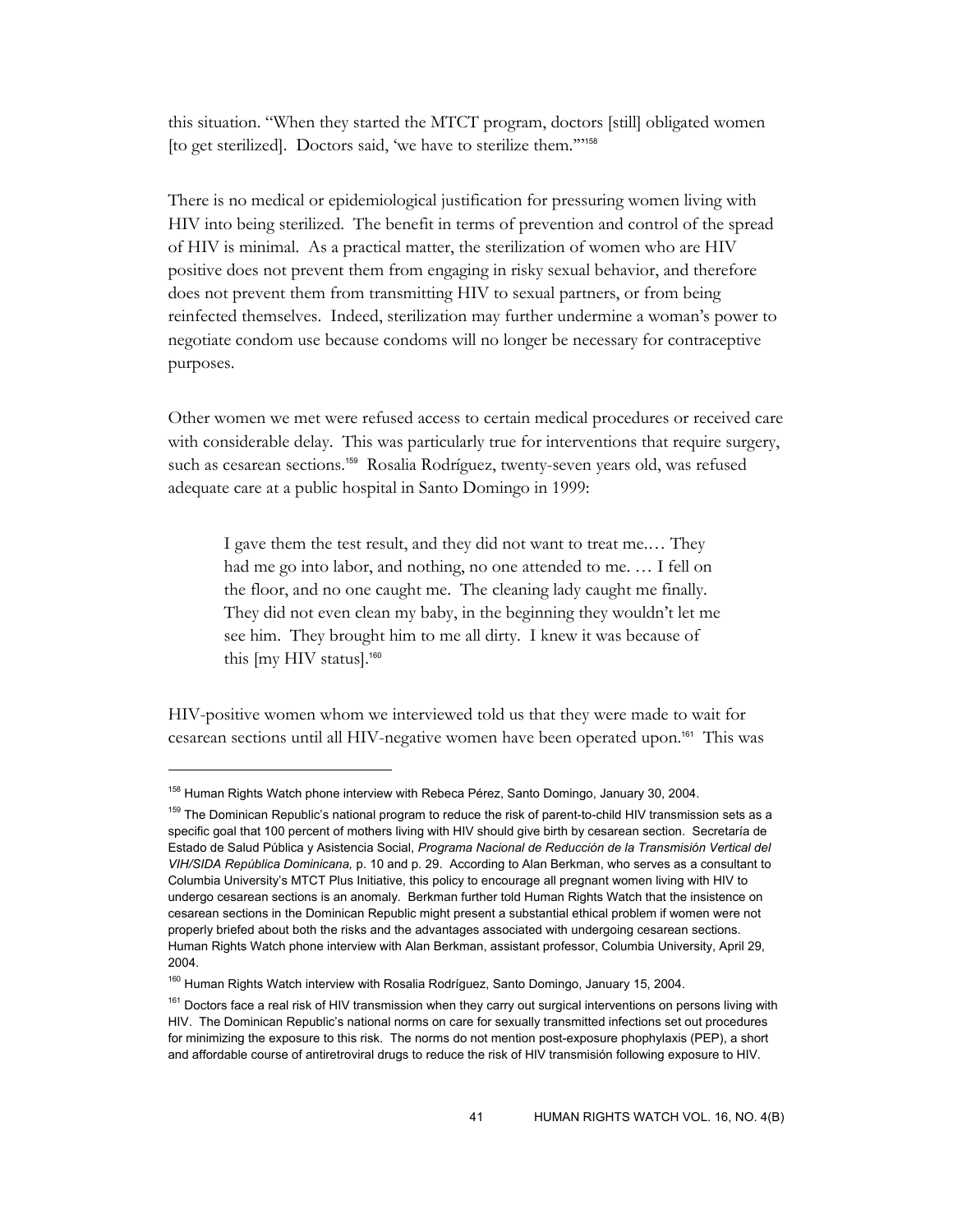the experience of Maria Báez, thirty-four years old, at the public hospital in Santiago: "Generally, at the hospital when you come with HIV, they treat you badly. Even if you come first, they give you the cesarean section last. I had to wait twenty-four hours after I had my appointment to have my cesarean section. They demanded that I buy [surgical] clothes for the doctors. [It cost me] more than 500 pesos [U.S\$29]<sup>162</sup> one year and a half ago."<sup>163</sup>

Guadalupe Torres, who gave birth at the same hospital, had to wait twelve hours for her cesarean section.164 HIV/AIDS counselors and NGO workers said that this was a common practice at hospitals throughout the Dominican Republic, and that it targeted only women living with HIV.165 Rosario Almonte, who worked as an HIV/AIDS counselor at a public hospital until last year, remarked: "They say that they carry out cesarean sections [on all HIV-positive pregnant women], but it is not true, because I had to receive some children, they did not even want to touch them. … The [hospital] director says that he can't make the doctors do it."<sup>166</sup> Dr. Sams Faulkner, an independent medical doctor who treats women living with HIV, agreed: "I know women who have given birth in public hospitals without medicine [nevirapine] or have given birth vaginally [not by choice]. … The other day, a woman came, she had given birth a month ago, and she had none of all that [referring to being offered nevirapine and cesarean section.]"<sup>167</sup>

A Health Ministry official acknowledged to Human Rights Watch that the program to reduce parent-to-child HIV transmission had initially struggled with problems regarding doctors refusing to carry out certain procedures. He maintained, however, that this was a thing of the past. "There have been doctors who refused to do cesarean sections. We

 $\ddot{\phantom{a}}$ 

Secretaría de Estado de Salud Pública y Asistencia Social, *Normas y Procedimientos Nacionales para las Atención de las Infecciones de Transmisión Sexual (ITS)*, pp. 43-44. Some delay may be caused by the implementation of these procedures.

 $162$  The exchange rate used is seventeen Dominican pesos to one U.S. dollar, the average rate in 2002.

<sup>&</sup>lt;sup>163</sup> Human Rights Watch interview with Maria Báez, Santiago, January 19, 2004.

<sup>&</sup>lt;sup>164</sup> Human Rights Watch interview with Guadalupe Torres, Santiago, January 19, 2004.

<sup>&</sup>lt;sup>165</sup> Human Rights Watch interviews with Felipa García, president, Solidarity Alliance for the Fight Against AIDS (Alianza Solidaria Para la Lucha Contra el Sida, ASOLSIDA), Santo Domingo, January 7, 2004; with Dulce Almonte, Dominican Network of Persons Living with VIH (Red Dominicana de Personas que Viven con VIH/SIDA, REDOVIH), Santo Domingo, January 8, 2004; and with Norka Knight, psychologist, Fundación Mir, La Romana, January 13, 2004.

<sup>&</sup>lt;sup>166</sup> Human Rights Watch interview with Rosario Almonte, La Romana, January 13, 2004.

<sup>&</sup>lt;sup>167</sup> Human Rights Watch interview with H. Sams Faulkner, medical doctor, Christian Medical Center (Centro Médico Cristiano), La Romana, January 13, 2004.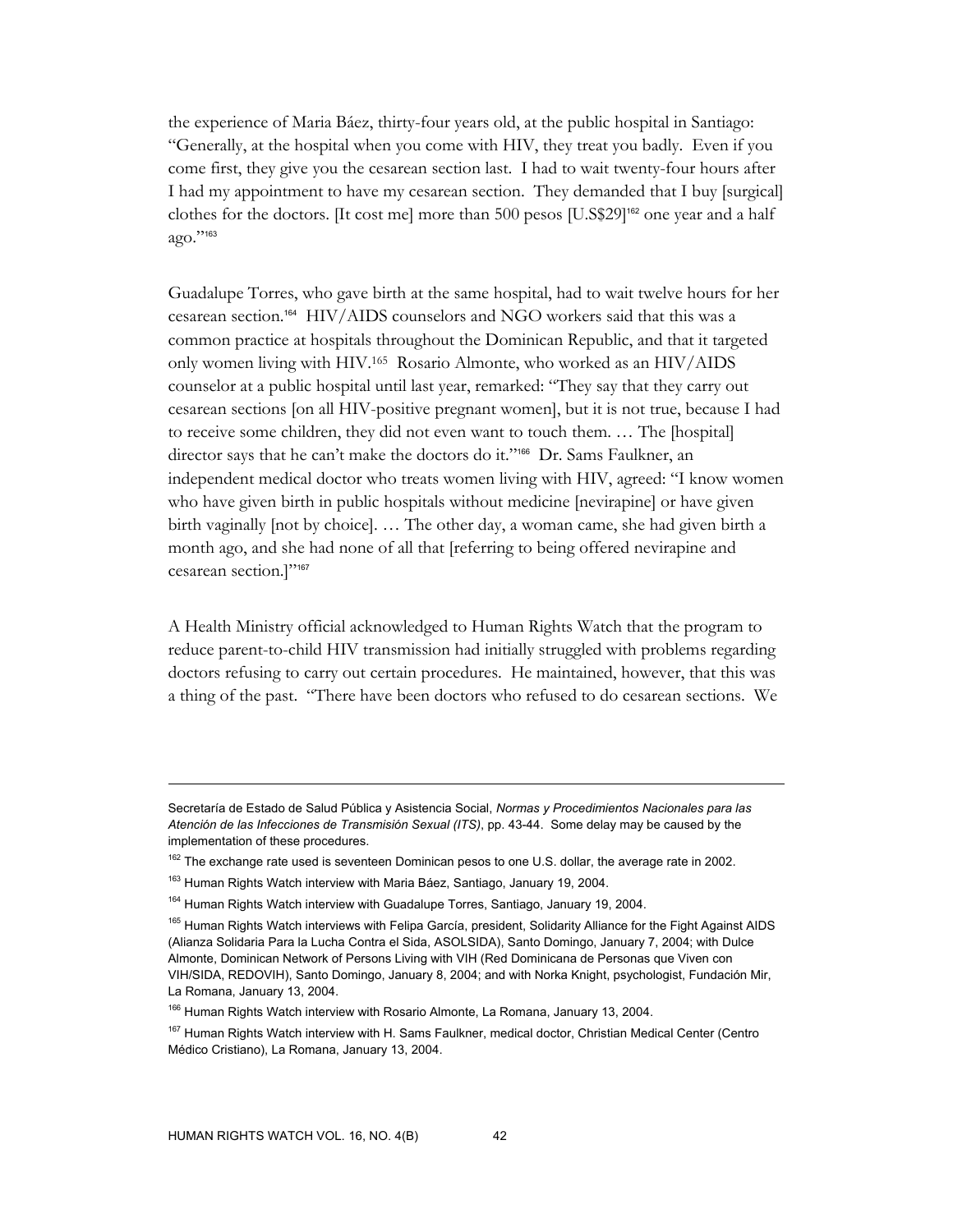asked them to resign or accept. There was a hospital in Puerto Plata, and I had to go personally to do a cesarean section to show them it was not risky," he said.<sup>168</sup>

In some cases, the discriminatory care women expect and receive in the health care system discouraged them from seeking vital medical care during their pregnancy, to the potential detriment of their health and that of their child. Yolanda Pie did not return for regular prenatal checkups after she was subjected to HIV testing without consent at her three-month checkup at a public hospital in Santo Domingo in 2003. "When I went back with labor pains, there was no time for a cesarean section, he [the doctor] turned his back on me [and said] 'I don't want to be infected.' When the baby was just about to fall on the floor, he caught him underneath. … They did not clean me or anything. It's as if you are a dog."<sup>169</sup>

#### *Government Response*

-

The Dominican Republic is not doing nearly enough to address the pervasive women's rights violations described above. Although a large proportion of the Dominican women who are tested for HIV do not receive pre- or post-test counseling, government officials told Human Rights Watch that no specific budget was allocated to centers for voluntary HIV counseling and testing, and that most of the existing centers were directly connected to prenatal health care services and not designed to bring voluntary HIV counseling and testing services to the general population.<sup>170</sup>

Where counseling is given, it rarely is sufficient to allow women to make informed decisions on testing, and it does not give them the tools and information they need to prevent HIV transmission to themselves, their sex partners, and their infants. This is symptomatic of a more general failure of Dominican government authorities to take seriously the connection between entrenched sex inequality, high levels of violence against women, and the spread of HIV/AIDS.

There continues to be little or no oversight, evaluation, and sanctioning of health personnel who refuse to implement existing norms for counseling and testing and legal protections of the rights of women living with HIV. The U.N. Guidelines specifically

<sup>&</sup>lt;sup>168</sup> Human Rights Watch interview with Jose Antonio Matos, deputy director, Maternal-Infant Health Program, Ministry of Public Health and Social Support, Santo Domingo, January 27, 2004.

<sup>&</sup>lt;sup>169</sup> Human Rights Watch interview with Yolanda Pie, Santo Domingo, January 15, 2004.

<sup>&</sup>lt;sup>170</sup> E-mail message from María Isabel Tavarez, general coordinator, National Program for Comprehensive Care of Persons Living with HIV/AIDS [Programa National de Atención Integral a PVVS], Ministry of Public Health and Social Support [Secretaría de Estado de Salud Pública y Asistencia Social]. to Human Rights Watch, April 5, 2004.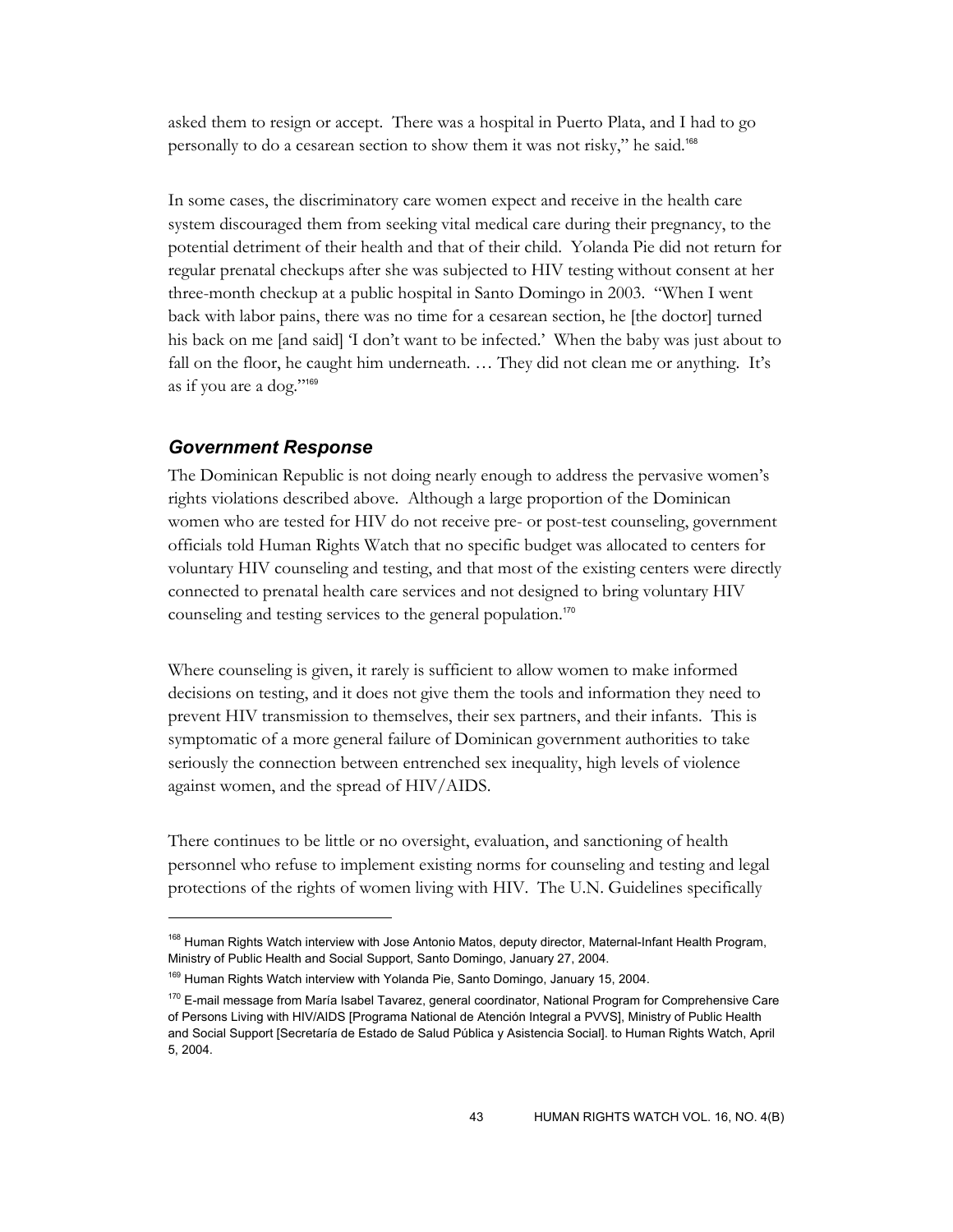recommend that "an independent agency should be established to redress breaches of confidentiality."171 Such an agency does not exist in the Dominican Republic and Human Rights Watch is aware of no cases in which medical personnel have been prosecuted for such violations.<sup>172</sup>

The Dominican Republic has undertaken an important program to reduce parent-tochild HIV transmission and has achieved some significant initial successes. The program was conceived in 1999 and implemented in several phases. The original intent of the program was to ensure full implementation in a limited number of hospitals, followed by evaluation and adjustments in the implementation strategy, before attempting national coverage.<sup>173</sup> In 2002, the government declared the program national, and at present all public hospitals and clinics are required to implement it.174 The program has filled an important gap in the government's response to the HIV/AIDS crisis in the country and has made real advances by prioritizing HIV counseling, testing, and access to short-course antiretrovirals for pregnant women.

In 2003, government figures showed that 38 percent of women who tested HIV-positive during pre-natal attention at public hospitals received nevirapine immediately before the birth of their children, up from 28 percent in 2002 and none before the implementation of the program. In 2003, 31 percent of women received pre-HIV test counseling when they attended public prenatal checkups for the first time (representing 62 percent of all tests), up from virtually none before the program was initiated. Follow-up data from two hospitals suggests that that the parent-to-child transmission rate of women enrolled in the program to reduce parent-to-child HIV transmission is down to 20 percent from 34 percent before the program's implementation, representing a 40 percent reduction in the infection rate.<sup>175</sup> Although there is still considerable room for improvement, these are laudable advances.

<sup>&</sup>lt;sup>171</sup> U.N. Guidelines, article 30(c).

 $172$  Currently, breaches of confidentiality can be sanctioned by one to six months in prison and a fine of ten to one hundred pesos (U.S.\$0.22 to U.S.\$2). Given the paltry sums set forth in the current law, moreover, fines can be expected to have little or no deterrent effect unless and until the sums are adjusted upward. The exchange rate used is 45 Dominican pesos to one U.S. dollar, the rate on March 26, 2004.

<sup>&</sup>lt;sup>173</sup> Human Rights Watch interview with Eddy Pérez-Then, deputy executive director, National Research Center on Maternal and Child Health (CENISMI), Santo Domingo, January 9, 2004.

<sup>&</sup>lt;sup>174</sup> Human Rights Watch interview with Maria Isabel Tavárez, general coordinator, National Program for Comprehensive Care of Persons Living with HIV/AIDS, Ministry of Public Health and Social Support, January 29, 2004. Private clinics are subject to the same legal norms as public hospitals, but may not offer the same program to prevent parent-to-child HIV transmission.

<sup>175</sup> See Eddy Pérez-Then (ed), *Monitoreo de las Estrategias de Reducción de la Transmisión Vertical del VIH en la República Dominicana* [Monitoring of Strategies to Reduce Vertical Transmission of HIV in the Dominican Republic] (Santo Domingo: Centro Nacional de Investigaciones en Salud Materno Infantil, CENISMI, 2002), Technical Publication Series I; María Isabel Tavarez, "Programa Nacional de Reducción de la Transmisión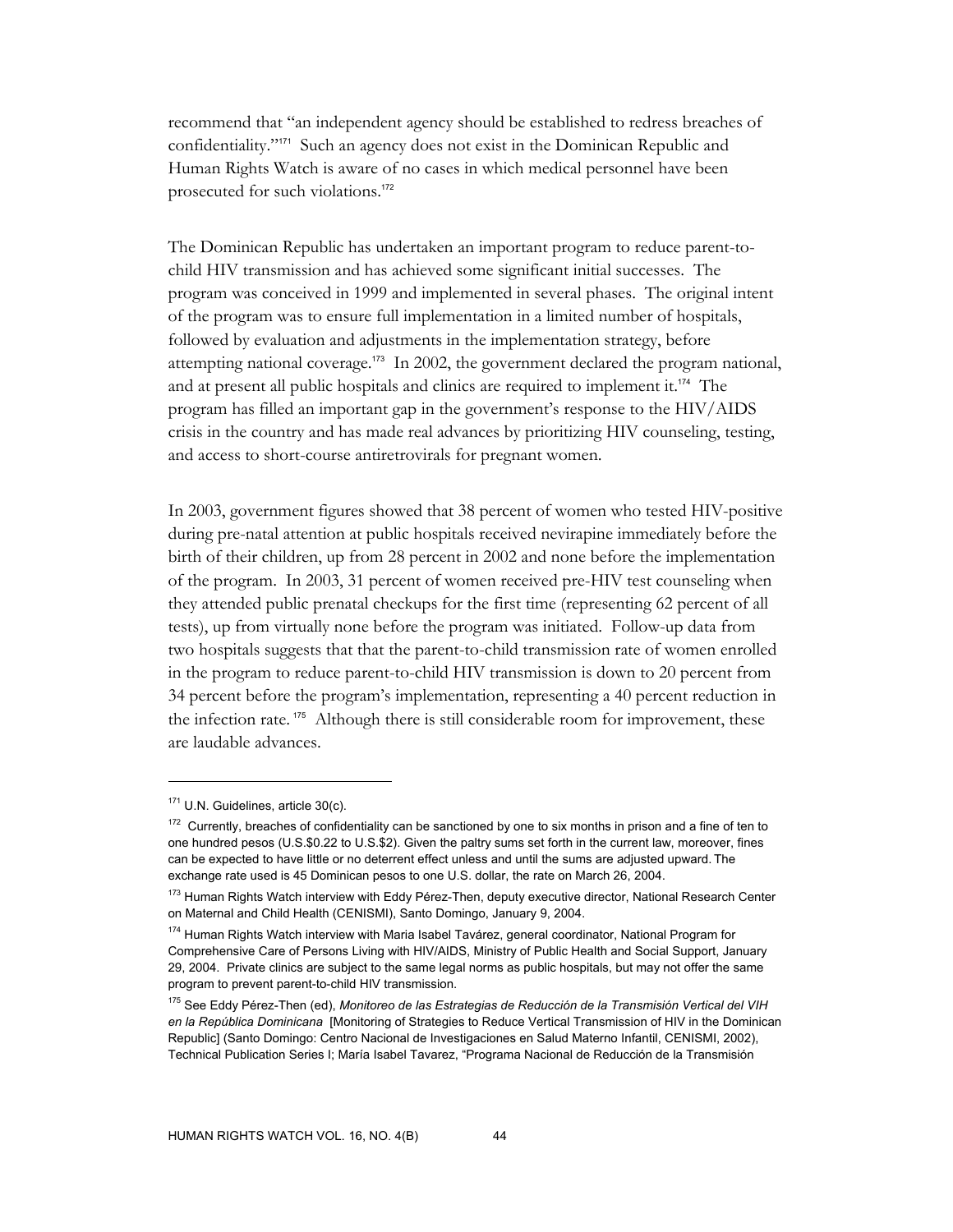Human Rights Watch believes that one important remaining obstacle to success of the program is the government's continuing failure to address women's rights violations in the health care system in general and in the prenatal care setting in particular. As the interviews above demonstrate, such violations include gross breaches of confidentiality likely to endanger both mother and the baby once it is born, and systemic failures to provide adequate pre-test counseling to preserve women's right to informed consent.

In the design of the national program to reduce the risk of parent-to-child HIV transmission, moreover, the doctor in charge of implementing the program at each hospital is also the main evaluator of the implementation.<sup>176</sup> This creates a clear conflict of interest and does not allow for independent monitoring in situations where the supervisor is part of the problem. The national program to reduce the risk of parent-tochild HIV transmission has no independent complaint mechanism, other than judicial review, which only applies to situations that clearly contravene domestic law. In this manner, lesser transgressions cannot be remedied before they lead to other, more serious violations.

The government recently commenced efforts to reform the program in a manner which, given rampant confidentiality breaches and insufficient counseling, would be insufficient to remedy women's human rights violations and abuse. A draft bill pending introduction in the Dominican Congress was originally framed in language that would have made HIV testing mandatory for pregnant women. Human Rights Watch interviews with key drafters or promoters of the bill suggest that, despite the mandatory language, the intention behind the bill was to introduce HIV counseling and testing as a routine part of prenatal health care services, switching from the existing "opt-in"<sup>177</sup> system, in which women (on paper at least) must affirmatively consent if there is to be any testing, to an "opt-out"<sup>178</sup> system, in which women are routinely tested unless they

-

http://www.cdc.gov/mmwr/PDF/rr/rr5019.pdf (retrieved, April 15, 2004). Some experts refer to "routine" HIV

Vertical del VIH"; and Eddy Pérez-Then et al, "Preventing Mother-to-Child HIV Transmission in a Developing Country: The Dominican Republic Experience," *Journal of Acquired Immune Deficiency Syndromes*, Volume 34(5), 15 December 2003, pp. 506-511.

<sup>&</sup>lt;sup>176</sup> Human Rights Watch interview with Jose Antonio Matos, deputy director, Maternal-Infant Health Program, Ministry of Public Health and Social Support, Santo Domingo, January 27, 2004.

<sup>&</sup>lt;sup>177</sup> The standard of voluntary counseling and testing is sometimes referred to as "voluntary opt-in" testing. Megan Rauscher, "'Opt-Out' HIV Tests Could Reach More Pregnant Women," *Reuters,* November 14, 2002.

<sup>178</sup> Government health authorities in the United States and a number of other countries have in recent years recommended the practice of "opt-out" testing for pregnant women, where, in some formulations, women are told that HIV testing is a regular part of prenatal diagnostics and care, and the HIV test is performed unless the women actively refuses it. Megan Rauscher, "'Opt-Out' HIV Tests Could Reach More Pregnant Women." See also Centers for Disease Control and Prevention (CDC), *Revised Guidelines for HIV Counseling, Testing and Referral and Revised Recommendations for HIV Screening of Pregnant Women* [online]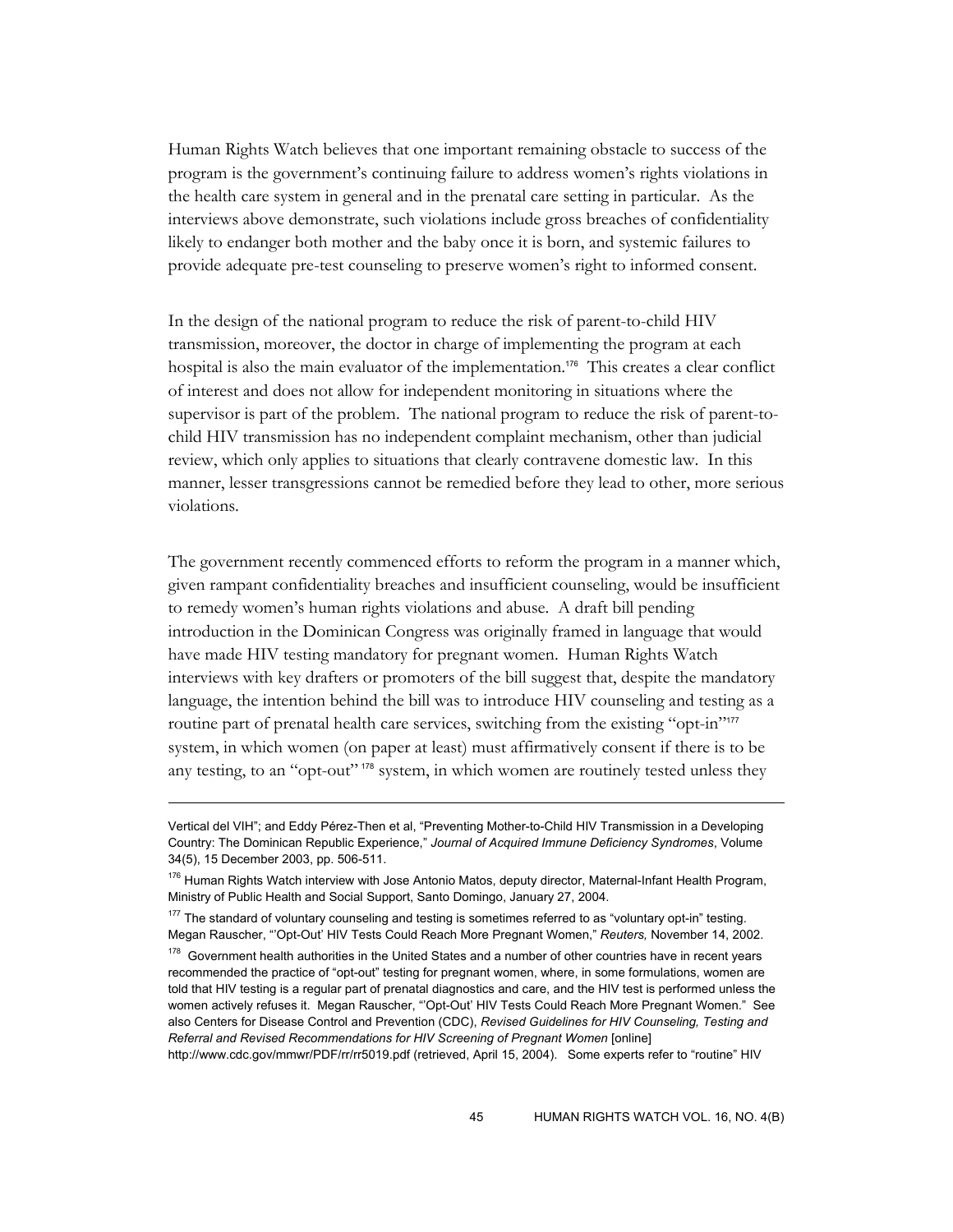say no.<sup>179</sup> This clarification by the bill's supporters is an important one, though the establishment of an "opt-out" testing system in a context of insufficient counseling is still cause for concern.

As this report has shown, many women in the Dominican Republic healthcare system currently are not given the information they need to make an informed decision about HIV testing and the confidentiality of their test results is not respected. The result of these abusive practices is stigma and more abuse. Absent significant improvements in the area of counseling and confidentiality, any move toward more routine "opt out" testing is likely to be accompanied by increases in such violations, to the detriment of women's rights and of effective HIV/AIDS prevention and treatment.<sup>180</sup>

Voluntary HIV counseling and testing is the standard set by the U.N. Guidelines and the UNAIDS Policy on HIV Testing and Counseling."181 The U.N. Guidelines note that the right to privacy includes the state obligation "to guarantee that adequate safeguards are in place to ensure that no testing occurs without informed consent, that confidentiality is protected, particularly in health and social welfare settings, and that information on HIV status is not disclosed to third parties without the consent of the individual."<sup>182</sup> UNAIDS has consistently emphasized the importance of voluntariness, quality counseling, informed consent, and confidentiality in HIV testing and care, as essential parts of HIV prevention strategies. In addition, a strong presumption in favor of systems created to respect human rights exists in international human rights law, because such systems entail a higher degree of protection for people who are at risk of

http://www.unaids.org/en/in+focus/topic+areas/hiv+diagnostic+tests.asp (retrieved on May 26, 2004).

testing, in which testing is the default policy for a particular population or in particular circumstances. Kevin De Cock, Dorothy Mbori-Ngacha, and Elizabeth Marum, "Shadow on the continent: public health and HIV/AIDS in Africa in the 21st century," *The Lancet Vol. 360*, July 6, 2002, pp. 67-72.

<sup>&</sup>lt;sup>179</sup> Human Rights Watch interviews with Laura Pujols, legal consultant, Presidential AIDS Council (Consejo Presidencial del SIDA, COPRESIDA), Santo Domingo, January 29, 2004; and with Ernesto Guerrero, director, Country Program, Dominican Republic Office, Joint United Nations Programme on HIV/AIDS, Santo Domingo, January 29, 2004.

<sup>&</sup>lt;sup>180</sup> Some experts have argued that opt-out or routine testing may, in fact, lead to even less pre- and post-test counseling, unless stringent measures are imposed to avoid this situation. These experts have noted, that characterizing HIV testing as "routine" may give health care providers the impression that they are relieved of their responsibility to give information about HIV and seek informed consent for testing. Canadian HIV/AIDS Legal Network, "HIV Testing and Pregnancy" [online] http://www.aidslaw.ca/Maincontent/issues/testing/e-infota14.htm (retrieved May 26, 2004).

<sup>&</sup>lt;sup>181</sup> Office of the United Nations High Commissioner for Human Rights and the Joint United Nations Programme on HIV/AIDS, *HIV/AIDS and Human Rights International Guidelines* (from the second international consultation on HIV/AIDS and human rights 23-25 September 1996, Geneva) (U.N. Guidelines) (Geneva: UNAIDS, 1998), U.N. Doc. HR/PUB/98/1, para. 28(b); and Joint United Nations Programme on HIV/AIDS, "UNAIDS Policy on HIV Testing and Counseling," Report 1/8/1997 [online]

<sup>182</sup> U.N. Guidelines, para. 97.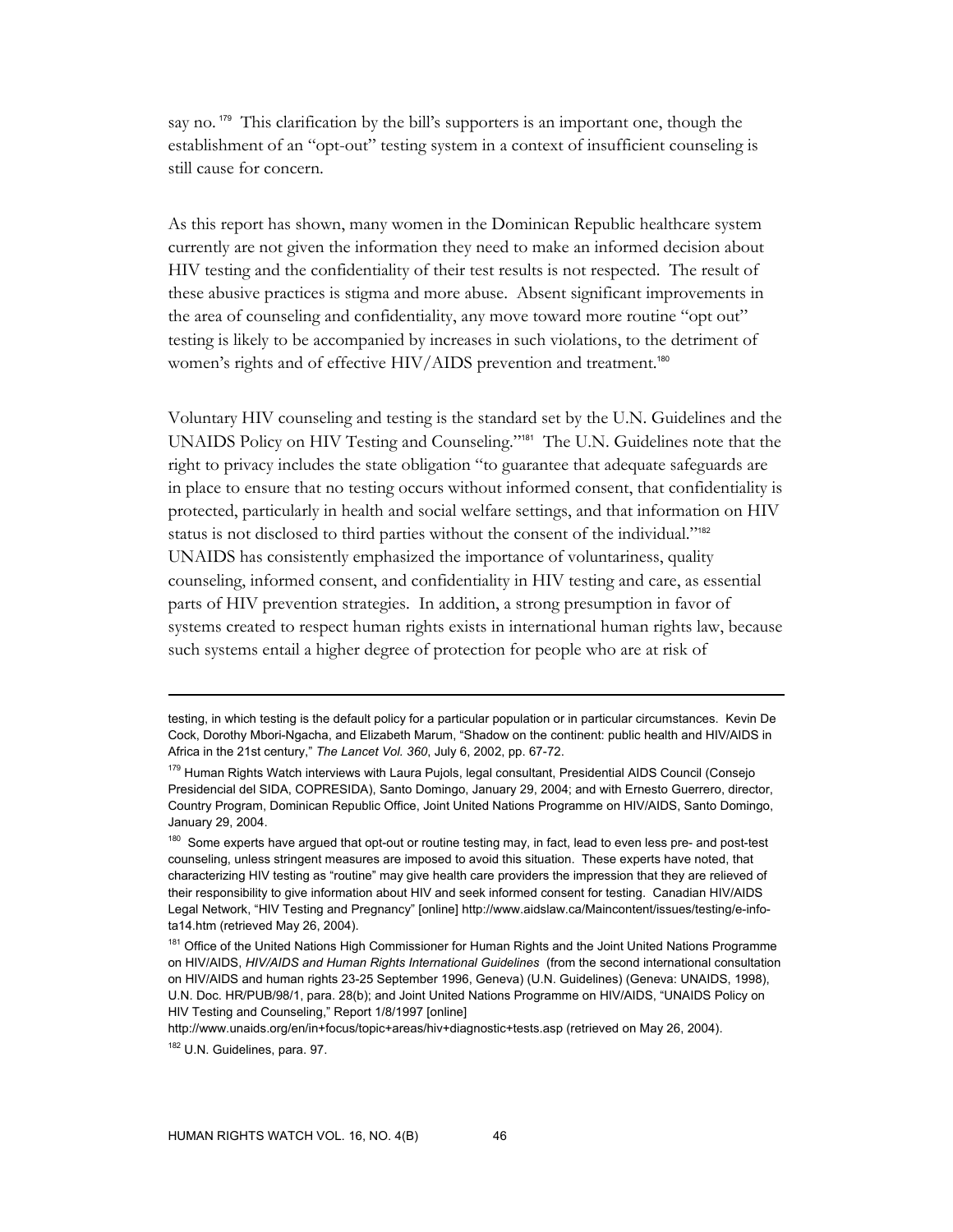discrimination and abuse. The state has an obligation to justify measures that may restrict rights or that may limit the enjoyment of rights.<sup>183</sup> Human Rights Watch research suggests that the government urgently must implement measures that guarantee quality pre- and post-test counseling, address discriminatory barriers that limit the ability of women to prevent HIV transmission in their marriages or long-term unions, and implement and enforce a zero-tolerance policy on the unauthorized release of HIV test results.

## **VI. Conclusion**

The Dominican Republic is in the middle of a growing HIV/AIDS epidemic, which is spreading faster among women than men. In this context, many women face human rights violations on at least two major fronts: in the workplace and when they use government prenatal or other health care services. In the health sector, pre- and posttest counseling is grossly insufficient, and health personnel release confidential HIV test results without authorization and deny or delay healthcare to women living with HIV. In the workplace, women workers living with HIV are fired or simply never offered a job. Many individuals living with HIV in the Dominican Republic exclude themselves from seeking work or health services because they fear stigmatization and abuse. Because women are more likely to know their HIV status, this happens more frequently to them, adding to an already unusually wide gender gap in unemployment figures.

The government has recently implemented a number of measures that contribute to the prevention of HIV/AIDS, for which it deserves praise. It has, however, failed to take women's inequality and discrimination seriously as a contributing factor to the spread of the disease, and has displayed no political will to provide redress for the rampant discrimination suffered by women workers living with HIV or AIDS, or to establish a credible and independent oversight mechanism to identify and remedy violations in the health care system. The domestic AIDS law includes sanctions for the unauthorized release of HIV test results, but these sanctions are not applied despite rampant abuse.

Reform is urgently needed to guarantee essential pre- and post-test counseling for all tested individuals, as well as stringent confidentiality measures with a zero-tolerance policy for breaches of confidentiality. If such reform is not implemented, the government's failure to protect women's rights would continue to contribute to a

<sup>&</sup>lt;sup>183</sup> See Committee on Economic, Social and Cultural Rights, "The nature of States parties obligations (Art. 2, par.1), General Comment 3 (General Comments," December 14, 1990, in particular paras. 5, 9, and 10; and Human Rights Committee, "General Comment No. 05: Derogation of rights (Art. 4)," July 31, 1981.